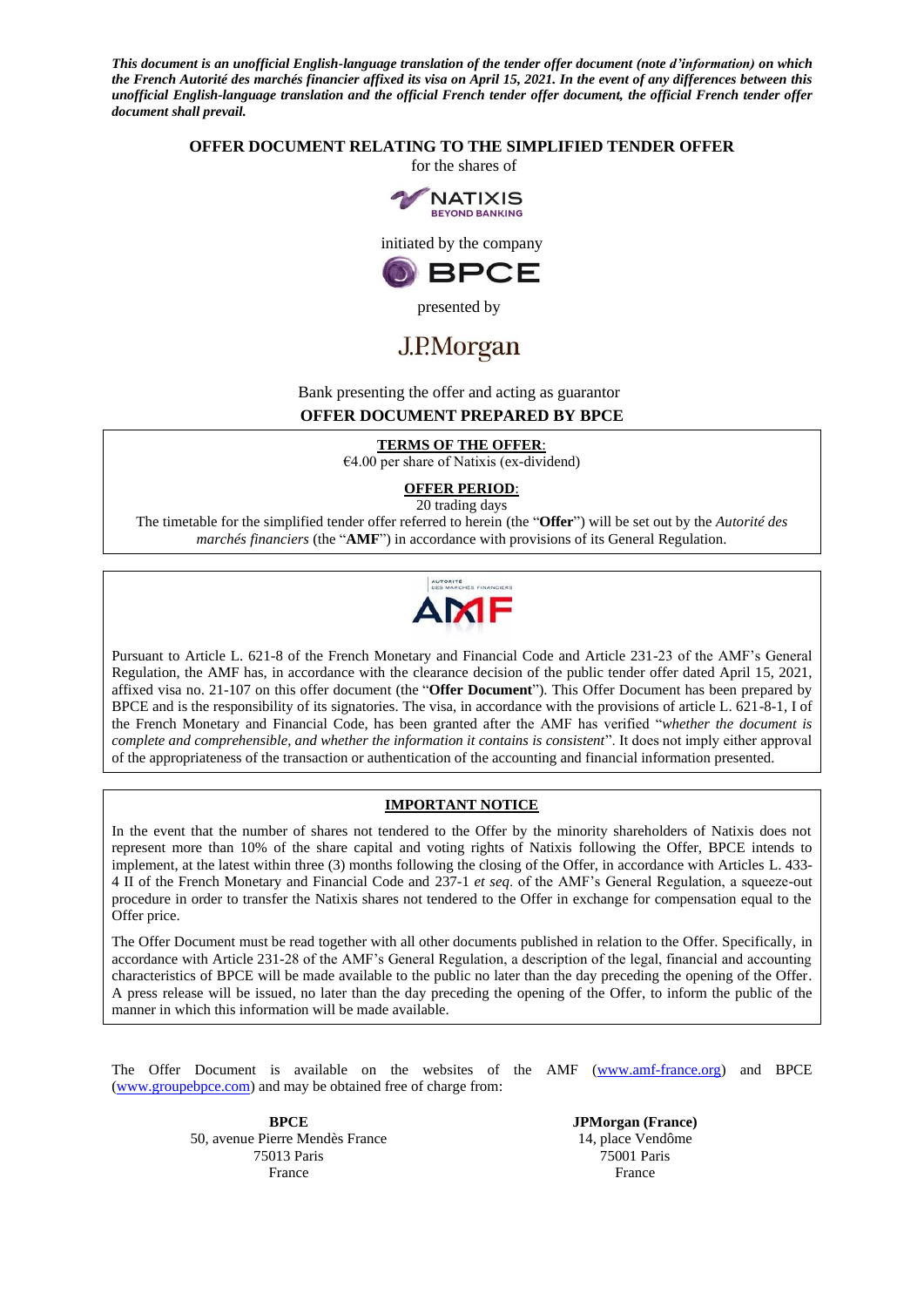## **SUMMARY**

| 1. |      |                |                                                                                 |  |
|----|------|----------------|---------------------------------------------------------------------------------|--|
|    | 1.1  |                |                                                                                 |  |
|    |      | 1.1.1          |                                                                                 |  |
|    |      | 1.1.2          |                                                                                 |  |
|    |      | 1.1.3          |                                                                                 |  |
|    | 1.2  |                |                                                                                 |  |
|    |      | 1.2.1          |                                                                                 |  |
|    |      | 1.2.2          |                                                                                 |  |
|    |      | 1.2.3<br>1.2.4 | Composition of the Company's corporate bodies and management8                   |  |
|    |      | 1.2.5          |                                                                                 |  |
|    |      | 1.2.6          |                                                                                 |  |
|    |      | 1.2.7          |                                                                                 |  |
|    |      | 1.2.8          | Interest of the Transaction for the Offeror, the Company and its                |  |
|    | 1.3  |                | AGREEMENTS THAT MAY HAVE A MATERIAL IMPACT ON THE ASSESSMENT                    |  |
| 2. |      |                |                                                                                 |  |
|    |      |                |                                                                                 |  |
|    | 2.1  |                |                                                                                 |  |
|    | 2.2  |                |                                                                                 |  |
|    | 2.3  |                | NUMBER AND NATURE OF THE SHARES TARGETED BY THE OFFER  11                       |  |
|    | 2.4  |                | SITUATION OF THE BENEFICIARIES OF RIGHTS TO RECEIVE FREE SHARES                 |  |
|    |      |                |                                                                                 |  |
|    | 2.5  |                |                                                                                 |  |
|    | 2.6  |                | OFFEROR'S RIGHT TO PURCHASE SHARES DURING THE OFFER PERIOD 16                   |  |
|    | 2.7  |                |                                                                                 |  |
|    | 2.8  |                |                                                                                 |  |
|    | 2.9  |                |                                                                                 |  |
|    |      | 2.9.1          |                                                                                 |  |
|    |      | 2.9.2          |                                                                                 |  |
|    |      | 2.9.3          |                                                                                 |  |
|    | 2.10 |                |                                                                                 |  |
|    | 2.11 |                |                                                                                 |  |
|    |      |                | 2.11.1 Individual French tax residents holding shares as part of their private  |  |
|    |      |                | estate and who do not trade on the markets on a regular basis and               |  |
|    |      |                | who do not hold shares in an employee benefits plan or as part of               |  |
|    |      |                | employee incentive schemes (free shares plans or stock-option plans)21          |  |
|    |      |                | 2.11.2 Legal entities that are tax residents in France and subject to corporate |  |
|    |      | 2.11.3         |                                                                                 |  |
|    |      |                |                                                                                 |  |
|    |      |                |                                                                                 |  |
|    |      |                |                                                                                 |  |
| 3. |      |                | SUMMARY OF THE INFORMATION USED TO DETERMINE THE OFFER                          |  |
|    | 3.1  |                |                                                                                 |  |
|    |      | 3.1.1          |                                                                                 |  |
|    |      | 3.1.2          |                                                                                 |  |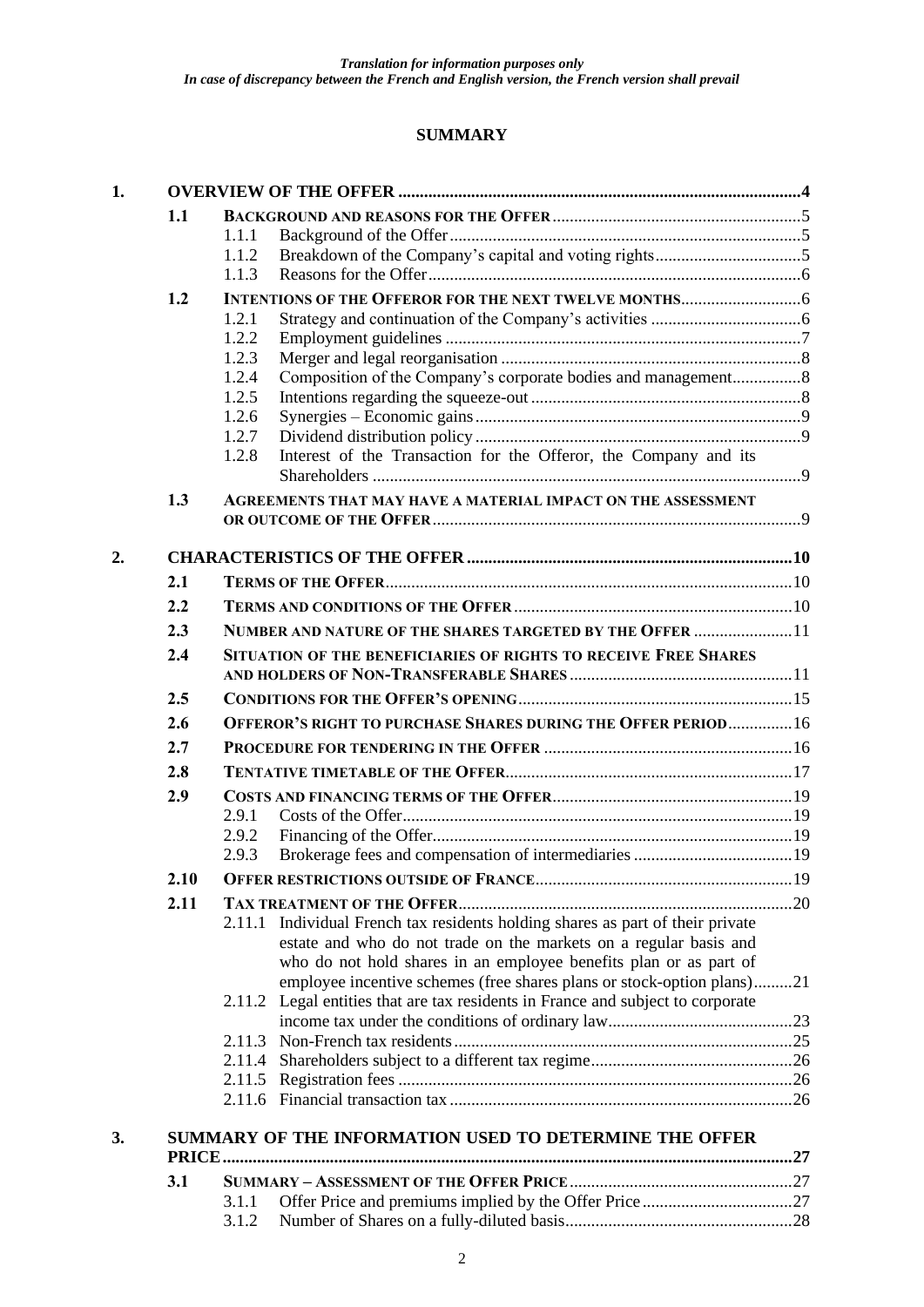|    | 3.2 |                |                                                                      |  |
|----|-----|----------------|----------------------------------------------------------------------|--|
|    |     | 3.2.1          | Retained valuation methodologies – Share price and trading multiple  |  |
|    |     |                |                                                                      |  |
|    |     | 3.2.2          | Retained valuation methodologies - Intrinsic methodologies 30        |  |
|    |     | 3.2.3          |                                                                      |  |
|    | 3.3 |                |                                                                      |  |
|    |     | 3.3.1          |                                                                      |  |
|    |     | 3.3.2          |                                                                      |  |
|    |     | 3.3.3          |                                                                      |  |
|    | 3.4 |                | <b>DESCRIPTION OF RETAINED VALUATION METHODOLOGIES - SHARE PRICE</b> |  |
|    |     |                |                                                                      |  |
|    |     | 3.4.1          | Approach based on Natixis' historical share price references 33      |  |
|    |     | 3.4.2          |                                                                      |  |
|    |     | 3.4.3          |                                                                      |  |
|    | 3.5 |                | <b>DESCRIPTION OF RETAINED VALUATION METHODOLOGIES - "INTRINSIC"</b> |  |
|    |     |                |                                                                      |  |
|    |     | 3.5.1          |                                                                      |  |
|    |     | 3.5.2          |                                                                      |  |
|    |     |                |                                                                      |  |
| 4. |     | <b>METHODS</b> | FOR MAKING AVAILABLE OTHER INFORMATION                               |  |
|    |     |                |                                                                      |  |
|    |     |                |                                                                      |  |
| 5. |     |                |                                                                      |  |
|    | 5.1 |                |                                                                      |  |
|    | 5.2 |                |                                                                      |  |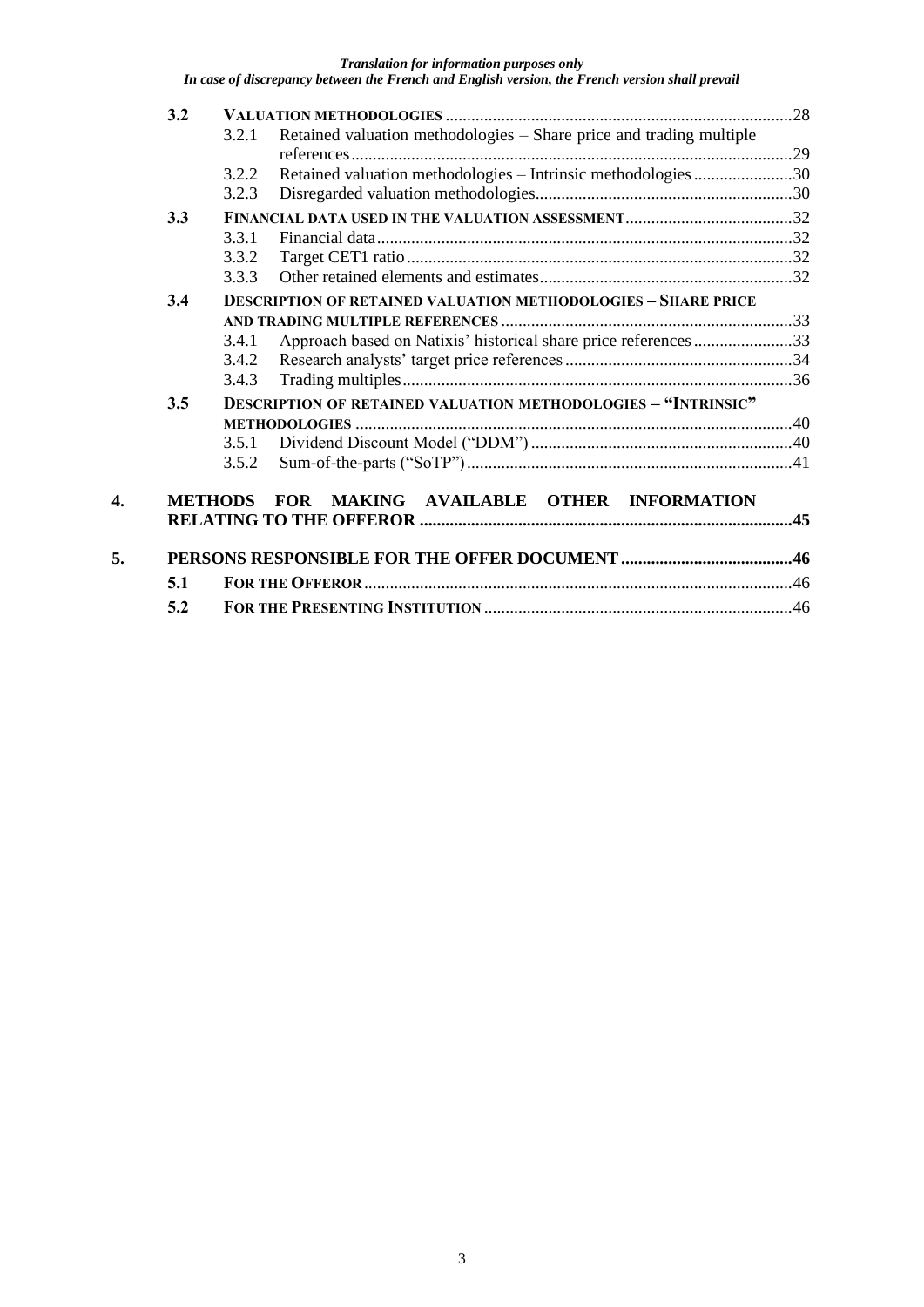## **1. OVERVIEW OF THE OFFER**

Pursuant to Title III of Book II and more specifically Articles 233-1, 1° *et seq*. of the AMF's General Regulation, BPCE, a limited liability corporation (*société anonyme avec directoire et conseil de surveillance*) with a share capital of EUR 173,613,700, having its registered office at 50 avenue Pierre Mendès France, 75013 Paris, registered with the Paris Trade and Companies Register under number 493 455 042 (hereafter, "**BPCE**" or the "**Offeror**"), undertook to make an irrevocable offer to the holders of shares of the company Natixis, a limited liability corporation (*société anonyme à conseil d'administration*) with a share capital of EUR 5,052,644,851.20, having its registered office at 30 avenue Pierre Mendès France, 75013 Paris, registered with the Paris Trade and Companies Register under number 542 044 524 (the "**Company**" or "**Natixis**"), the shares of which are traded on the compartment A of the Euronext Paris regulated market under ISIN Code FR0000120685, ticker symbol "KN" (the "**Shares**"), to acquire all the Shares that BPCE does not hold directly or indirectly on the date of this Offer Document at the unit price of EUR 4.00 (ex-dividend) (the "**Offer Price**"), as part of a simplified tender offer, the terms and conditions of which are described hereafter (the "**Offer**").

BPCE is a credit institution, central body of the cooperative banking group composed of the Banques Populaires and the Caisses d'Épargne networks, as well as other affiliated credit institutions, including Natixis. BPCE's status is governed by the French Monetary and Financial Code.

As of the date of this Offer Document, BPCE holds 2,227,221,174 Shares and the same number of theoretical voting rights representing 70.53 % of the capital and theoretical voting rights of the Company<sup>1</sup>.

The Offer targets all the Shares not held by the Offeror or assimilated thereto:

- (i) which are already issued, *i.e.* to the knowledge of the Offeror at the date of the Offer Document, a maximum number of 928,220,277 Shares, it being specified that the treasury Shares held by the Company are not targeted by the Offer<sup>2</sup>, and
- (ii) which are likely to be issued before the closing of the Offer in connection with the definitive acquisition of the free shares granted by the Company *i.e.*, to the knowledge of the Offeror at the date of the Offer Document and on the basis of the tentative timetable presented in section 2.8 of this Offer Document, a maximum number of 298,166 new Shares<sup>3</sup>,

*i.e.*, to the knowledge of the Offeror at the date of the Offer Document, a maximum number of Shares targeted by the Offer equal to 928,518,443.

To the knowledge of the Offeror, there are no other equity securities or other financial instruments issued by the Company or rights conferred by the Company that may give access, immediately or in the future, to the share capital or voting rights of the Company, other than the free shares granted by the Company to certain corporate officers and employees and described in section 2.4 of this Offer Document.

The Offer, which will be followed, if applicable, by a squeeze-out procedure pursuant to Articles L. 433-4 II of the French Monetary and Financial Code and 237-1 *et seq*. of the AMF's General

**<sup>1</sup>** Based on a total number of 3,157,903,032 shares and 3,157,903,032 theoretical voting rights of the Company (information as of March 1st, 2021). In accordance with Article 223-11 of the AMF's General Regulation, the total number of voting rights is calculated on the basis of all shares to which voting rights are attached, including shares without voting rights such as the treasury Shares.

**<sup>2</sup>** The 2,461,581 treasury Shares held by the Company, representing 0.08 % of the Company's share capital (information as of March 1st, 2021), assimilated to those held by the Offeror pursuant to Article L. 233-9, I, 2° of the French Commercial Code, are not targeted by the Offer.

**<sup>3</sup>** See section 2.4 of this Offer Document.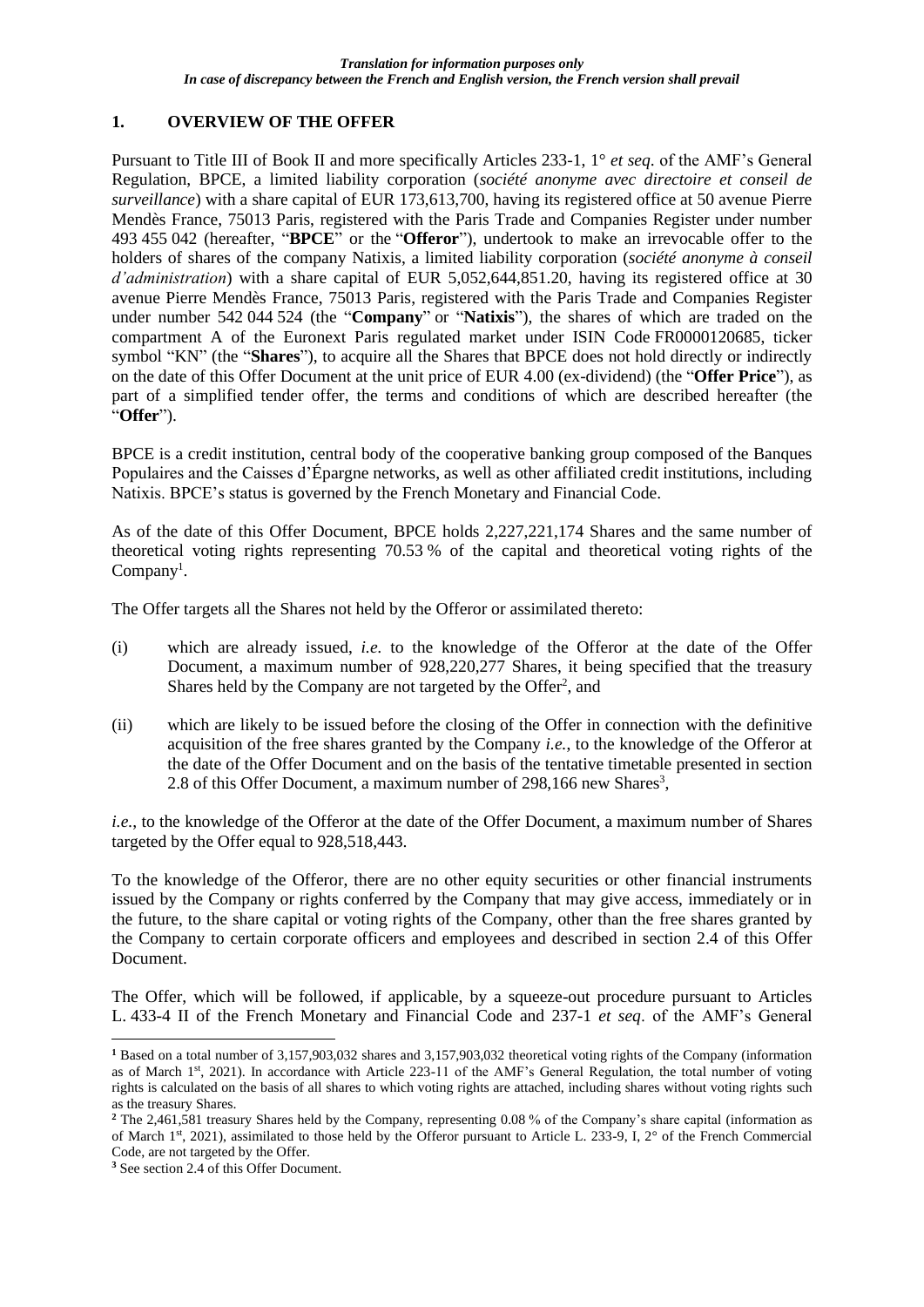Regulation, will be conducted following the simplified procedure in accordance with the provisions of Article 233-1 *et seq.* of the AMF's General Regulation. The duration of the Offer will be twenty (20) trading days corresponding to twenty (20) business days in the United States.

In accordance with the provisions of Article 231-13 of the AMF's General Regulation, on February 10, 2021, JPMorgan Chase Bank, N.A., Paris branch (the "**Presenting Institution**" or "**JPMorgan (France)**"), as presenting institution of the Offer, filed the Offer with the AMF on behalf of the Offeror. JPMorgan (France) guarantees the content and the irrevocable nature of the commitments made by the Offeror in connection with the Offer.

The Offeror is not acting in concert with any third party or shareholder of the Company.

## **1.1 Background and reasons for the Offer**

## 1.1.1 Background of the Offer

BPCE Group, whose central body is the company BPCE, is the second largest banking group in France and is supported by two networks of cooperative, autonomous and complementary commercial banks: the fourteen Banques Populaires and the fifteen Caisses d'Épargne ("**Groupe BPCE**"). It is a major actor in asset management, insurance, wholesale banking and specialized financial services.

Natixis, a subsidiary of Groupe BPCE, is a French financial institution of international stature specialised in asset and wealth management, corporate and investment banking, insurance and payments. Natixis supports and advises its own corporate clients, financial institutions and institutional investors, as well as clients of the Groupe BPCE networks.

The Offer follows the publication by BPCE on February 9, 2021 of a press release announcing that Groupe BPCE is studying a simplification of its organization and an evolution of its model.

It is in the context of this reorganization that BPCE has informed the market, in its press release published on February 9, 2021, of its intention to file this Offer and to acquire the 29.4 % of the Company's share capital that BPCE does not hold<sup>4</sup>.

The reasons for the Offer are more fully described in section 1.1.3 "*Reasons for the Offer*" below.

## 1.1.2 Breakdown of the Company's capital and voting rights

## *Share capital of Natixis*

To the Offeror's knowledge, the Company's share capital at the date of this Offer Document amounts to EUR 5,052,644,851.20, divided into 3,157,903,032 ordinary shares of EUR 1.60 par value each, fully paid-up and all of the same class.

## *Composition of Natixis' shareholding structure as at March 1st, 2021*

To the knowledge of the Offeror, the share capital and voting rights of the Company as at March 1<sup>st</sup>, 2021 are as follows<sup>5</sup>:

<sup>&</sup>lt;sup>4</sup> As of March 1<sup>st</sup>, 2021, the percentage of the Company's share capital not held by the Offeror corresponds to 29.4% of the Company's share capital.

**<sup>5</sup>** Based on a total number of 3,157,903,032 shares and 3,157,903,032 theoretical voting rights of the Company (information as of March 1st, 2021). In accordance with Article 223-11 of the AMF's General Regulation, the total number of voting rights is calculated on the basis of all shares to which voting rights are attached, including shares without voting rights such as the treasury Shares.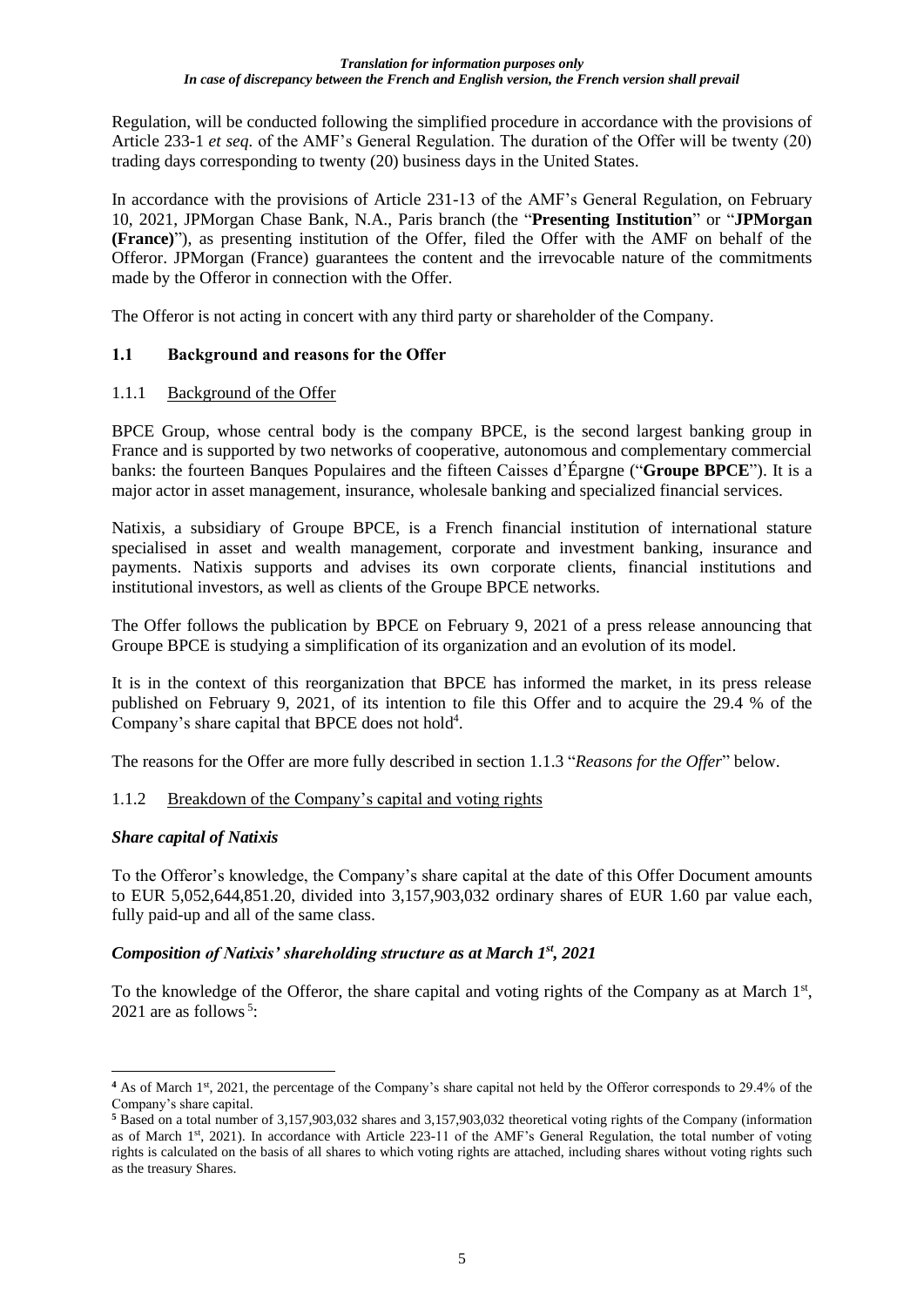| <b>Shareholders</b>      | Number of<br>shares | Percentage of<br>shares | Number of<br>theoretical<br>voting rights | Percentage of<br>theoretical<br>voting rights |
|--------------------------|---------------------|-------------------------|-------------------------------------------|-----------------------------------------------|
| <b>BPCE</b>              | 2,227,221,174       | 70.53 %                 | 2,227,221,174                             | 70.53 %                                       |
| Employee<br>shareholding | 89,416,505*         | 2.83 %                  | 89,416,505                                | 2.83 %                                        |
| Treasury shares          | 2,461,581           | 0.08%                   | 2,461,581                                 | 0.08%                                         |
| Public                   | 838, 803, 772       | 26.56 %                 | 838,803,772                               | 26.56 %                                       |
| Total                    | 3,157,903,032       | 100%                    | 3,157,903,032                             | 100%                                          |

*\*As part of its hedging strategy, FCPE Mauve Garanti carried out a stock lending transaction in early February 2021 covering the 5,017,214 Shares held by the fund. Consequently, the 5,017,214 Shares covered by the transaction are included in the free float in the table above rather than in employee share ownership plans.*

It is specified that the Offeror did not purchase any Natixis shares during the twelve (12) months preceding the visa of the Offer Document.

## 1.1.3 Reasons for the Offer

The Offer is part of Groupe BPCE's desire to simplify its operations as part of the preparation of its strategic plan.

Given the economic and market outlook, the Offeror wishes to provide more strategic leeway for the development of the Company's businesses (Asset and wealth management, Corporate & Investment Banking, Insurance and Payments), whereas the listing does not constitute an appropriate framework for achieving this goal.

As a result, if the minority shareholders do not represented more than 10% of the share capital and voting rights of Natixis at the end of this Offer, it is BPCE's intention to require the AMF the implementation of the squeeze-out procedure as described in section 1.2.5 "*Intentions with respect to the squeeze-out*" below. In this respect, the Offeror has mandated the Presenting Institution to carry out an evaluation of the Natixis shares, a summary of which is reproduced below. In addition, pursuant to the provisions of Articles 261-1 I, II and III of the AMF's General Regulation, the Company's board of directors appointed an independent expert to assess the valuation of the Company's share price, whose report will be provided in full in the Natixis' reply document.

## **1.2 Intentions of the Offeror for the next twelve months**

## 1.2.1 Strategy and continuation of the Company's activities

Over the last ten years, Groupe BPCE has become one of Europe's leading banking groups. Its cooperative universal bank model is decentralised and organised around three activities (Retail Banking & Insurance, Asset & Wealth Management, and Corporate & Investment Banking), covering all customer segments (retail customers, professionals, corporates, and institutional clients).

At a time of significant changes in the competitive landscape of financial institutions across Europe and in light of a new, post-health crisis economic cycle, Groupe BPCE wishes to enhance the development of its businesses, by providing them with the means to increase their strategic flexibility,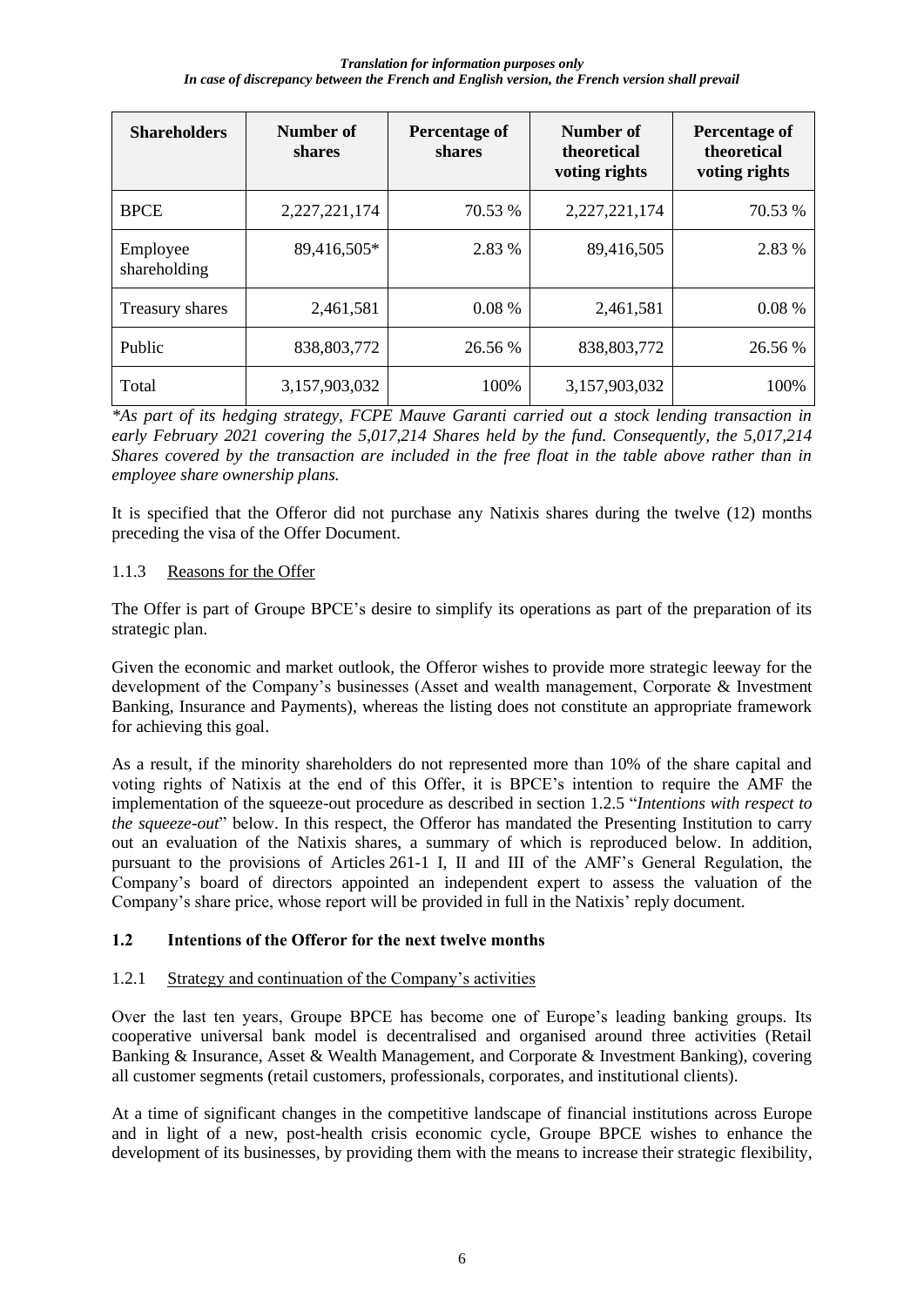accelerate their development for the benefit of their customers and their performance, by simplifying its organization.

To reach this goal and as part of its upcoming strategic plan, Groupe BPCE wishes to study, together with its corporate bodies, an evolution of its organization with:

- On one side, the retail businesses, including Retail Banking and Insurance (BPA), Financial Solutions and Expertise (SEF), and now also Insurance and Payment businesses. This would complete the movement initiated with the successful creation of the SEF division. Insurance and Payment businesses might report directly to BPCE; the terms of such a combination would be analysed at a later stage;
- On the other side, Groupe BPCE's global businesses serving Large and Global Customers: Asset and Wealth Management ("Natixis Investment Managers", "Natixis Wealth Management"), and Corporate & Investment Banking ("Natixis Corporate and Investment Banking"), would be gathered within a new structure "Global Financial Services";
- A clearer model for the support functions of BPCE, Natixis and its businesses, with simplified functional links.

This study will be carried out regardless of the Offer's outcome.

Any project stemming from these reflections will be submitted, if need be, to the consultation of relevant works councils.

Moreover, Groupe BPCE observes that Natixis' listing does not provide the means required for the development of its activities, whereas the strategic flexibility is greater within Groupe BPCE than the public equity markets. Natixis clearly benefits from Groupe BPCE's financial backing, and the Caisses d'Épargne and Banques Populaires are the first economic partners of Natixis' businesses.

As a consequence, in the perspective of the considered reorganisation, BPCE, which holds, as of the date of this Offer Document, more than 70 % of the share capital and voting rights of the Company (see section 1.1.2. "*Breakdown of the Company's share capital and voting rights*" above), wishes to acquire the 29.4 % of the Company's share capital that BPCE does not own<sup>6</sup>. Consequently, the Offer will not result in a change of control of the Company.

Following this transaction, and in the event of implementation of the mandatory squeeze-out, if any, Groupe BPCE would be the largest privately held banking institution in Europe.

## 1.2.2 Employment guidelines

The Company will remain a separate entity with governance and functions adapted to the management of the businesses that it will be responsible for managing. Depending on the offer's outcome and the possible delisting of Natixis, certain functions specifically related to the listing could be affected by the proposed transaction.

The Offeror does not anticipate that the Offer will lead to a reduction in the workforce at Natixis, it being specified that any reorganization that may be decided upon following the Offer (see section 1.2.1 "*Strategy and Continuation of the Company's Activities*" above) would be carried out in accordance with the practices of Groupe BPCE, in particular without forced departure.

**<sup>6</sup>** Based on total shares outstanding as of March 1st, 2021.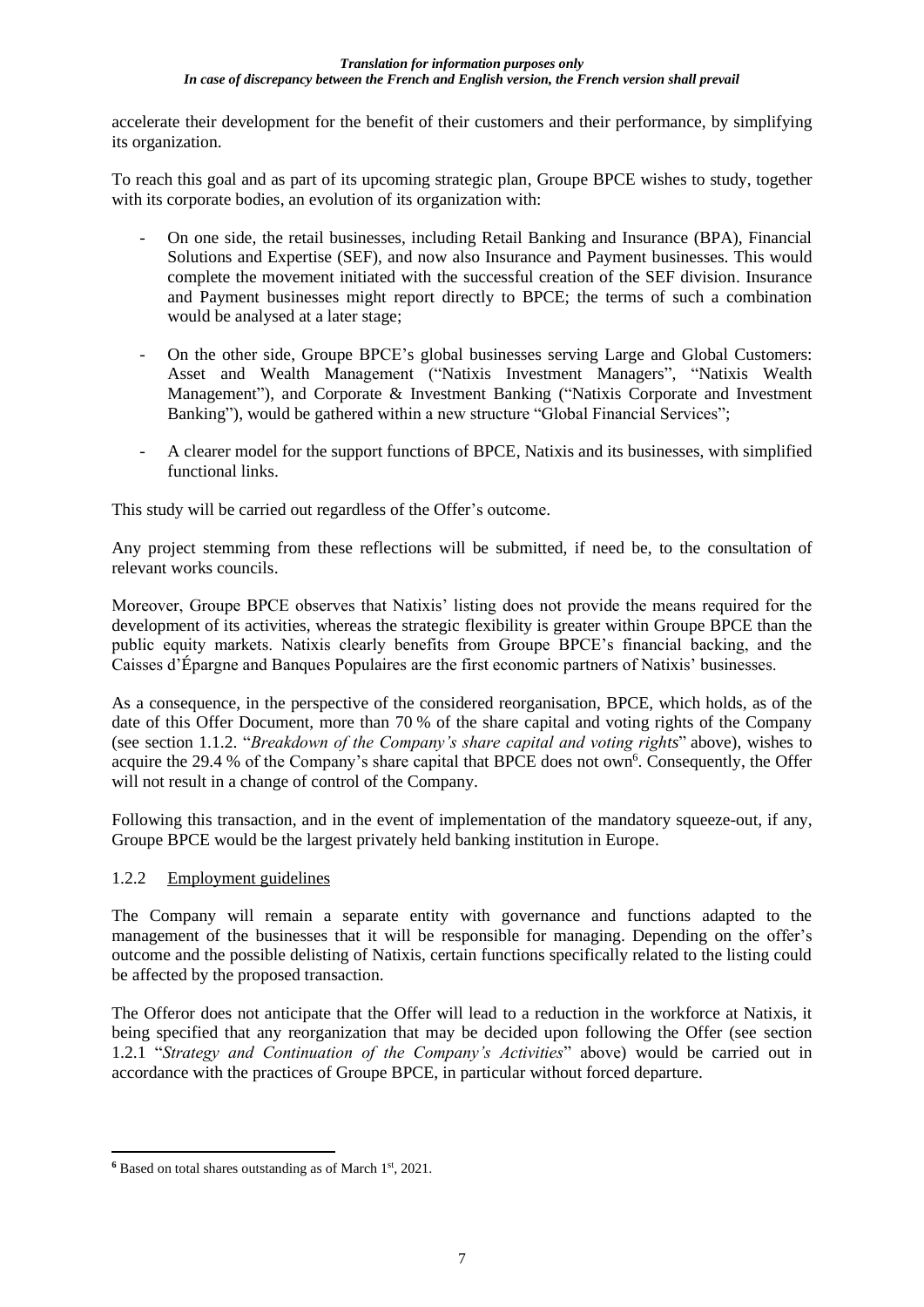## 1.2.3 Merger and legal reorganisation

The Offeror does not intend to merge with Natixis.

Moreover, the Offer will have no impact on the legal organisation of the Company. As indicated in section 1.2.1 "*Strategy and pursuit of the Company's activities*" above), the Offeror is studying the possibility of implementing a direct linkage of the Company's Insurance and Payments businesses to the Offeror, it being specified that the study of such a linkage will not be conditional upon the success of the Offer.

### 1.2.4 Composition of the Company's corporate bodies and management

The Company's board of directors is currently composed of the following members:

- ‒ Mr. Laurent Mignon (chairman of the board of directors);
- ‒ BPCE, represented by Ms. Catherine Halberstadt;
- ‒ Mr. Alain Condaminas;
- ‒ Mr. Dominique Duband;
- ‒ Ms. Nicole Etchegoïnberry;
- ‒ Ms. Sylvie Garcelon;
- ‒ Mr. Philippe Hourdain;
- ‒ Ms. Catherine Leblanc;
- ‒ Mr. Christophe Pinault;
- ‒ Mr. Daniel de Beaurepaire;
- $\blacksquare$  Ms. Anne Lalou<sup>\*</sup>:
- ‒ Mr. Bernard Oppetit\*;
- Ms. Catherine Pariset\*;
- ‒ Ms. Diane de Saint Victor\*; and
- ‒ Mr. Nicolas de Tavernost\*.

*\* Independent directors*

Mr. Nicolas Namias currently holds the position of Chief Executive Officer of the Company.

It is specified that Mr. Henri Proglio holds a position of censor (*censeur*) in the Company's board of director.

Should the Offer be followed by a squeeze-out, it will result in the delisting of the Shares from the Euronext Paris regulated market. In this context, changes in the composition of the Company's corporate bodies may be envisaged and will depend on the Offer's outcome.

### 1.2.5 Intentions regarding the squeeze-out

In accordance with Articles L. 433-4 II of the French Monetary and Financial Code and 237-1 *et seq*. of the AMF's General Regulation, the Offeror intends to require the AMF, within three (3) months from the closing of the Offer, to implement a squeeze-out procedure for Natixis Shares, if the number of shares not presented to the Offer by the Company's minority shareholders does not represent, at the end of the Offer, more than 10 % of the share capital and voting rights of Natixis.

In such a case, the squeeze-out would relate to Natixis shares other than those held by the Offeror or assimilated to them (including in particular the Shares subject to the liquidity mechanisms described in section 2.4 of this Offer Document). It would be made in consideration of compensation of the relevant shareholders at the Offer Price. The implementation of this procedure will result in the delisting of the Natixis shares from Euronext Paris.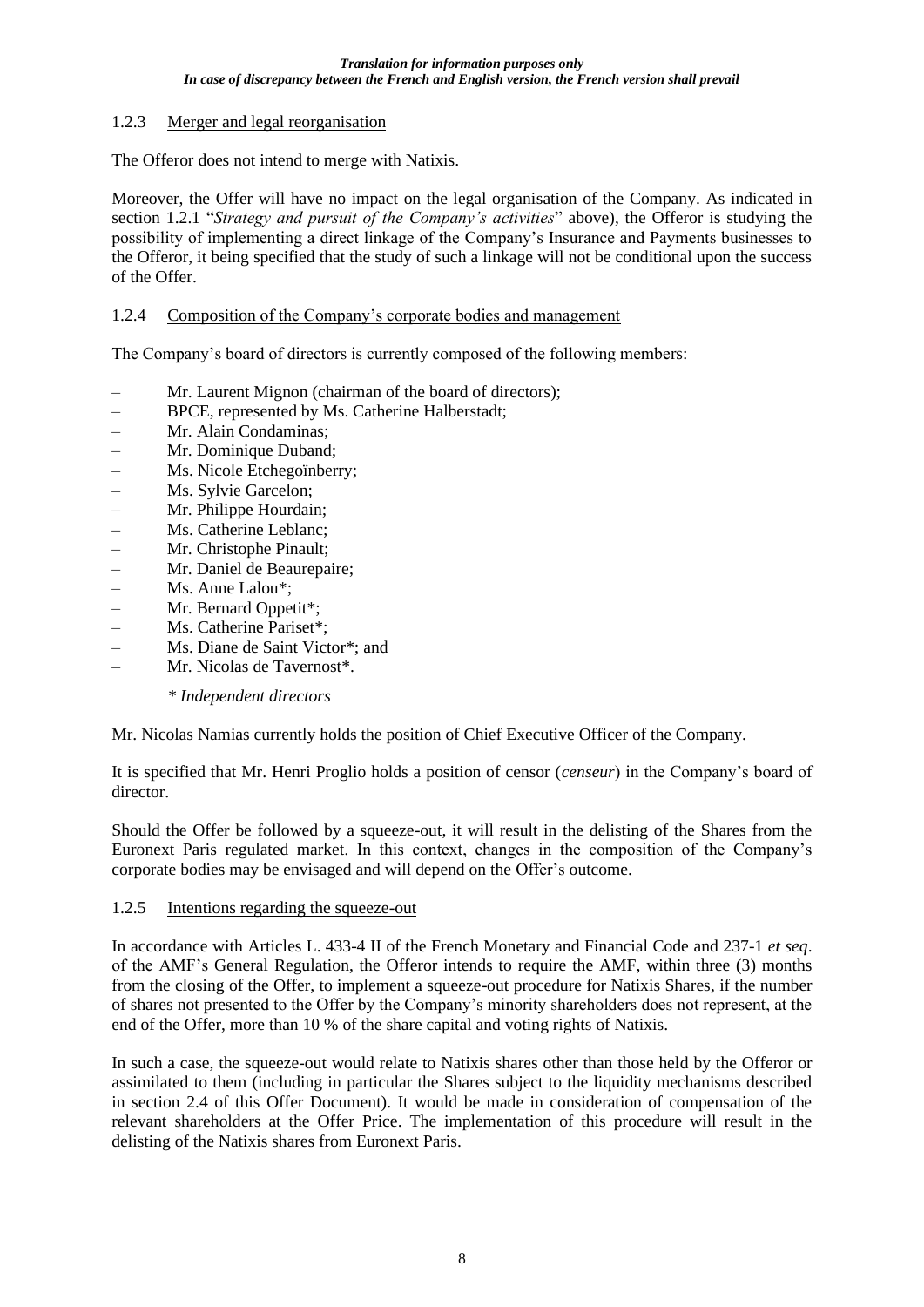In the event that the Offeror is not in a position, following the Offer, to implement a squeeze-out, it reserves the right to file a buyout tender offer followed, if applicable, by a squeeze-out for the shares it does not hold directly or indirectly or in concert at that date. In this context, the Offeror does not exclude increasing its interest in the Company after the end of the Offer and prior to the filing of a new offer in accordance with the applicable legal and regulatory provisions. In this case, the squeezeout will be subject to the control of the AMF, which will rule on its conformity in light of the independent expert's report to be appointed in accordance with the provisions of Article 261-1 of the AMF's General Regulation.

### 1.2.6 Synergies – Economic gains

No synergies have been specifically identified in connection with the Offer. Groupe BPCE will continue to be active in its current businesses, including the Company's core businesses: Asset and Wealth Management, Corporate & Investment Banking, Insurance and Payments.

The potential savings in listing costs that would result from the delisting of the Company's shares from Euronext Paris after the implementation of the squeeze-out, if need be, is not significant in relation to the amount of the transaction.

### 1.2.7 Dividend distribution policy

The Company's dividend policy will be consistent with the current policy: following the Offer, the Company's dividend policy will continue to be determined by its corporate bodies based on Company's distributive capacity, financial situation and financial needs, in accordance with any regulatory requirements applicable to the Company and by taking into account the constraints related to the current economic context. The target's solvency ratio of Natixis (10.2% CET1 until 2021) could be adjusted upwards in the context of the strategic plan due to be announced in June 2021, in particular regarding the economic and regulatory changes.

## 1.2.8 Interest of the Transaction for the Offeror, the Company and its Shareholders

The Offeror is offering Natixis shareholders who tender their Shares in the Offer the opportunity to obtain immediate liquidity for their entire stake at a price per Share representing a premium of 16% compared to the closing price of the Share on February 5, 2021<sup>7</sup>, of 40% compared to the volumeweighted average Share price over the 60 days preceding this date, of 62% compared to the volumeweighted average Share price over the 120 days preceding this date and 66% compared to the volumeweighted average Share price over the 180 days preceding this date.

Details of appreciation for the Offer Price, including the level of premiums offered as part of the Offer, are set forth in section 3 of this Offer Document.

## **1.3 Agreements that may have a material impact on the assessment or outcome of the Offer**

Other than the Liquidity Agreement (described in section 2.4 of this Offer Document), the Offeror is not aware of any agreement that could affect the determination of the Offer or its outcome.

**<sup>7</sup>** The Share price as of February 8, 2021 has not been taken into account due to significant movements on the stock.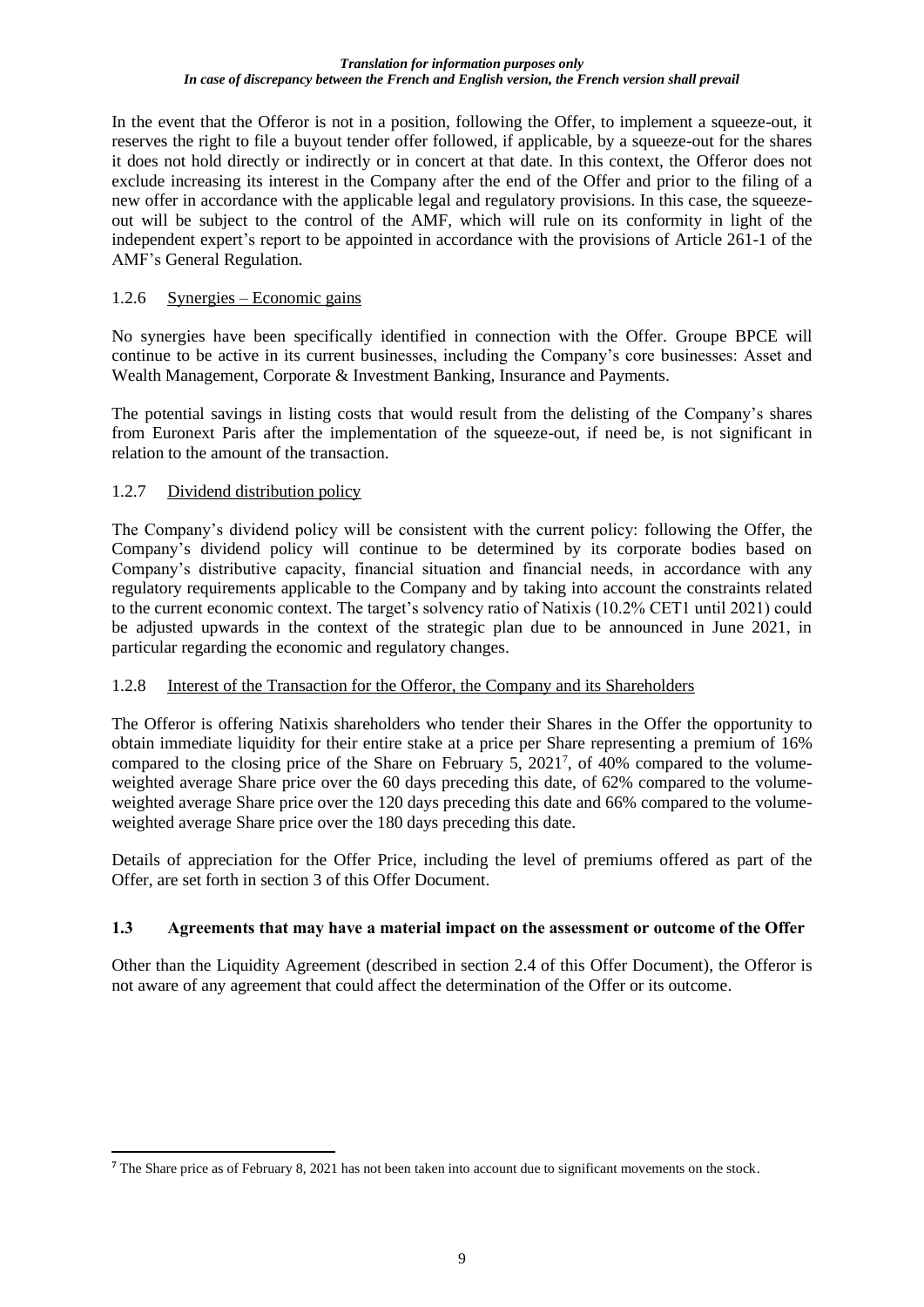## **2. CHARACTERISTICS OF THE OFFER**

### **2.1 Terms of the Offer**

In accordance with the provisions of Articles 231-13 and 231-18 of the AMF's General Regulation, the draft Offer was filed on February 10, 2021 with the AMF by the Presenting Institution, acting on behalf of the Offeror.

In accordance with Article 233-1 of the AMF's General Regulation, the Offer will be conducted following the simplified tender offer procedure.

In accordance with the provisions of Article 231-6 of the AMF's General Regulation, the Offeror irrevocably undertakes to the Company's shareholders to acquire, at the price of EUR 4.00 per Share (ex-dividend<sup>8</sup>), all the Shares that will be tendered in the Offer during a period of twenty (20) trading days corresponding to twenty (20) business days in the United States.

JPMorgan (France) guarantees the content and the irrevocable nature of the undertakings made by the Offeror as part of the Offer in accordance with the provisions of Article 231-13 of the AMF's General Regulation.

## **2.2 Terms and conditions of the Offer**

A notice of filing of the Offer has been published on the AMF website (www.amf-france.org) on February 10, 2021<sup>9</sup>. In accordance with the provisions of Article 231-16 of the AMF's General Regulation, a press release containing the main characteristics of the Offer and specifying the terms and conditions of the draft offer document has been made available to the public on the Offeror's website (www.groupebpce.com). This draft offer document filed by the Presenting Institution with the AMF has been published on the websites of the AMF (www.amf-france.org) and the Offeror (www.groupebpce.com).

The draft response document to the Offer, including in particular the independent expert's report in accordance with the provisions of Article 261-1, I,  $1^\circ$ ,  $2^\circ$  and  $4^\circ$  and II of the AMF's General Regulation, was filed with the AMF on March  $15$ ,  $2021^{10}$ .

By a clearance decision dated April 15, 2021, the AMF declared the Offer compliant after having verified the compliance of the Offer with the legal and regulatory provisions applicable thereto and affixed visa no. 21-107 dated April 15, 2021 to the Offer Document. The AMF has published its clearance decision on its website (www.amf-france.org).

The Offer Document having thus received AMF's approval ("*visa*") will, in accordance with the provisions of Article 231-27 of the AMF's General Regulation, be made available to the public, free of charge, before the opening of the offer and no later than the second trading day following the AMF's clearance decision, at BPCE's registered office and with the Presenting Institution. The Offer Document will also be published on the websites of the AMF (www.amf-france.org) and the Offeror (www.groupebpce.com). A press release specifying the terms and conditions for making the Offer Document available will be issued in accordance with the provisions of Article 231-27 of the AMF's General Regulation.

**<sup>8</sup>** Having noted, on the basis of the indicative timetable presented in section 2.8 of this Offer Document, that the opening of the Offer should only take place after the detachment of the 2020 dividend proposed to the vote of the shareholders of Natixis at the next general meeting scheduled for May 28, 2021, the Offeror has decided to provide that the price of 4.00 euros per Natixis Share is "ex-dividend".

**<sup>9</sup>** Filing notice no. 221C0328 dated February 10, 2021.

**<sup>10</sup>** Filing notice no. 221C0571 dated March 15, 2021.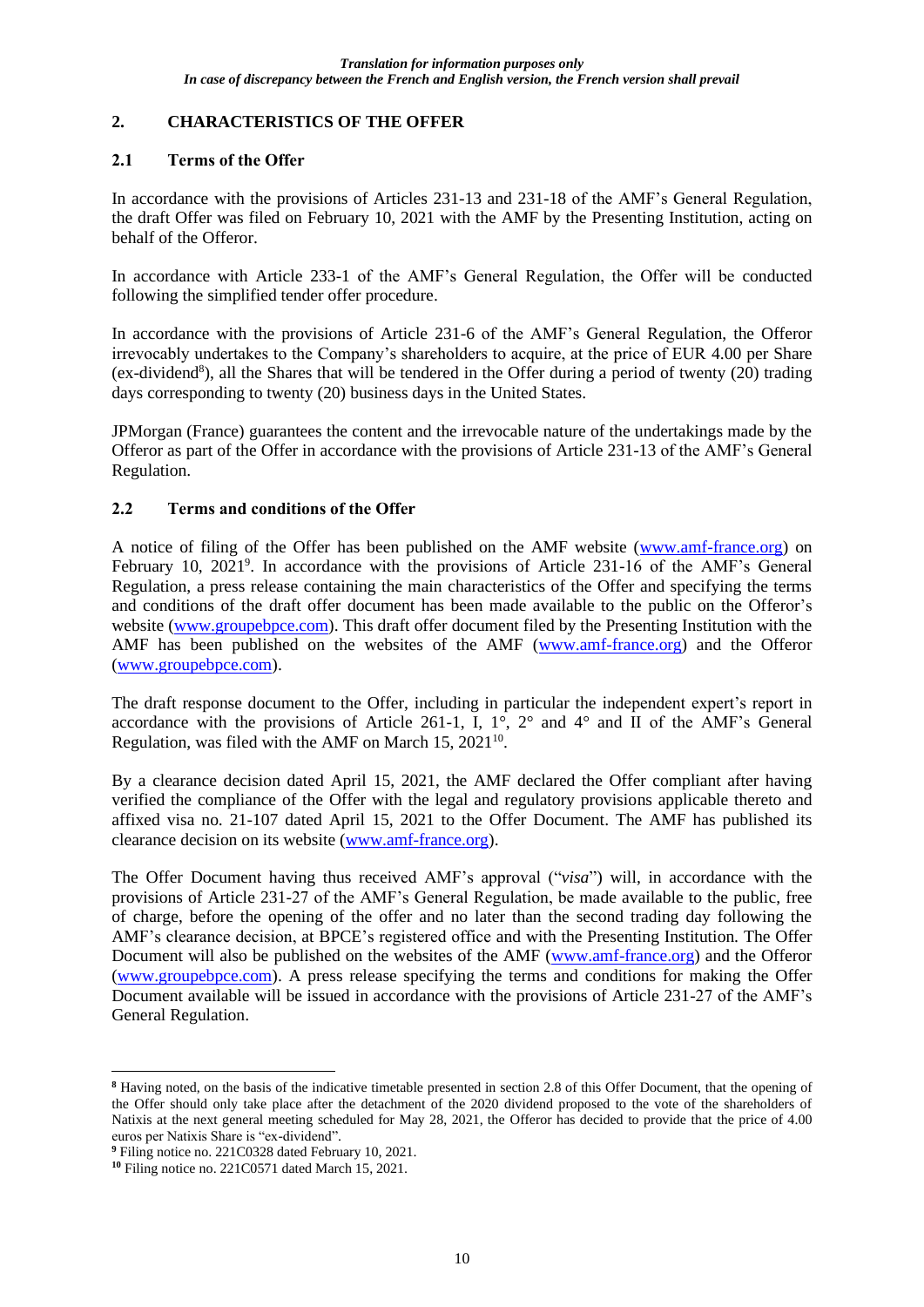The document containing the "Other Information" relating to the legal, financial, accounting and other characteristics of the Offeror will, in accordance with the provisions of Article 231-28 of the AMF's General Regulation, be made available to the public, free of charge, no later than the day before the opening of the Offer, at BPCE's registered office and with the Presenting Institution. This document will also be published on the websites of the AMF (www.amf-france.org) and the Offeror (www.groupebpce.com). A press release specifying the terms and conditions for making this document available will be issued no later than the day before the opening of the Offer in accordance with the provisions of Article 231-28 of the AMF's General Regulation.

Prior to the opening of the Offer, the AMF will publish a notice of opening and the timetable of the Offer and Euronext Paris will publish a notice setting out the content of the Offer and specifying the timetable and terms of its realisation.

## **2.3 Number and nature of the shares targeted by the Offer**

As of the date of the Offer Document, BPCE holds 2,227,221,174 Shares and the same number of theoretical voting rights in the Company, representing 70.53 % of the capital and theoretical voting rights of the Company<sup>11</sup>.

The Offer targets all the Shares not held by the Offeror or assimilated thereto:

- (i) which are already issued, *i.e.* to the knowledge of the Offeror at the date of the Offer Document, a maximum number of 928,220,277 Shares, it being specified that the treasury Shares held by the Company are not targeted by the Offer<sup>12</sup>, and
- (ii) which are likely to be issued before the closing of the Offer in connection with the definitive acquisition of the free shares granted by the Company *i.e.*, to the knowledge of the Offeror at the date of the Offer Document, and on the basis of the tentative timetable presented in section 2.8 of this Offer Document, a maximum number of  $298,166$  new Shares<sup>13</sup>,

*i.e.*, to the knowledge of the Offeror at the date of the Offer Document, a maximum number of Shares targeted by the Offer equal to 928,518,443.

To the knowledge of the Offeror, there are no other equity securities or other financial instruments issued by the Company or rights conferred by the Company that may give access, immediately or in the future, to the share capital or voting rights of the Company, other than the free shares granted by the Company to certain corporate officers and employees described in section 2.4 of this Offer Document.

## **2.4 Situation of the beneficiaries of rights to receive Free Shares and holders of Non-Transferable Shares<sup>14</sup>**

To the knowledge of the Offeror, at the date of this Offer Document, the Company has set up several plans for the allocation of Free Shares allowing the allocation of a maximum number of 6,083,355

**<sup>11</sup>** Based on a total number of 3,157,903,032 shares and 3,157,903,032 theoretical voting rights of the Company (information as of March 1st, 2021). In accordance with Article 223-11 of the AMF's General Regulation, the total number of voting rights is calculated on the basis of all shares to which voting rights are attached, including shares without voting rights such as the treasury Shares.

**<sup>12</sup>** The 2,461,581 treasury Shares held by the Company, representing 0.08 % of the Company's share capital (information as of March 1st, 2021), assimilated to those held by the Offeror pursuant to Article L. 233-9, I, 2° of the French Commercial Code, are not targeted by the Offer.

**<sup>13</sup>** See section 2.4 of this Offer Document.

**<sup>14</sup>** As of the date of this Offer Document, approximatively 400 beneficiaries hold Free Shares and/or Non-Transferable Shares.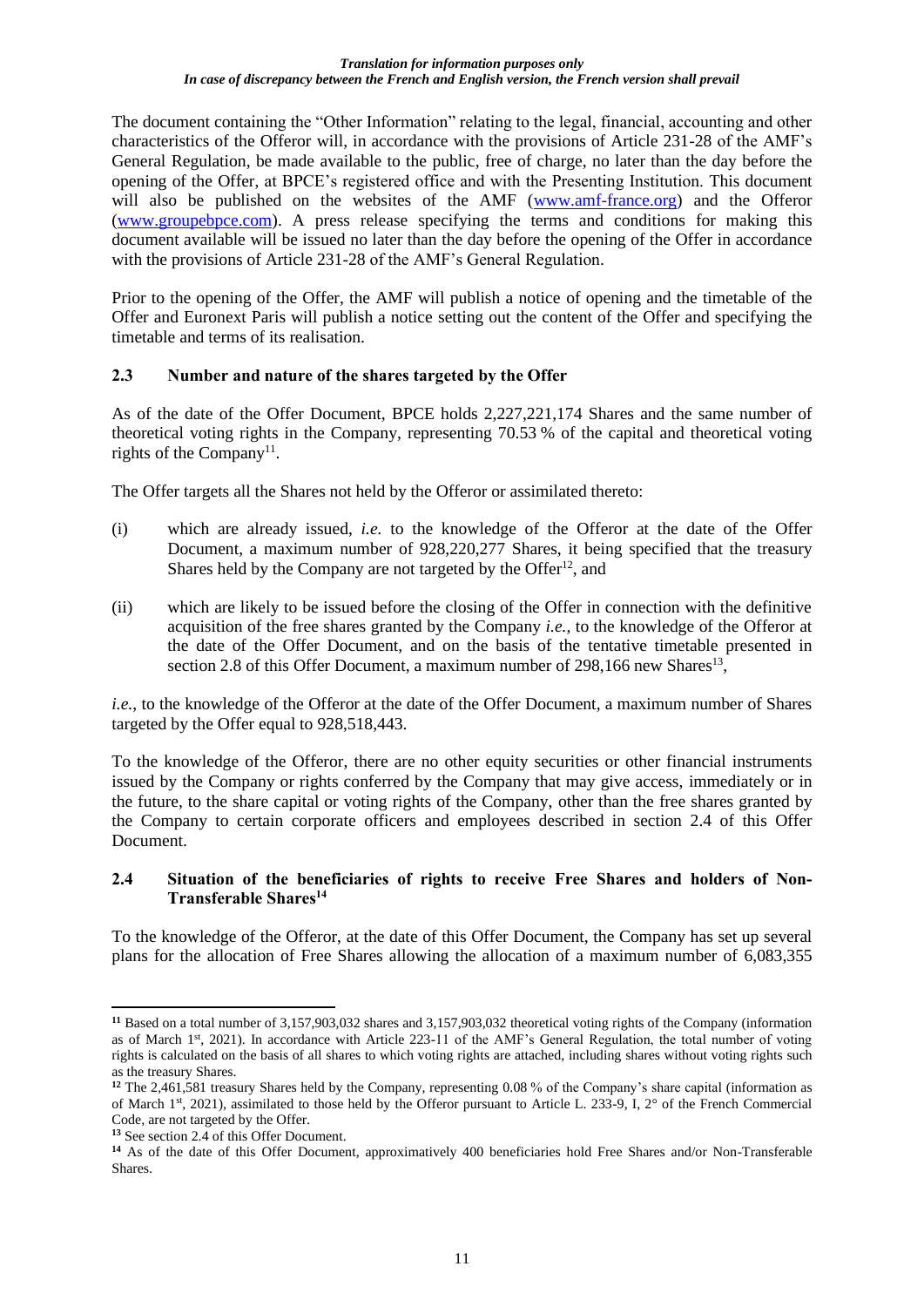Shares to certain employees and/or corporate officers of the Company and its group (the "**Free Shares**").

The table below summarises the main characteristics of the Free Shares' allocation plans as of March 1<sup>st</sup>, 2021, to the knowledge of the Offeror. The figures presented provide an overview of the outstanding amount; shares canceled since their grant date as a result of the application of the terms and conditions of the relevant plans are therefore excluded.

| Plan<br>Reference <sup>15</sup>      | <b>Allocation</b><br>date       | <b>Acquisition</b><br>date | <b>Availability</b><br>$\mathbf{Date}^1$<br>(excluding Shares<br>covered by the<br>Additional<br>Retention<br>Commitments <sup>2</sup> ) | <b>Free Shares in</b><br><b>Acquisition Period not</b><br>covered by the<br><b>Additional Retention</b><br><b>Commitments</b> | <b>Total Free</b><br><b>Shares</b> in<br><b>Acquisition</b><br><b>Period</b> |
|--------------------------------------|---------------------------------|----------------------------|------------------------------------------------------------------------------------------------------------------------------------------|-------------------------------------------------------------------------------------------------------------------------------|------------------------------------------------------------------------------|
| <b>PAGA CDG</b><br>2017              | 23/05/2017                      | 23/05/2021                 | 23/05/2023                                                                                                                               | 64,477                                                                                                                        | 75,085                                                                       |
| <b>PMP 2018</b><br><b>Tranche 1</b>  | 13/04/2018                      | 13/04/2021                 | 13/04/2023                                                                                                                               | 223,081                                                                                                                       | 223,081                                                                      |
| <b>PMP 2018</b><br><b>Tranche 2</b>  | 13/04/2018                      | 13/04/2023                 | 13/04/2025                                                                                                                               | 223,081                                                                                                                       | 223,081                                                                      |
| <b>PAGA CDG</b><br>2018              | 23/05/2018<br>and<br>02/08/2018 | 23/05/2022                 | 23/05/2024                                                                                                                               | 68,657                                                                                                                        | 78,188                                                                       |
| <b>PAGA 2019</b><br><b>Tranche 2</b> | 12/04/2019                      | 01/03/2022                 | 01/03/2024                                                                                                                               | 1,644,218                                                                                                                     | 1,650,321                                                                    |
| <b>PAGA CDG</b><br>2019              | 28/05/2019                      | 28/05/2023                 | 28/05/2025                                                                                                                               | 86,722                                                                                                                        | 98,192                                                                       |
| <b>PAGA 2020</b><br><b>Tranche 1</b> | 10/04/2020                      | 01/03/2022                 | 01/10/2022                                                                                                                               | 1,161,575                                                                                                                     | 1,161,575                                                                    |
| <b>PAGA 2020</b><br><b>Tranche 2</b> | 10/04/2020                      | 01/03/2023                 | 01/10/2023                                                                                                                               | 2,323,229                                                                                                                     | 2,323,229                                                                    |
| <b>PAGA CDG</b><br>2020              | 20/05/2020                      | 20/05/2024                 | 20/05/2024                                                                                                                               | 126,396                                                                                                                       | 250,603                                                                      |
| <b>Total</b>                         | ٠                               |                            |                                                                                                                                          | 5,921,436                                                                                                                     | 6,083,355                                                                    |

*1. The reasons for this non-transferability are detailed below. It is noted that, in accordance with the terms of the free share allocation plans, the Free Shares granted to a beneficiary will be immediately acquired and/or will become immediately transferable in case of invalidity or death of this beneficiary. Where applicable, the Availability Date (as this term is defined below) will be determined by reference to this accelerated acquisition date. <sup>2</sup> As defined below.*

The figures presented in the table above have been updated from the figures presented in section 2.5 of the draft offer document of the Offeror filed with the AMF on February 10, 2021, to take into account the following:

**<sup>15</sup>** The term "PAGA" refers to free performance share plans; the term "PMP" refers to the Payment business Plan; the term "CDG" refers to the senior management committee.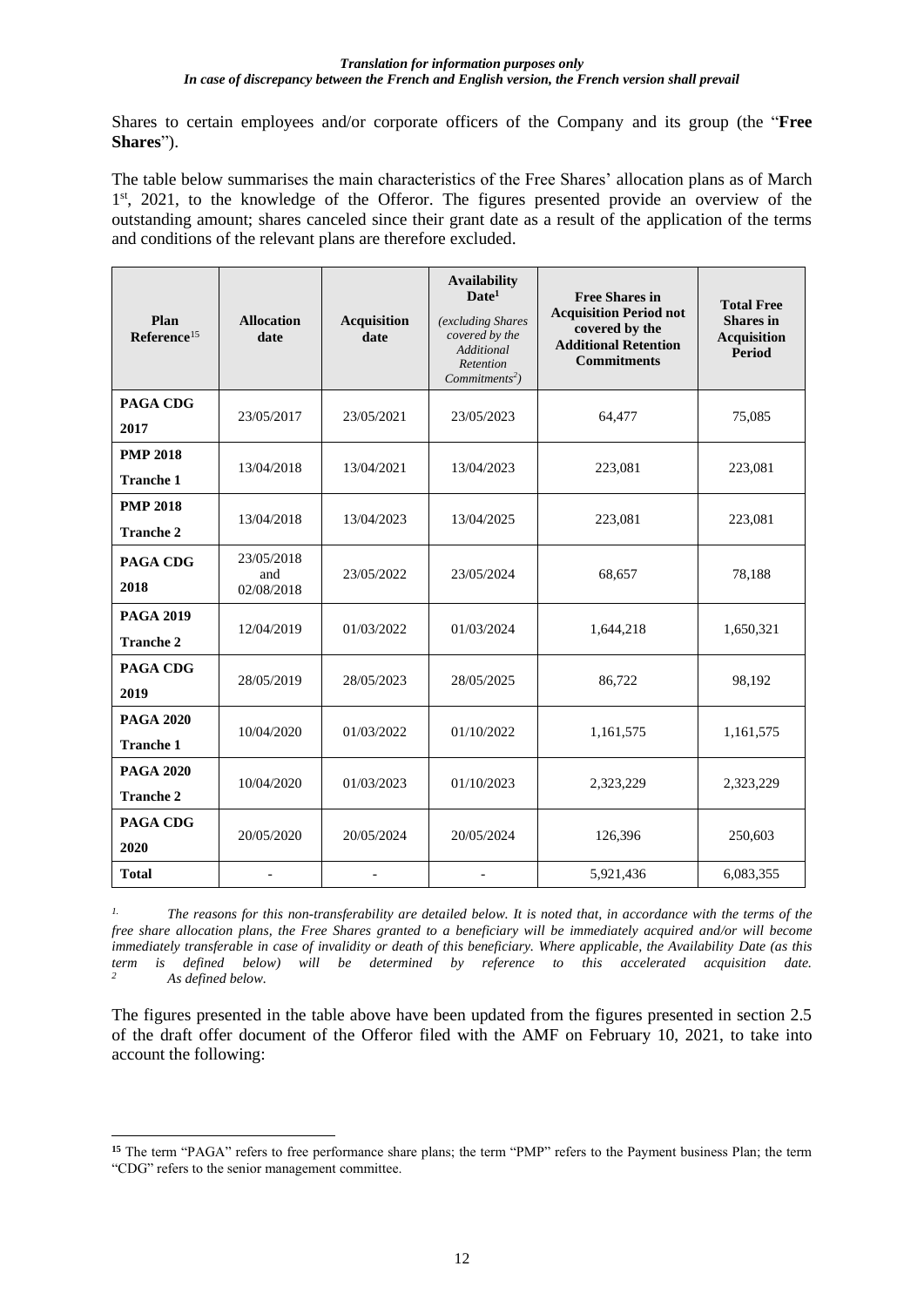- 1,411,450 Shares were issued as of March 1<sup>st</sup>, 2021 under the "PAGA 2018 Tranche 2" plan (and 385,102 Free Shares granted under the said plan lapsed following the departure of certain beneficiaries or due to the failure to comply with performance conditions);
- 540,080 Shares were issued as of March 1<sup>st</sup>, 2021 under the "PAGA 2019 Tranche 1" plan (and 289,855 Free Shares granted under the said plan lapsed following the departure of certain beneficiaries or due to the failure to comply with performance conditions) ;
- 9,642 Free Shares granted under the "PAGA 2019 Tranche 2' plan lapsed following the departure of certain beneficiaries;
- 16,124 Free Shares granted under the "PAGA 2020 Tranche 1" plan lapsed following the departure of certain beneficiaries; and
- 32,249 Free Shares granted under the "PAGA 2020 Tranche 2" plan lapsed following the departure of certain beneficiaries.

It is specified that, on the basis of the tentative timetable presented in section 2.8 of this Offer Document scheduling a closing date of the Offer occurring Before March  $1<sup>st</sup>$ , 2022, a maximum number of 298,166 Free Shares may be issued in connection with the definitive acquisition of these Free Shares, and these Shares are therefore targeted by the Offer.

Moreover, it is also specified that some Shares currently held by the beneficiaries of some free share plans (or which will be held by these beneficiaries in case of termination of the acquisition period prior to the estimated closing date of the Offer) are non-transferable at the date of filing of this Offer Document and will remain non-transferable until the estimated closing date of the Offer (the "**Non-Transferable Shares**"), including regarding some Shares for which the retention period has, or will have, expired at the date of this Offer Document or at estimated closing date of the Offer. The Non-Transferable Shares correspond to:

- (i) A maximum number of 110,521 non-transferable Shares (including 99,913 Shares which are already issued at the date of this Offer Document and 10,608 Shares which are likely to be issued before the closing of the Offer) because of:
	- the retention commitments provided by the regulations of the Free Share allocation plans under which all or part of the Shares received by the members of the General Management Committee of Natixis are non-transferable until the holder ceases its duties within the senior management committee; and/or
	- − the provisions of Article L. 225-197-1 II of the French Commercial Code, pursuant to which the board of directors of Natixis has imposed on the corporate officers of Natixis a commitment to retain their securities until the termination of their duties,

## (the "**Additional Retention Commitments**");

(ii) A maximum number of 5,058,974 non-transferable Shares (including 4,771,416 Shares which are already issued at the date of the Offer Document and 287,558 Shares which are likely to be issued before the closing of the Offer) pending the expiration of a tax holding period (period provided by the a of A of paragraph 1 ter of Article 150-0 D of the French General Tax Code for the Shares eligible to the benefit of the provisions of Article 200 A, paragraph 3 of the French General Tax Code, in its redaction provided by Article 135 of the law n°2015- 990 dated August 6, 2015 for growth, activity and equal economic opportunity.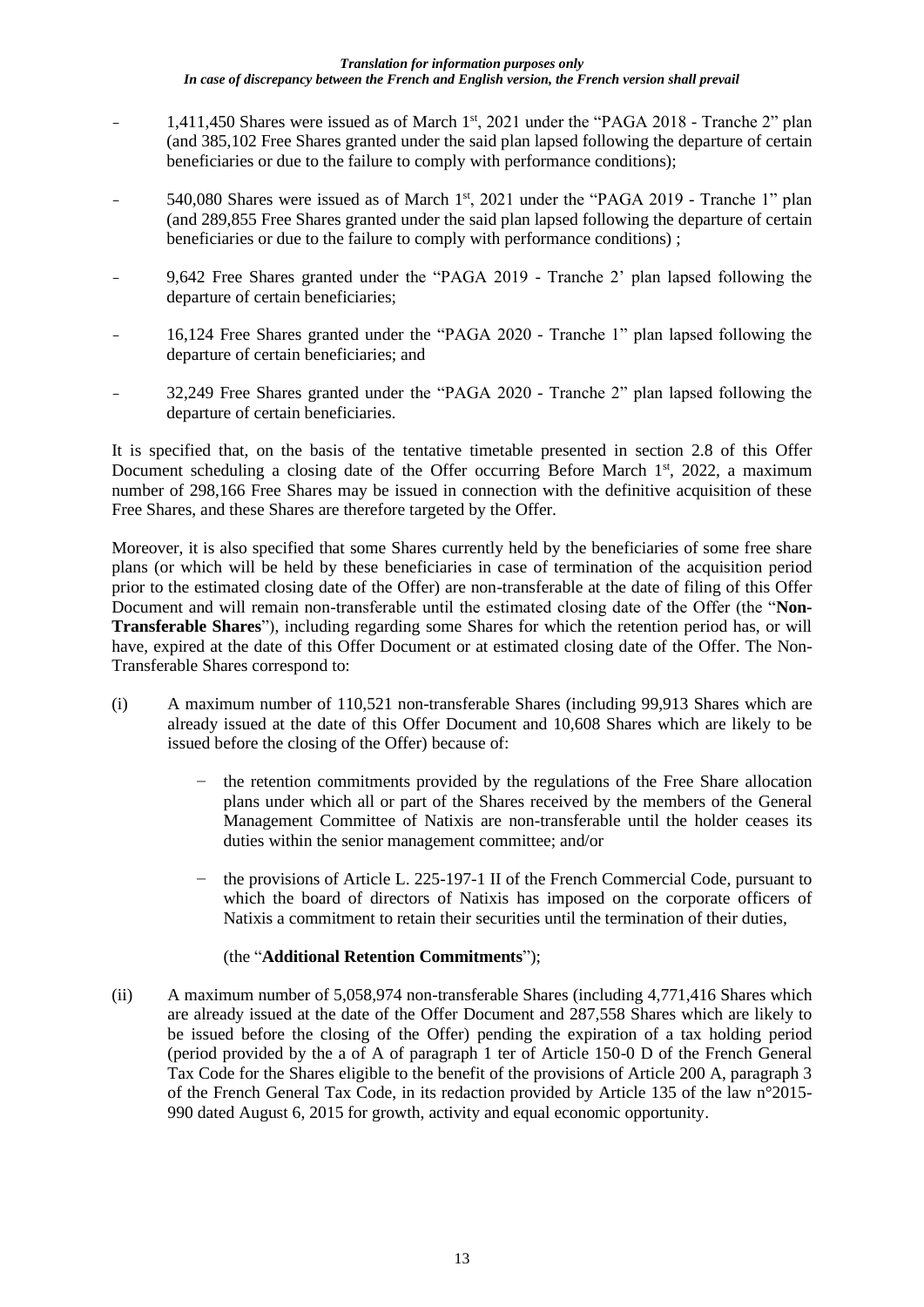Therefore, to the knowledge of the Offeror at the date of this Offer Document, and subject to the anticipated acquisition and transferability events provided for by law<sup>16</sup>, the Free Shares may not be tendered in the Offer, to the extent that the acquisition or retention periods of the Free Shares will not have expired before the closing of the Offer.

The Offeror will propose to the beneficiaries of the Free Shares and to the holders of Non-Transferable Shares to enter into put and call options of their Free Shares and Non-Transferable Shares in order to enable them to benefit from cash liquidity for the Free Shares and the Non-Transferable Shares that could not be tendered in the Offer (the "**Liquidity Agreement**"). The Non-Transferable Shares, the holders of which will have entered into a Liquidity Agreement, will not be tendered in the Offer.

Pursuant to the Liquidity Agreement, the Offeror will grant to each beneficiary of Free Shares and holder of Non-Transferable Shares a put option, exercisable as of the Availability Date, followed by a call option granted by each beneficiary of Free Shares and holder of Non-Transferable Shares to the Offeror, exercisable as of the end of the exercise period of the put option, and in the absence of exercise thereof.

The put and call options may, however, only be exercised in the event that the Offeror is in a position to implement a squeeze-out following the Offer, pursuant to Articles L. 433-4 II of the French Monetary and Financial Code and 237-1 *et seq.* of the AMF's General Regulation.

The "**Availability Date**" shall correspond to the day on which the Shares subject to a Liquidity Agreement will become transferable as a result of (i) the expiry of the acquisition period, the holding period (if applicable), or, as the case may be, the tax holding period, or (ii) the termination of duties in respect of which the holder of such Shares was subject to a holding commitment.

The exercise price per Share in the put and call options (the "**Exercise Price**") will be determined by applying a formula that affects the Offer Price by a coefficient calculated as follows:

- the numerator is BPCE's aggregate net income Group share<sup>17</sup> for the three financial years preceding the date on which the Shares become available; and
- the denominator is BPCE's aggregate net income Group share<sup>18</sup> for the 2020, 2019 and 2018 financial years,

however, any distributions<sup>19</sup> made between the date of signature of the Liquidity Agreement and date of exercise of the options will be deducted from the Exercise Price thus determined.

The Exercise Price formula is thus as follows:

Exercise Price = 
$$
P_0 \times \frac{NI(N) + NI(N-1) + NI(N-2)}{NI(2020) + NI(2019) + NI(2018)}
$$
 - D

Where:

-  $P_0$  is equal to the Offer Price;

**<sup>16</sup>** Especially pursuant to Articles L. 225-197-1 *et seq.* of the French Commercial Code (cause of death or invalidity of the beneficiary).

**<sup>17</sup>** On an "underlying" basis, *i.e.*, net income Group share adjusted for specific items (non-recurring or exceptional).

**<sup>18</sup>** On an "underlying" basis, *i.e.*, net income Group share adjusted for specific items (non-recurring or exceptional).

**<sup>19</sup>** In particular dividends.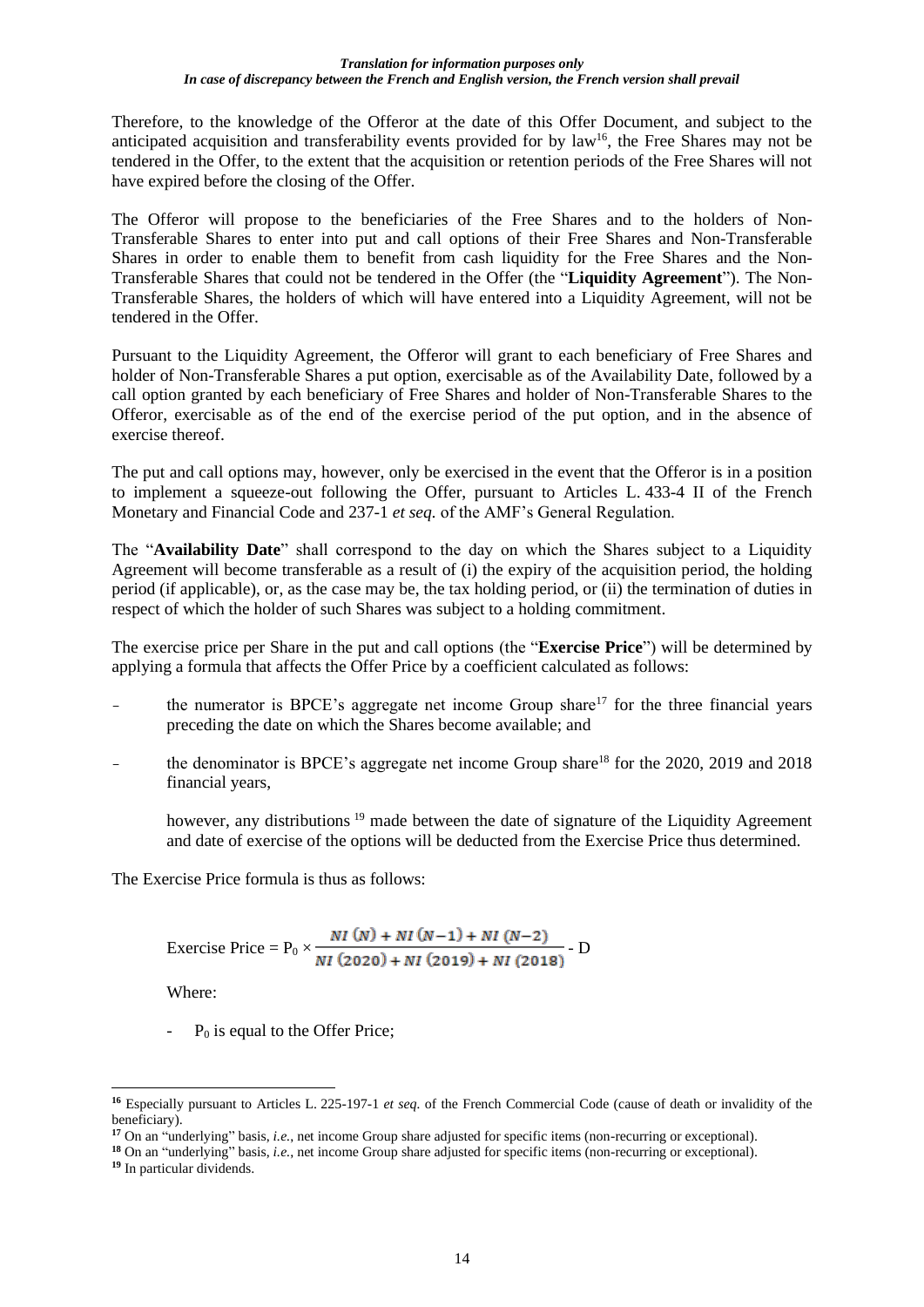- NI (N) is equal to BPCE's net income Group share<sup>20</sup> for year N, "N" being the last financial year preceding the Availability Date of the Shares;
- D is equal to the amount of all distributions per Share made by the Company between the date on which the Liquidity Agreement is signed<sup>21</sup> and the vesting date of the Share.

If it was determined at the date of this Offer Document, the Exercise Price, as calculated in accordance with the above formula, would result in the Offer Price.

In the event of implementation, if need be, of the squeeze-out, the Shares subject to the liquidity mechanisms described above will be assimilated to the Shares held by the Offeror in accordance with Article L. 233-9 I, 4° of the French Commercial Code, and will not be subject to the said squeeze-out but will be transferred to the Offeror in the future as part of the Liquidity Agreement, subject to its execution by the relevant beneficiary or holder.

## **2.5 Conditions for the Offer's opening**

As of the date of this Offer Document, the opening of the Offer remains, in accordance with the provisions of Article 231-32 of the AMF's General Regulation, subject to the prior authorization of the authorities listed below, due to the indirect increase of the Offeror's holding in the share capital and voting rights of some entities and interests held by the Company:

- ‒ The AMF's authorisation, pursuant to the provisions of Article L. 532-9-1 of the French Monetary and Financial Code, with respect to the following portfolio management companies:
	- AEW Ciloger;
	- H<sub>2</sub>O AM Europe:
	- Ostrum Asset Management;
	- Seventure Partners;
	- Thematics Asset Management;
	- Vauban Infrastructure Partners: and
	- Galia Gestion,
- ‒ the *Autorité de contrôle prudentiel et de resolution's* authorisation, pursuant to the provisions of Article L. 322-4 of the French Insurance Code and with respect to the insurance company *Compagnie Française d'Assurance pour le Commerce Extérieur*; and
- ‒ the authorisation of the *Commission de Surveillance du Secteur Financier*, in Luxembourg, for the portfolio management company AEW S.à r.l.,

(together, the "**Regulatory Authorisations**").

The Offeror has informed all the regulators concerned by the Offer and has filed all applications for Regulatory Authorization as of the date of the Offer Document.

**<sup>20</sup>** On an "underlying" basis, *i.e.*, net income Group share adjusted for specific items (non-recurring or exceptional).

**<sup>21</sup>** Except for the amount of the dividend to be paid by Natixis in respect of its financial year ending December 31, 2020 (the proposed dividend amount is equal to 0.06 euro per Share).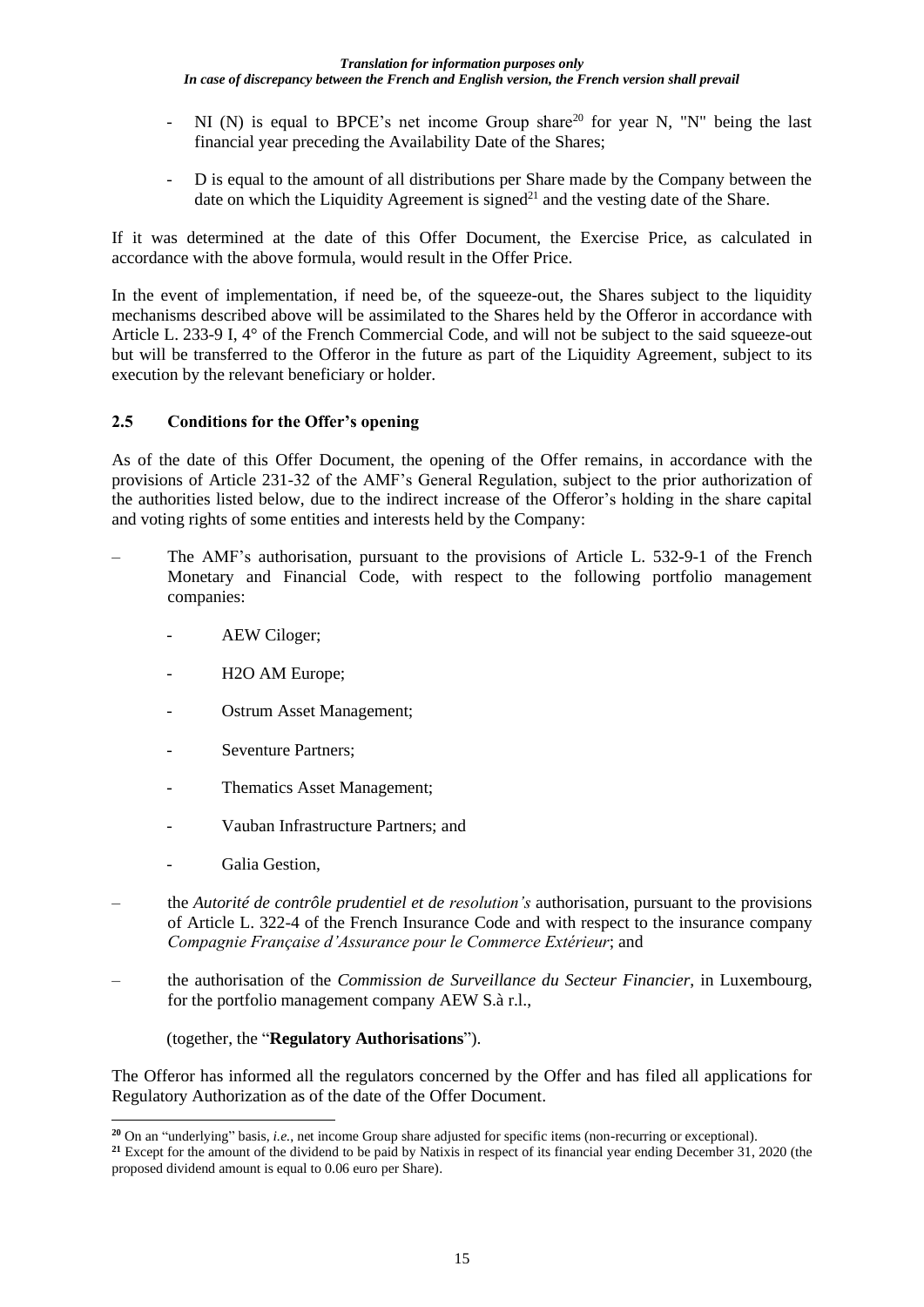The shareholders of the Company will be informed of the grant of these Regulatory Authorisations and the opening of the Offer by a press release published by the Offeror.

The Offeror has also taken steps to identify, and as the case may be obtain, in light of the applicable legislation, all other administrative formalities required in the relevant countries.

## **2.6 Offeror's right to purchase Shares during the Offer period**

As from the filing of the proposed Offer with the AMF, and until the opening of the Offer, the Offeror reserves the right to purchase Shares, on or off-market, in accordance with the provisions of Articles 231-38 and 231-39 of the AMF's General Regulation.

### **2.7 Procedure for tendering in the Offer**

The Offer will be open for a period of twenty (20) trading days corresponding to twenty (20) business days in the United States. The attention of the Company's shareholders is drawn to the fact that, as the Offer will be conducted following the simplified procedure, in accordance with the provisions of Articles 233-1 *et seq.* of the AMF's General Regulation, it will not be reopened following the publication of the definitive result of the Offer.

The Shares tendered in the Offer must be freely negotiable and free from any lien, pledge, collateral or other security or restriction of any kind on the free transfer of their ownership. The Offeror reserves the right to reject, in its sole discretion, any Shares tendered in the Offer that do not fulfil this condition.

Shareholders of the Company who wish to tender their Shares in the Offer may sell their Shares on the market. The settlement-delivery of the Shares sold (including the payment of the price) will occur on the second trading day following the day of execution of the orders, and the trading costs (including the corresponding brokerage fees and VAT) relating to such transactions will remain entirely at the expense of the Shareholders tendering their Shares in the Offer, it being specified that:

Shareholders of the Company who wish to tender their Shares to the Offer may sell their Shares on the market. The settlement and delivery of the Shares sold (including the payment of the price) will take place on the second trading day following the day of execution of the orders, and the trading costs (including the corresponding brokerage fees and VAT) relating to these transactions will remain entirely at the expense of the shareholders tendering their Shares in the Offer, it being specified that:

- ‒ The shareholders of the Company whose Shares are registered with a financial intermediary (bank, credit institution, investment firm, etc.) and who would like to tender their Shares in the Offer must submit to their financial intermediary an irrevocable sale order at the latest on the (included) closing date of the Offer, using the model made available to them by such financial intermediary;
- ‒ The Shares held in registered form will have to be converted into bearer form in order to be tendered in the Offer. Accordingly, holders of Shares held in registered form who wish to tender their Shares in the Offer will have to request the conversion of their Shares into bearer form to an authorised intermediary as soon as possible. It is specified that the conversion to bearer form of Shares held in registered form will result in the loss for such shareholders of the benefits associated with holding such Shares in registered form.

The transfer of ownership of the Shares tendered in the Offer and all of the rights attached thereto (including the right to dividends) will occur on the date of registration in the Offeror's account, in accordance with the provisions of Article L. 211-17 of the French Monetary and Financial Code. It is reminded, if need be, that any amount due in connection with the tendering of the Shares in the Offer will not bear interest and will be paid on the settlement-delivery date.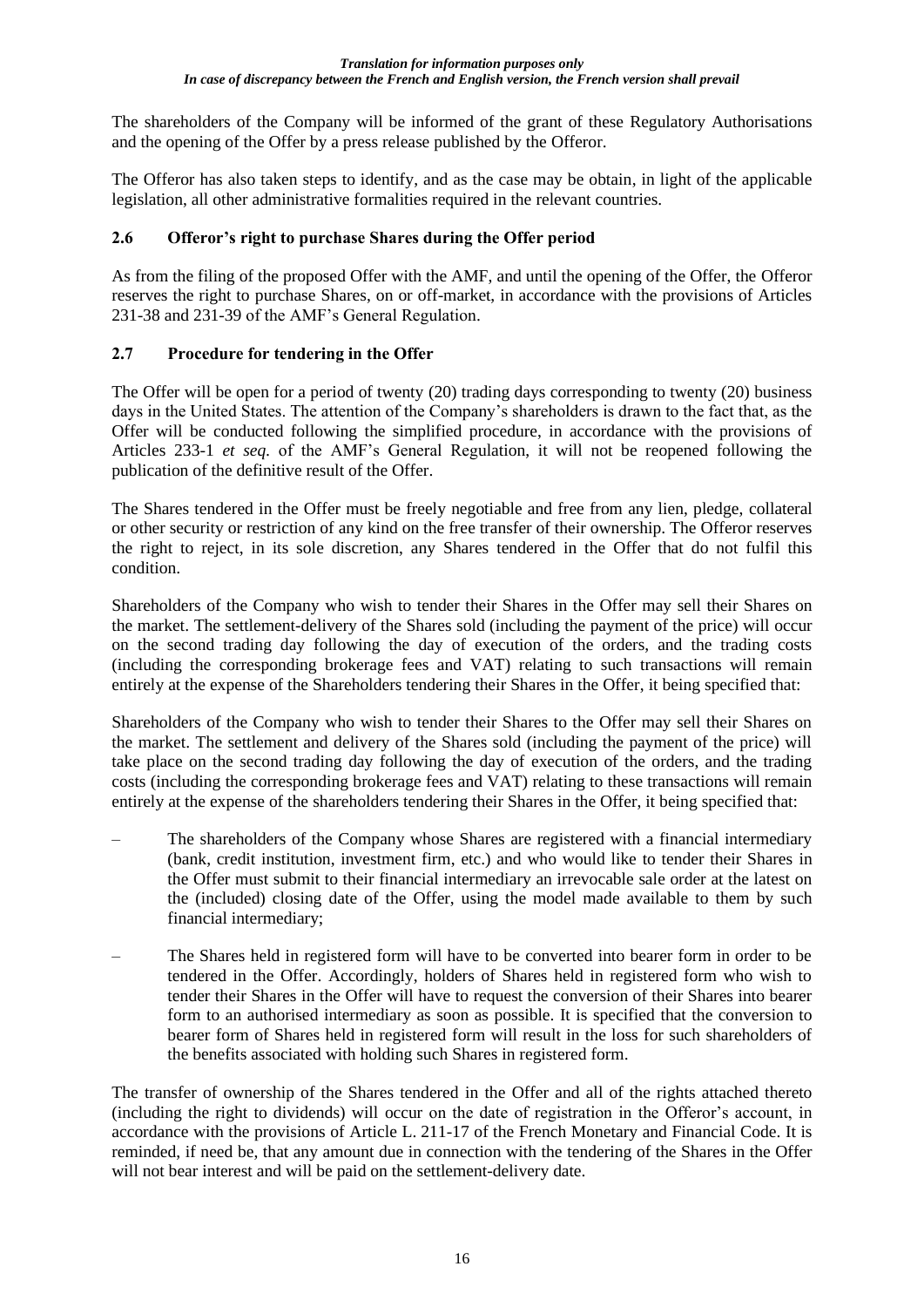Orders to tender the Shares to the Offer will be irrevocable.

The Offer will be carried out through purchases on the market, in accordance with the provisions of Article 233-2 of the AMF's General Regulation. J.P. Morgan AG, investment services provider qualified as a member of the bidding market, will purchase, on behalf of the Offeror, all Shares which will be tendered in the Offer in accordance with applicable regulations (including Euronext notice N4-03).

The Offer and all related documents are subject to French law. Any dispute or litigation of any nature whatsoever relating to this Offer will be brought before the competent courts.

## **2.8 Tentative timetable of the Offer**

Prior to the opening of the Offer, the AMF will publish a notice of opening and timetable, and Euronext Paris will publish a notice announcing the terms and timetable of the Offer.

A tentative timetable is proposed below and will be adjusted according to the date of obtention of the Regulatory Authorisations:

| <b>Dates</b>             | <b>Principal Stages of the Offer</b>                                                                                                                                   |  |  |  |  |
|--------------------------|------------------------------------------------------------------------------------------------------------------------------------------------------------------------|--|--|--|--|
| February 9, 2021         | Announcement of the draft Offer                                                                                                                                        |  |  |  |  |
| <b>February 10, 2021</b> | Filing of the draft Offer and the draft offer document of the Offeror with<br>the AMF                                                                                  |  |  |  |  |
|                          | Offeror's draft offer document made available to the public and posted to<br>the websites of the AMF (www.amf-france.org) and the Offeror<br>(www.groupebpce.com)      |  |  |  |  |
|                          | Publication by the Offeror of a press release announcing the filing of the<br>Offer and availability of the draft offer document                                       |  |  |  |  |
| <b>March 15, 2021</b>    | Company's draft reply document filed with the AMF, including the<br>reasoned opinion of the Company's board of directors and the<br>independent expert's report        |  |  |  |  |
|                          | Company's draft reply document made available to the public and posted<br>to the websites of the AMF (www.amf-france.org) and the Company<br>(www.natixis.com)         |  |  |  |  |
|                          | Publication by the Company of a press release announcing the filing of<br>the Offer and availability of Company's draft reply document                                 |  |  |  |  |
| April 15, 2021           | Declaration of conformity of the Offer issued by the AMF, which serves<br>as the approval ("visa") of the Offeror's Offer Document and the<br>Company's reply document |  |  |  |  |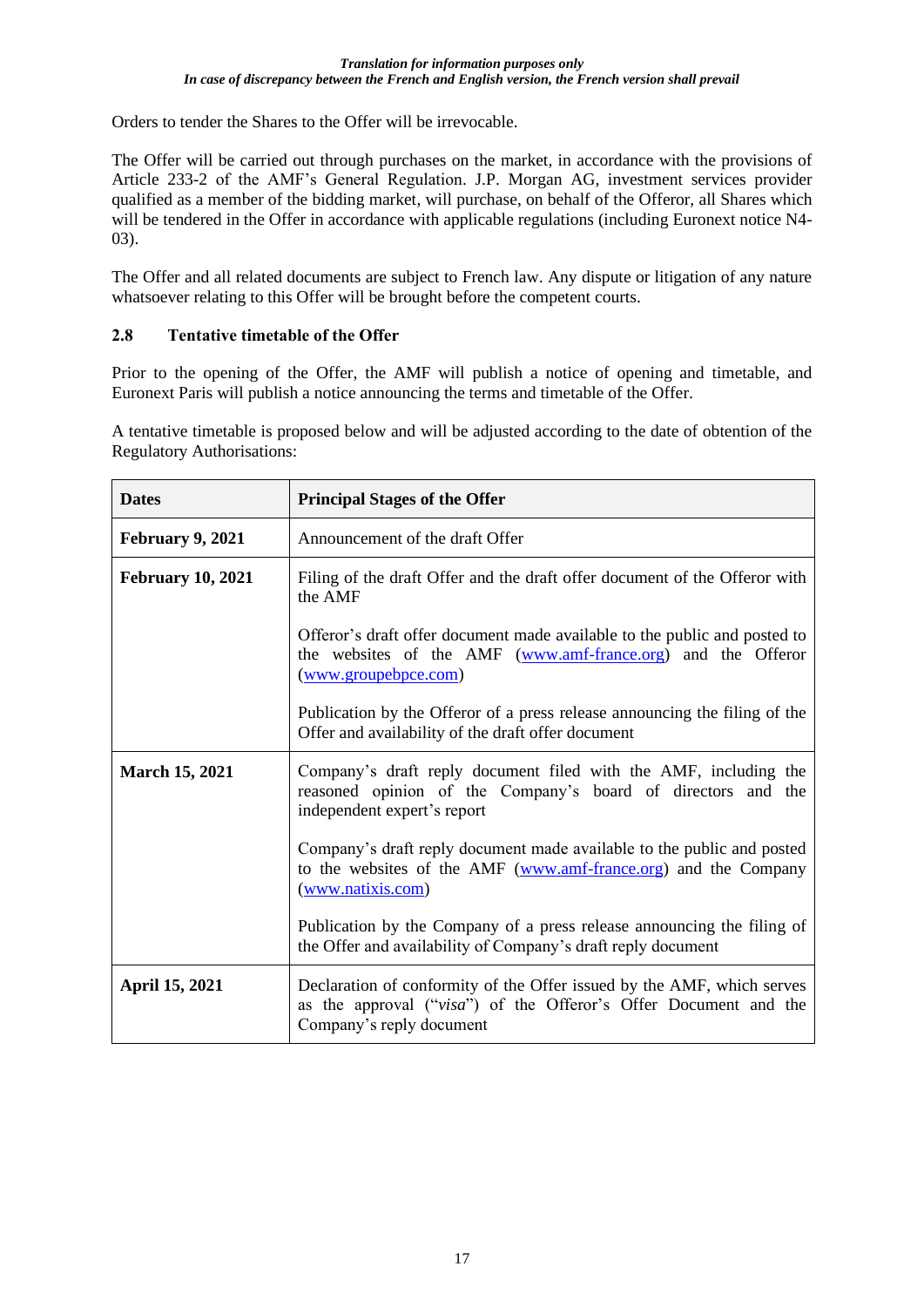| <b>Dates</b>                          | <b>Principal Stages of the Offer</b>                                                                                                                                                                                                                          |
|---------------------------------------|---------------------------------------------------------------------------------------------------------------------------------------------------------------------------------------------------------------------------------------------------------------|
| April 15, 2021                        | Offeror's Offer Document is made available to the public and posted to<br>the websites of the AMF (www.amf-france.org) and the Offeror<br>(www.groupebpce.com)                                                                                                |
|                                       | Publication by the Offeror of a press release specifying the terms and<br>conditions for making the Offer Document available to the public                                                                                                                    |
|                                       | Company's reply document made available to the public and posted to to<br>the websites of the AMF (www.amf-france.org) and the Company<br>(www.natixis.com)                                                                                                   |
|                                       | Publication by the Company of a press release specifying the terms and<br>conditions for making the reply document available to the public                                                                                                                    |
| 28 May 2021                           | Annual general meeting of Natixis's shareholders to approve the financial<br>statements for the year ending December 31, 2020 (the amount of the<br>dividend proposed by Natixis for its financial year ending December 31,<br>$2020$ is 0.06 euro per share) |
| <b>June 2021</b><br>(indicative date) | Obtention of the last of the Regulatory Authorisations described in<br>section 2.5 of the Offer Document                                                                                                                                                      |
| $\Box$ 2021                           | Information relating to the Offeror's legal, financial, accounting and other<br>characteristics is made available to the public and posted to the websites<br>of<br>(www.amf-france.org)<br>Offeror<br>the<br>AMF<br>the<br>and<br>(www.groupebpce.com)       |
|                                       | Publication by the Offeror of a press release specifying the terms and<br>conditions for the provision of information relating to the legal, financial,<br>accounting and other characteristics of the Offeror                                                |
|                                       | Information relating to the Company's legal, financial, accounting and<br>other characteristics is made available to the public and posted to the<br>websites of the AMF<br>(www.amf-france.org) and the<br>Company<br>(www.natixis.com)                      |
|                                       | Publication by the Company of a press release specifying the terms and<br>conditions for the provision of information relating to the legal, financial,<br>accounting and other characteristics of the Company                                                |
| $\Box$ 2021                           | Publication by the AMF of the notice for the opening of the Offer                                                                                                                                                                                             |
|                                       | Publication by Euronext Paris of the notice relating to the Offer and its<br>terms and conditions                                                                                                                                                             |
| ] 2021                                | Opening of the Offer                                                                                                                                                                                                                                          |
| 2021                                  | Closing of the Offer                                                                                                                                                                                                                                          |
| 2021                                  | Publication of the notice of result of the Offer by the AMF                                                                                                                                                                                                   |
| _] 2021                               | Implementation of the squeeze-out procedure and delisting of the Shares                                                                                                                                                                                       |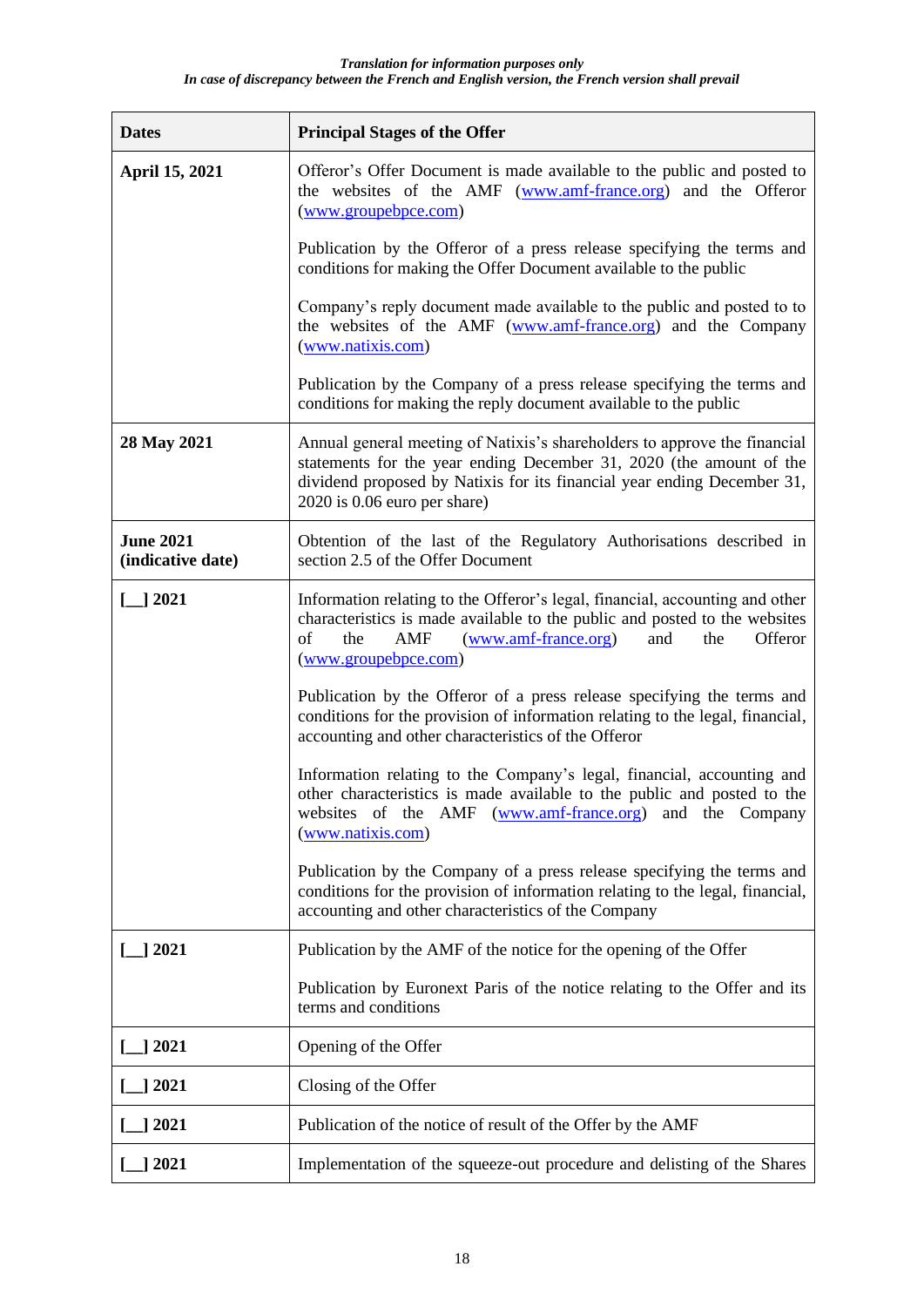| <b>Dates</b> | <b>Principal Stages of the Offer</b> |
|--------------|--------------------------------------|
|              | from Euronext Paris, if applicable   |

## **2.9 Costs and financing terms of the Offer**

### 2.9.1 Costs of the Offer

The overall amount of the fees, costs and external expenses incurred by the Offeror in connection with the Offer, including, in particular, fees and other expenses relating to its various legal, financial and accounting advisors and any other experts and consultants, as well as publicity costs, is estimated at approximately EUR 25,000,000 (taxes excluded).

In addition, the financial transaction tax pursuant to Article 235 ter ZD of the French General Tax Code will be added to these expenses and will be borne by BPCE on the shares tendered in the Offer.

### 2.9.2 Financing of the Offer

In the event that all of the Shares targeted by the Offer are tendered in the Offer, the total amount of compensation in cash to be paid by the Offeror to the shareholders of the Company who tendered their Shares in the Offer would amount to EUR 3,714,073,772 (expenses and commissions related to the Offer excluded).

The financing of the amounts due by the Offeror in connection with the Offer will be financed through the Offeror's available cash.

### 2.9.3 Brokerage fees and compensation of intermediaries

No fee or commission will be refunded or paid by the Offeror to a holder who tendered Shares in the Offer, or to any intermediary or person soliciting the tendering of Shares in the Offer.

## **2.10 Offer restrictions outside of France**

The Offer has not been subject to any other registration or visa application with any financial market regulatory authority outside of France and no steps will be taken for such registration or visa. The Offer Document and the other documents relating to the Offer do not constitute an offer to sell or purchase securities or a solicitation of such an offer in any other country in which such offer or solicitation is unlawful or at any person to whom such offer or solicitation could not validly be made.

The Company's shareholders located outside France may not take part in the Offer unless the foreign law to which they are subject allows them to do so. Indeed, the Offer, the participation in the Offer and the communication of the Offer Document may be subject to specific regulations or restrictions in certain countries.

The Offer is not directed at persons subject to such restrictions, either directly or indirectly, and is not likely to be accepted from a country where the Offer would be subject to such restrictions. Accordingly, persons coming into possession of the Offer Document are required to inform themselves of any restriction that may apply to them and to comply with them. Failure to comply with these restrictions may constitute a violation of the applicable stock exchange and/or securities laws and regulations in some of these jurisdictions.

The Offeror will not be liable for any breach by any person of any rules and restrictions applicable to such person.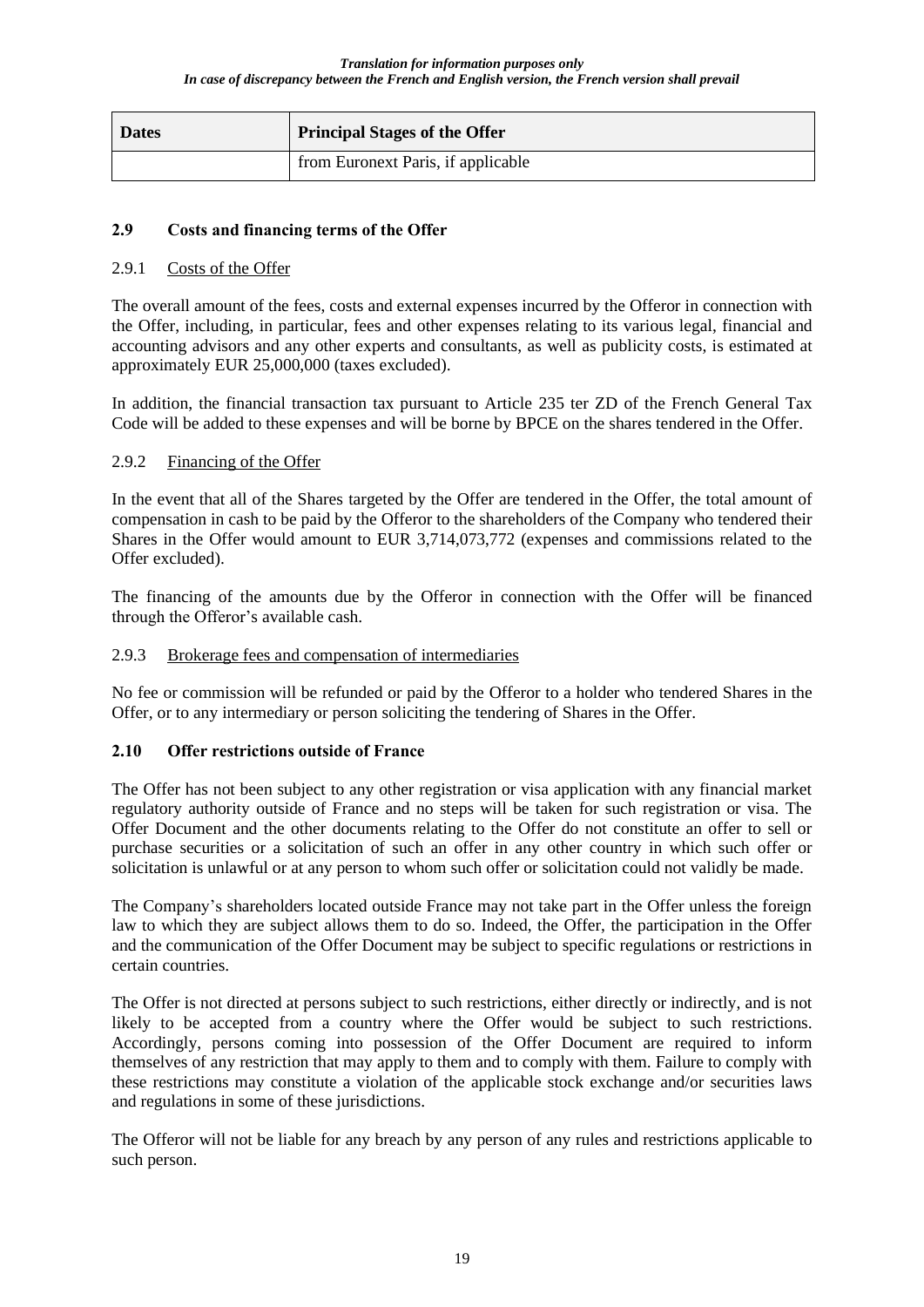### *United States of America*

The Offer will be made in the United States of America in accordance with Section 14(e) of the U.S. Securities Exchange Act of 1934 as amended (the "**1934 Act**"), and the rules and regulations promulgated thereunder, including Regulation 14E after applying the exemptions provided by Rule 14d-1(d) of the 1934 Act ("Tier II" exemption) and the requirements of French law. Accordingly, the Offer will be subject to certain procedural rules, in particular those relating to the timing of the settlement, waiver of conditions and payment dates, which are different from U.S. rules and procedures relating to public offers.

The receipt of an amount of money under the Offer by a U.S. shareholder of Natixis may be a taxable transaction for U.S. tax purposes, including U.S. federal income tax purposes, and may be a taxable transaction under state or local tax laws, as well as foreign or other tax laws. It is strongly recommended that each Natixis U.S. shareholder should immediately seek independent professional advice regarding the tax consequences of accepting the Offer.

It may be difficult for U.S. shareholders of Natixis to enforce their rights and claims under U.S. federal securities laws, since the Offeror and Natixis are companies with their respective headquarters outside the United States of America and all or some of their respective officers and directors are residents of countries other than the United States of America. U.S. shareholders of Natixis may not be able to sue proceedings in a court outside the United States against a non-U.S. company or its officers or directors alleging violations of U.S. securities laws. In addition, it may also be difficult to compel a non-U.S. company and its affiliates to submit to judgments that would be rendered by a U.S. court.

To the extent permitted by applicable Laws and regulations, including Rule 14e-5 of the 1934 Act, and in accordance with customary practices in France, the Offeror and its Affiliates or its broker(s) (acting as agent or in the name and on behalf of the Offeror or its Affiliates, where applicable) and Natixis and its affiliates or its broker(s) (acting as agent or in the name and on behalf of Natixis or its affiliates, where applicable) may, before or after the date of the Offer Document, directly or indirectly, purchase or arrange for the purchase of Shares outside of the Offer. Such purchases may be made on the market, on the basis of an order made at the Offer Price, or in off-market transactions at a price per Share equal to the Offer Price in accordance with the provisions of Article 231-39, II of the AMF's General Regulation. These purchases will not be concluded at a price per Share higher than the Offer Price. To the extent that information concerning these purchases or these provisions is made public in France, it will also be made public by means of a press release or any other means that informs the U.S. shareholders of Natixis, at the following address: www.natixis.com. No purchases outside the Offer will be made by or on behalf of the Offeror, Natixis or their respective affiliates in the United States of America. Offeror's and Natixis' financial advisory affiliates may engage in ordinary trading activities in Natixis securities, which may include making purchases or arranging for the making of certain arrangements for the purchase of such securities.

This Offer Document has not been filed with or reviewed by any market authority (federal or state) or other regulatory authority in the United States of America, nor has any such authority passed upon the accuracy or adequacy of the information contained in this Offer Document. Any statement to the contrary would be unlawful and may constitute a criminal offence.

## **2.11 Tax treatment of the Offer**

This section outlines certain tax consequences under current French tax laws and regulations that may apply to persons participating in the Offer. Participants in the Offer should note, however, that this information is only a summary of the tax regime applicable under current French legislation, presented for general information purposes. The tax information set forth below does not constitute a comprehensive description of all the situations and tax consequences that may apply to participants in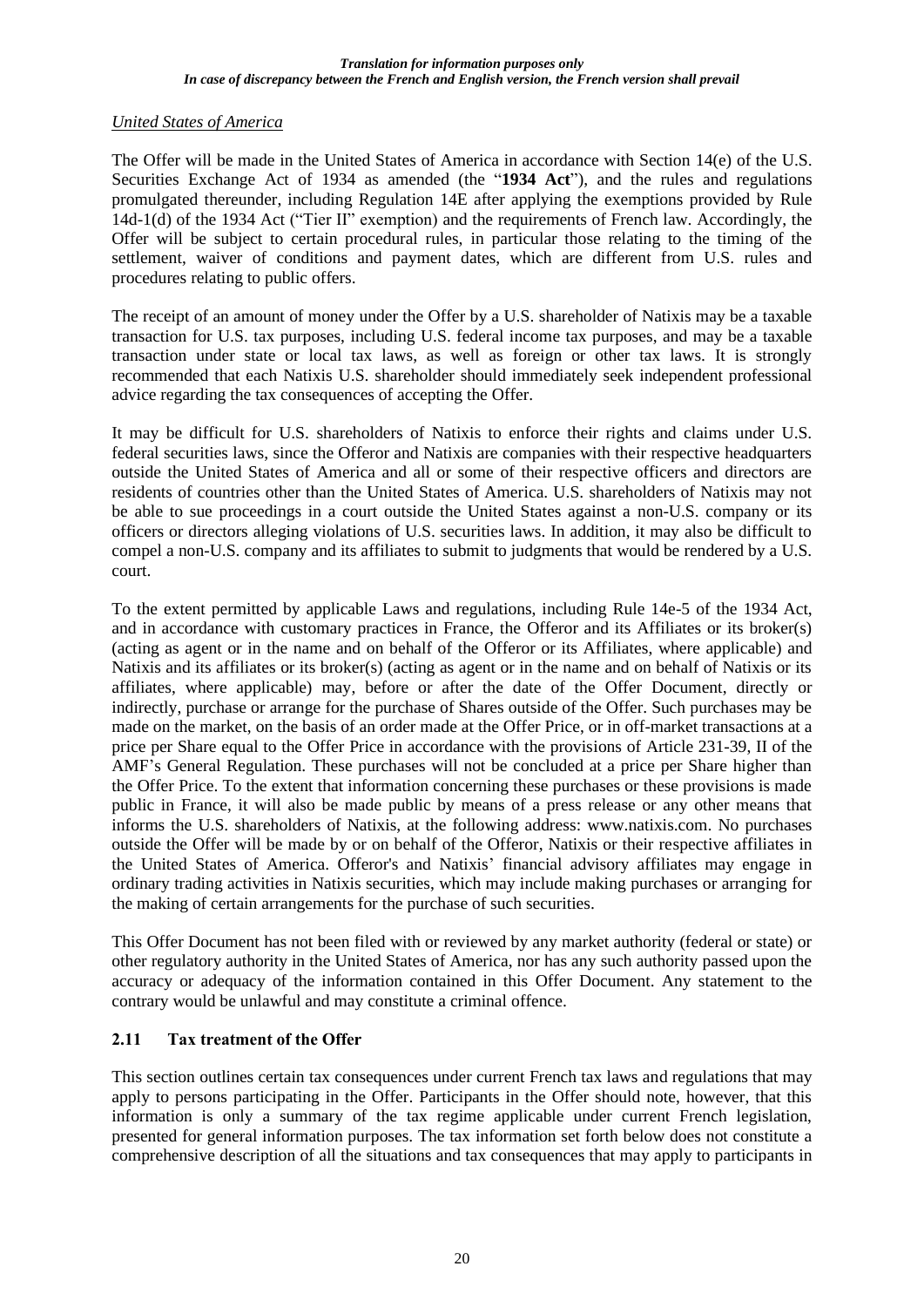the Offer. Participants are therefore urged to consult with their usual tax advisor in order to determine the tax regime applicable to their particular situation.

The rules described below could be impacted by possible changes in laws and regulations, which could have a retroactive effect or could apply to the current year, or by possible changes in their interpretation by the French tax authorities or courts.

Participants who are not French tax residents must also comply with the tax legislation of their state of residence and, where applicable, with the provisions of any tax treaty entered into between France and such jurisdiction.

2.11.1 Individual French tax residents holding shares as part of their private estate and who do not trade on the markets on a regular basis and who do not hold shares in an employee benefits plan or as part of employee incentive schemes (free shares plans or stock-option plans)

Individuals who carry out stock market transactions under conditions similar to those which characterize an activity carried out by a person conducting such operations on a professional basis nor to individuals who hold or have acquired their shares through a company savings plan (*plan d'épargne d'entreprise*) or a group savings plan *(plan d'épargne de groupe*) (including through a company mutual investment fund (*fonds commun de placement d'entreprise, "FCPE"*) or from the exercise of share purchase or subscription options or who received free shares (or rights to receive such shares) are urged to consult with their usual tax advisor in order to determine the tax regime applicable to their particular situation.

## *(a) Standard tax regime*

(i) Personal income tax

In accordance with Articles 200 A, 158, 6 bis and 150-0 A et seq. of the French Tax Code ("**FTC**") net capital gains resulting from the sale of securities by individuals who are French tax residents are, in principle, subject to a 12.8% flat tax, without rebate. In this context, in accordance with the provisions of Article 150-0 D, 1 of the FTC, net gains are defined as the difference between the effective sale price of the shares, net of costs and taxes paid by the seller, and their tax basis.

However, pursuant to paragraph 2 of Article 200 A of the FTC, taxpayers may elect globally, expressly and irrevocably, before the deadline for filing their income tax return for a given year, for such net capital gains to be taken into account for the purposes of determining their net global income subject to the progressive income tax rate schedule. This election applies on a yearly basis to all investment income and capital gains falling within the scope of the abovementioned 12.8% flat tax and earned during the year.

If such an election is filed, the net capital gains resulting from the sale of shares acquired or subscribed before January 1, 2018 will be taken into account for the purposes of determining the net global income subject to the progressive income tax rate scale after application of a proportional rebate in accordance with Article 150-0 D of the FTC, which is equal to:

- − 50% of their amount where the shares have been held for at least two years and less than eight years, at the date of the sale;
- − 65% of their amount where the shares have been held for at least eight years, at the date of the sale.

Subject to exceptions, for the application of this rebate, this holding period is computed from the share subscription or acquisition date and ends at the property transfer date. In any case, no such rebate will apply to shares acquired or subscribed on or after January 1, 2018.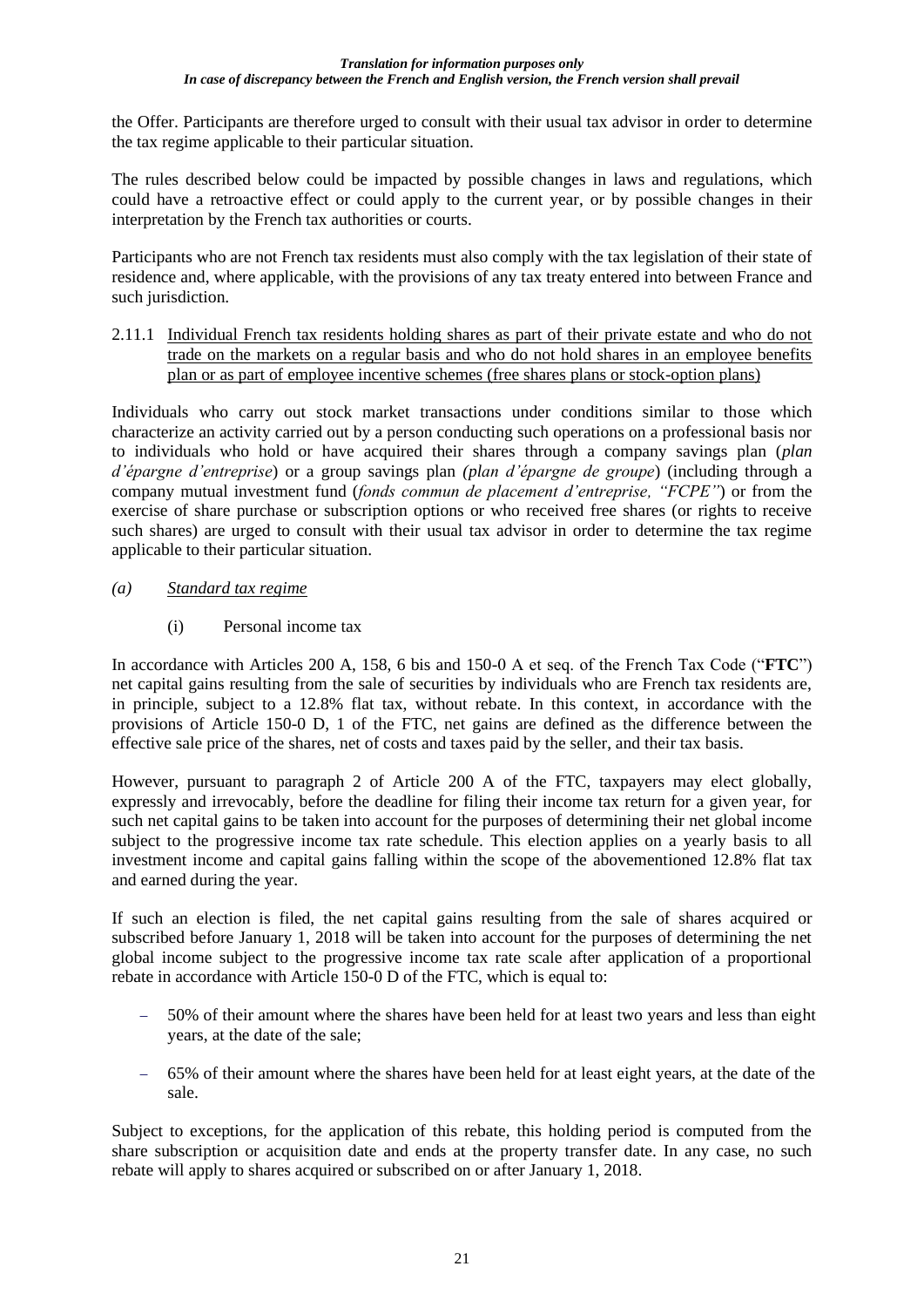Participants potentially concerned by these rules should consult with their usual tax advisor to determine the consequences of this election.

In accordance with the provisions of Article 150-0 D, 11 of the FTC, capital losses on the sale of securities may be offset against capital gains of the same nature realised in the year of sale and then, in the event of a negative balance, against those of the following ten years (no offset against other categories of income is possible). If the above-mentioned option is applied, the deduction for holding period applies, where applicable, to the net gain thus obtained.

Persons with reportable net capital losses or recognizing capital losses on the sale of shares in the context of the Offer are urged to consult with their usual tax advisor in order to review the conditions for the use of such capital losses.

Where relevant, the tendering of shares in the Offer will trigger the termination of any tax deferral or rollover relief that may have been available to the relevant persons in prior transactions with respect to the shares tendered in the Offer and/or challenge specific tax reductions.

(ii) Social levies

Net capital gains resulting from the sale of shares are also subject to social levies at an overall rate of 17.2%, without any rebate where such a rebate is applicable for income tax purposes under the conditions specified above, broken down as follows:

- − the general social contribution (*contribution sociale généralisée*, "**CSG**"), at a rate of 9.2%;
- − the contribution for social debt repayment (*contribution pour le remboursement de la dette sociale*, "**CRDS**"), at a rate of 0.5%; and
- − the solidarity levy (*prélèvement de solidarité*), at a rate of 7.5%.

If the net capital gains resulting from the sale of shares are subject to the abovementioned 12.8% flat tax, none of these social levies are deductible from the taxable income. If the taxpayer opts for taxation based on the progressive income tax rate scale, the CSG will be partially deductible, in the amount of 6.8%, adjusted in specific situations in proportion of the income tax rebate, from the taxable income of the year during which it is paid, it being understood that other social levies will not be deductible from the taxable income.

(iii) Exceptional contribution on high income

Article 223 sexies of the FTC provides that taxpayers subject to personal income tax are also subject to an exceptional contribution on high income applicable when their reference income for tax purposes (*revenu fiscal de référence*) exceeds certain thresholds.

Such contribution is calculated by applying a rate of:

- − 3% for the portion of reference income (i) in excess of EUR 250,000 and representing less than or equal to EUR 500,000 for taxpayers who are single, widowed, separated, divorced or married but taxed separately and (ii) in excess of EUR 500,000 and representing less than or equal to EUR 1,000,000 for taxpayers subject to joint taxation;
- − 4% for the portion of reference income (x) exceeding EUR 500,000 for taxpayers who are single, widowed, separated, divorced or married but taxed separately and (y) EUR 1,000,000 for taxpayers subject to joint taxation.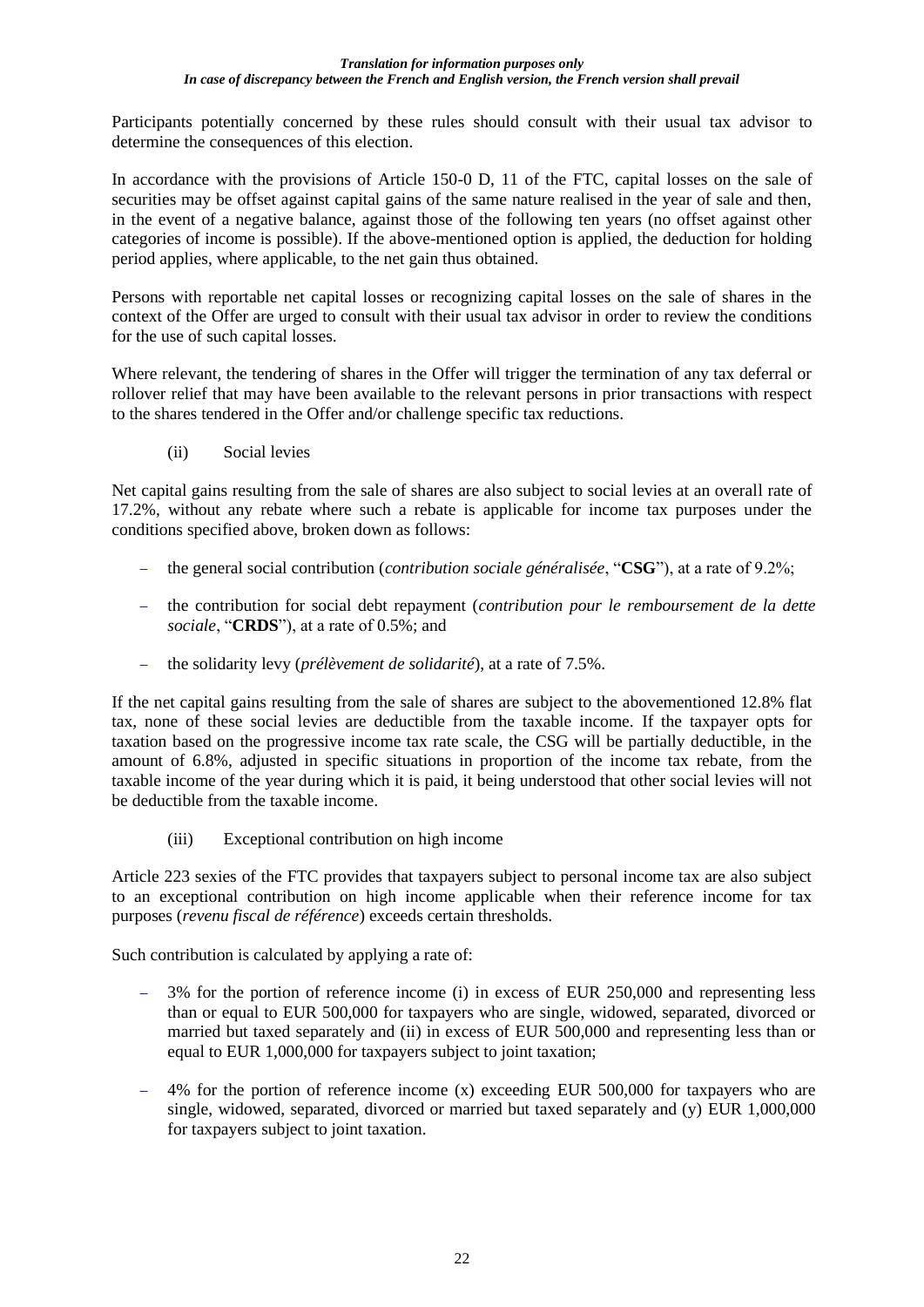For the purposes of such rules, the reference income of a tax household is defined in accordance with the provisions of Article 1417, IV, 1° of the FTC, without application of the "quotient" rules defined under Article 163-0 A of the FTC. The abovementioned reference tax income includes net capital gains resulting from the sale of shares by the concerned taxpayers, before the application of the income tax rebate, if such a rebate is applicable in accordance with the conditions described above, in the event that the taxpayer opts for taxation according to the progressive income tax rate scale (see paragraph (a) (Personal income tax) above).

### *(b) Tax regime applicable to shares held through a share savings plan (plan d'épargne en action or "PEA")*

Persons holding shares of the Company as part of a PEA can participate in the Offer.

Subject to certain conditions, the PEA offers:

- during the lifetime of the PEA, an exemption from personal income tax and social levies with respect to capital gains and other income derived from investments made through the PEA, provided in particular that such income and capital gains are maintained within the PEA;
- at the time of the closing of the PEA (if this occurs more than five (5) years after the PEA opening date) or at the time of a partial withdrawal from the PEA (if such withdrawal occurs more than five (5) years after the PEA opening, unless otherwise specified), an exemption from personal income tax for net gains realized since the opening of the plan. Such net gain is not taken into account for the calculation of the exceptional contribution on high income, described above, but remains subject to the social levies described in paragraph (a) above (Social levies) at a rate of 17.2% for net gains realized as from January 1, 2018. However, the applicable rate of these social levies may vary depending on the date of realization of such net gains for net gains acquired or recognized before January 1, 2018 and (ii) net gains realized within the first five years following the opening of the plan, where such plan was opened before January 1, 2018. Concerned persons are urged to consult with their usual tax advisor.

Specific provisions, not described in this Offer Document, apply if capital losses are realized, if the plan is closed before the end of the fifth year following the opening of the PEA or if a withdrawal is made from the PEA in the form of an annuity. Concerned persons are urged to consult with their usual tax advisor.

- 2.11.2 Legal entities that are tax residents in France and subject to corporate income tax under the conditions of ordinary law
- *(a) Standard tax regime*

Net capital gains resulting from the sale of shares in the context of the Offer will be included in the taxable income subject to corporate income tax ("**CIT**") at the current applicable standard tax rate of 26.5% or, for companies whose turnover exceed EUR 250,000,000, at a 27.5% rate pursuant Finance Bill for 2020. Capital gains are also subject to the 3.3% social contribution (Article 235 ter ZC of the FTC), where applicable, which is assessed on the basis of the amount of CIT after application of a rebate which may not exceed an amount of EUR 763,000 per twelve-month period.

However, companies whose turnover (excluding taxes) is less than EUR 7,630,000 and whose fully paid up share capital has been held continuously for at least 75% during the relevant tax year by individuals or by companies which themselves fulfil these conditions are exempt from the additional contribution of 3.3%.

In addition, companies whose turnover (excluding taxes) is less than EUR 10,000,000 and whose share capital, fully paid up, has been held continuously at least 75% during the tax year in question by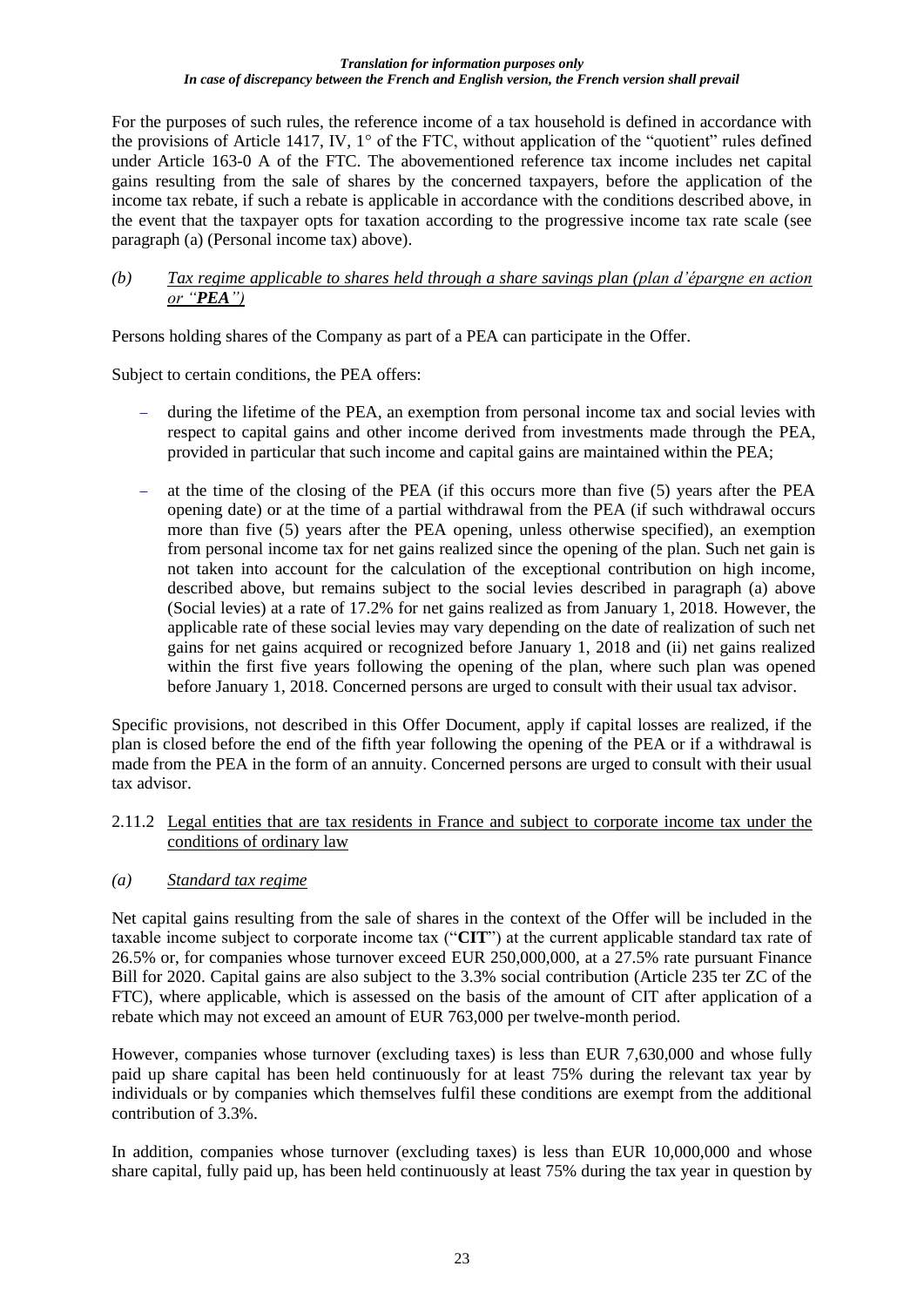individuals or by companies which themselves meet these conditions, benefit from a reduced corporate tax rate of 15%, up to a taxable profit of EUR 38,120 for a period of twelve months.

Capital losses incurred on the sale of shares of the Company in the context of the Offer are deductible from the legal entity's taxable income.

Furthermore, it should be noted that (i) some of the thresholds abovementioned follow specific rules if the taxpayer is a member of a tax consolidation group and (ii) tendering shares in the Offer will result in the termination of any tax deferral or rollover relief that may have been available to the relevant companies with respect to prior transactions and/or the challenge of specific tax reductions.

In addition, the Finance Bill for 2018 provides for a gradual reduction in the corporate tax rate for fiscal years beginning on or after January 1, 2018. The terms and conditions of this reduction are as follows for fiscal years beginning in 2021 and 2022 respectively:

| Turnover                           | Range of taxable | Financial year beginning in |      |  |  |
|------------------------------------|------------------|-----------------------------|------|--|--|
|                                    | profit           | 2021                        | 2022 |  |  |
| Turnover $\lt$ EUR                 | 0 to EUR 38,120  | 15 %                        | 15 % |  |  |
| 7.63m                              | >EUR 38,120      | 26.5 %                      | 25 % |  |  |
| EUR 7.63m $\leq$                   | 0 to EUR 38,120  | 15 %                        | 15 % |  |  |
| Turnover $\leq$ EUR 10m<br>(1)     | >EUR 38,120      | 26.5 %                      | 25 % |  |  |
| EUR 10m < Turnover<br>$<$ EUR 250m | Overall income   | 26.5 %                      | 25 % |  |  |
| Turnover $\geq$ EUR<br>250m        | Overall income   | 27.5 %<br>(2)               | 25 % |  |  |

*(1) Article 18 of the French Finance Bill for 2021 raised, for financial years commencing on or after 1 January 2021, the turnover ceiling allowing companies subject to corporate income tax to benefit from the reduced rate of corporate income tax set at 15% up to a maximum of EUR 38,120.*

*(2) Pursuant to Article 39 of the French Finance Bill for 2020, and only for financial years commencing on 1 January 2021 and ending on 31 December 2021, the standard corporate income tax rate for companies liable for corporate income tax that have achieved turnover of at least EUR 250 million (alone or with companies that are members of the tax consolidation group to which they belong in accordance with the provisions of Articles 223 A et seq. of the FTC) will be 27.5%. Taxpayers are invited to contact their usual tax advisor to determine the rate applicable to them.*

### *(b) Specific regime for long-term capital gains (from the sale of participating interest)*

In accordance with the provisions of Article 219 I-a quinquies of the FTC, net capital gains realised on the sale of securities qualified as "participating interet" (*titres de participation*) within the meaning of said article and which have been held for at least two years on the date of sale are exempt from CIT, subject to the recapture into taxable income of a service charge equal to 12% of the gross amount of the realised capital gains. This recapture is subject to CIT at the standard rate and, if applicable, to the social security contribution of 3.3%.

For the application of the provisions of Article 219 I-a quinquies of the FTC, the following constitute a participating interest: (i) shares having this character for accounting purposes, (ii) shares acquired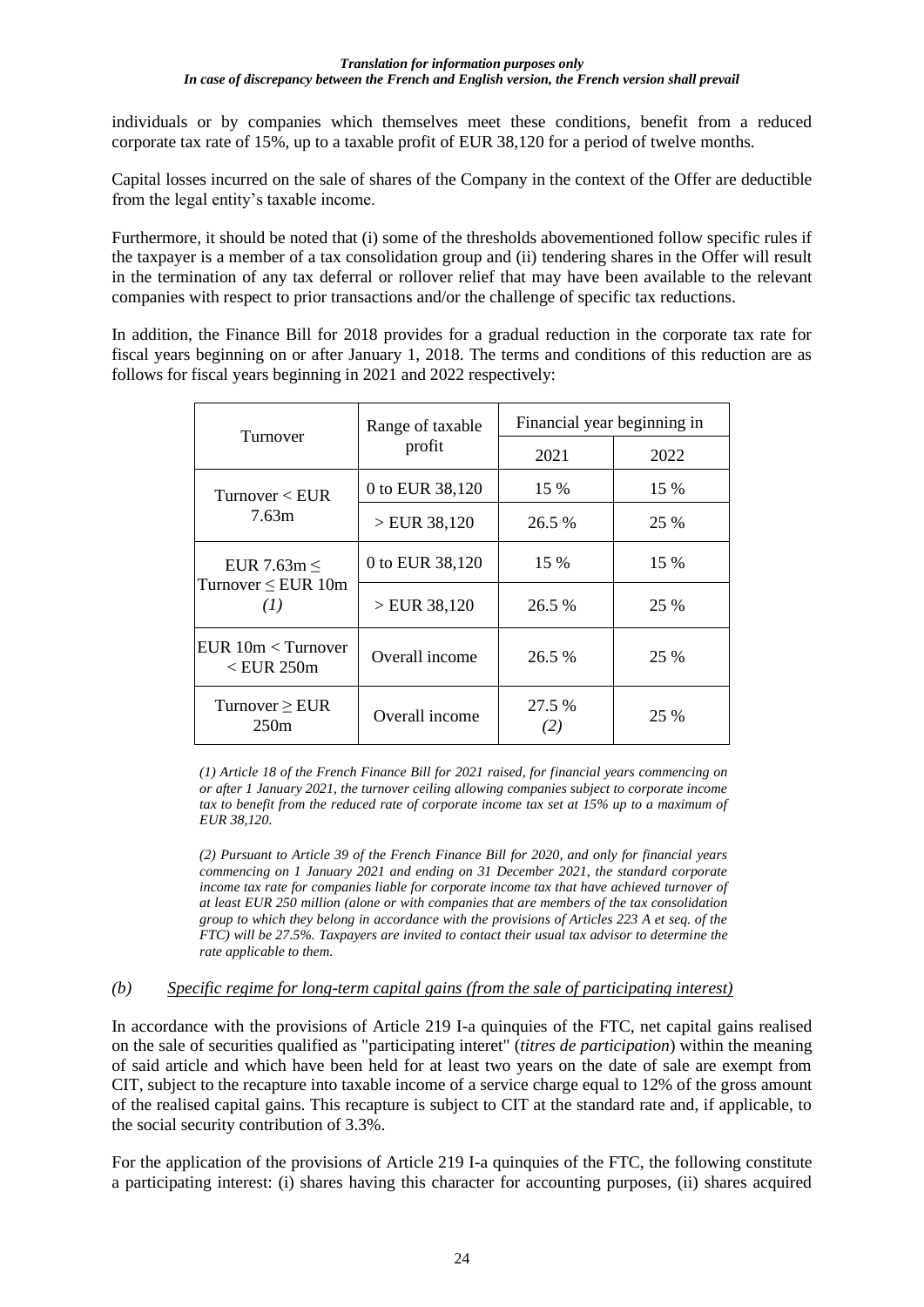pursuant to a public purchase or exchange offer by the company which is the initiator of such offer, as well as (iii) shares entitling the holder to the parent-subsidiary regime for dividends (as defined in Articles 145 and 216 of the FTC) provided that he holds at least 5% of the voting rights of the issuing company, if these shares are recorded in the accounts as participating interest or in a special subdivision of another balance sheet account corresponding to their accounting characterization, with the exception of shares in companies holding principally real estate assets (as defined in Article 219 Ia sexies-0 bis of the FTC).

Persons likely to be concerned are urged to consult with their usual tax advisor in order to study whether or not the shares they hold constitute a "participating interest" pursuant Article 219 I-a quinquies of the FTC.

The conditions for the use of long-term capital losses are subject to specific rules. Concerned persons are urged to consult with their usual tax advisor.

### 2.11.3 Non-French tax residents

Subject to international tax treaties and any specific rules, where applicable, that may apply to individuals who are not French tax residents and have acquired their shares through an employee benefits plan or any incentive scheme, capital gains on the sale of their shares by taxpayers who are not French tax residents within the meaning of Article 4 B of the FTC or whose registered office is located outside of France (and which do not own their shares in connection with a fixed base or a permanent establishment subject to taxation in France on the balance sheet of which the shares are recorded as an asset) and that have at no time during the five (5) years preceding the sale held, directly or indirectly, alone or together with the members of their family, an interest in excess of 25% in the Company's profits are in principle not subject to taxation in France (Articles 244 bis B and C of the FTC), except where the capital gains have been realized by persons or organizations that are domiciled, established or incorporated outside of France in a non-cooperative State or territory within the meaning of Article 238-0 A of the FTC ("**NCSTs**"), other than those mentioned in Article 238-0 A, 2 bis, 2°.

In the latter case, subject to the provisions of international tax treaties that may apply, regardless of the percentage of rights held in the Company's profits, capital gains will be taxed at the flat rate of 75%, unless it is demonstrated that the principal purpose or effect of the transactions triggering such capital gains is not simply to allow their location in an NCST. A list of NCSTs is published by ministerial decree and may be updated at any time and, in principle, at least once a year in accordance with Article 238-0 A 2 of the FTC $^{22}$ .

Persons that do not fulfil the conditions to qualify for exemption are urged to consult with their usual tax advisor.

Shareholders of the Company who are not resident for tax purposes in France are invited to study their particular tax situation with their usual tax adviser in order, in particular, to take into consideration the tax regime applicable both in France and in their country of tax residence.

The sale of shares in the context of the Offer will trigger the termination of any payment deferral that may have been available to individuals subject to the "exit tax" rules set out in Article 167 bis of the FTC in the context of the transfer of their tax residence outside of France. Such individuals are urged to consult with their usual tax advisor.

**<sup>22</sup>** According to the decree of 26 February 2021 (published in the Official Journal on 4 March 2021) amending the decree of 12 February 2010 issued in application of the second paragraph of 1 of Article 238-0 A of the FTC, the list of noncooperative States or territories within the meaning of Article 238-0 A of the FTC (other than those mentioned in 2 bis of Article 238-0 A of the FTC) as at the date of this memorandum is as follows: Anguilla, Dominica, Fiji, Guam, the British Virgin Islands, Palaos, Panama, American Samoa, Seychelles, Trinidad and Tobago, Vanuatu.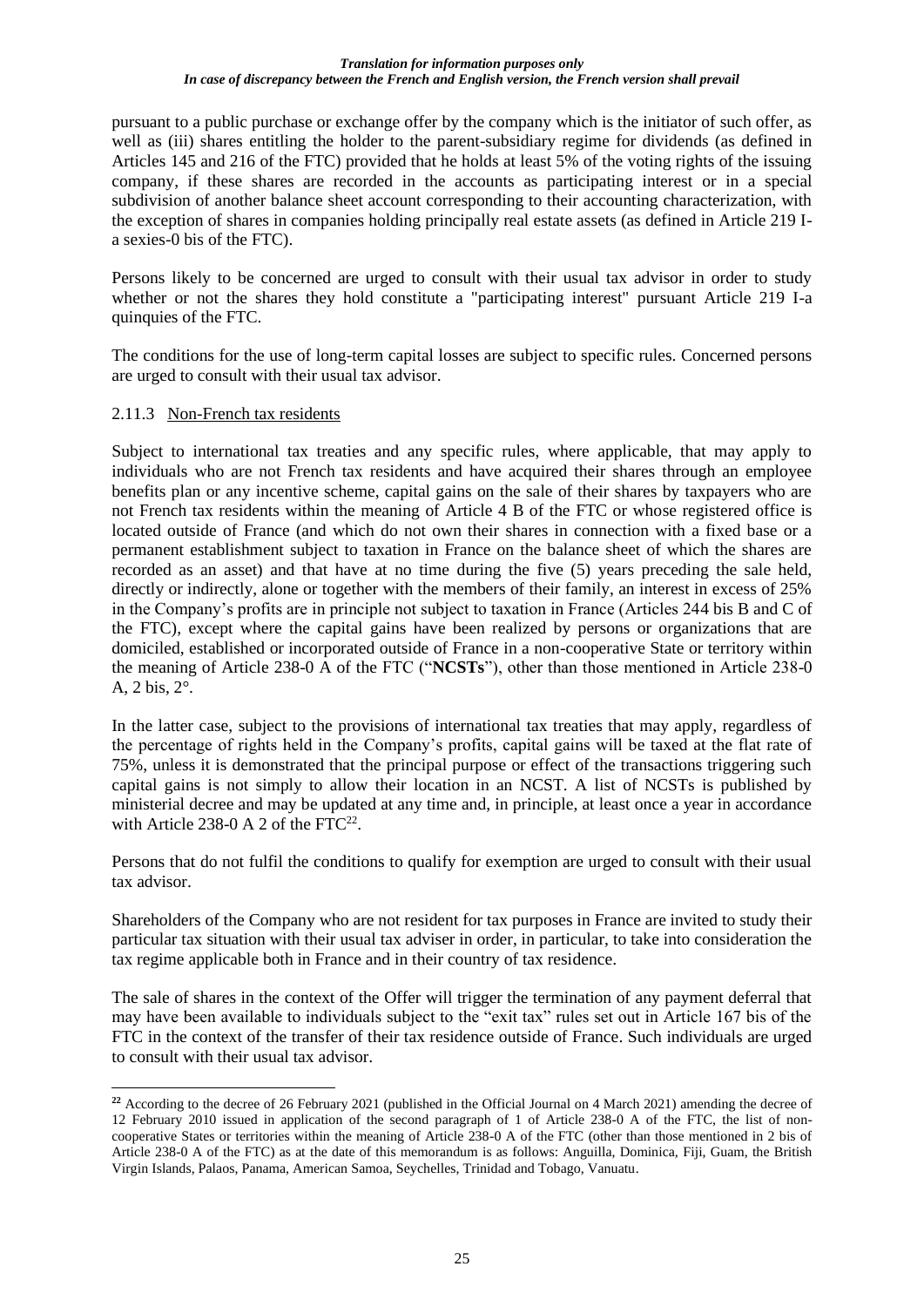## 2.11.4 Shareholders subject to a different tax regime

Shareholders of the Company participating in the Offer subject to a tax regime other than those referred to above, in particular taxpayers who carry out transactions on securities exceeding the mere management of their private portfolio or whose shares are recorded as assets on their commercial balance sheet, non-residents or individuals who benefited from an allocation of free shares or who hold or have acquired shares through a company or group savings plan (including through a FCPE) or by the exercise of stock purchase or subscription options or legal entities subject to CIT are urged to consult with their usual tax advisor in order to determine the tax regime applicable to their particular situation.

## 2.11.5 Registration fees

In principle, no registration fee is payable in France for the transfer of shares in a listed company having its registered office in France, unless the transfer is evidenced by a deed. In the latter case, the transfer of shares must be registered within one month from its completion; this registration gives rise, pursuant to Article 726, I-1° of the FTC, to the payment of a duty at the proportional rate of 0.1% based on the higher of the transfer price or the real value of the shares, subject to certain exceptions, (including the exception mentioned below at paragraph 2.11.6.).

### 2.11.6 Financial transaction tax

Pursuant to article 235 ter ZD of the FTC, the tax on financial transactions (the "**French FTT**") applies to acquisitions for consideration of equity securities admitted to trading on a regulated market which are issued by a company having its registered office in France and whose market capitalisation exceeds one billion euros on 1 December of the year preceding the tax year. A list of companies falling within the scope of the French FTT is published each year. The Company is included in the list of French companies whose market capitalisation exceeds one billion euros on 1 December 2020. As a result, the French FTT will be payable at the rate of 0.3% of the Offer price in respect of the Shares acquired by the Offeror under the Offer and will be borne by the Offeror.

The 0.1% transfer tax referred to in Article 726 of the FTC is not due when the French FTT applies.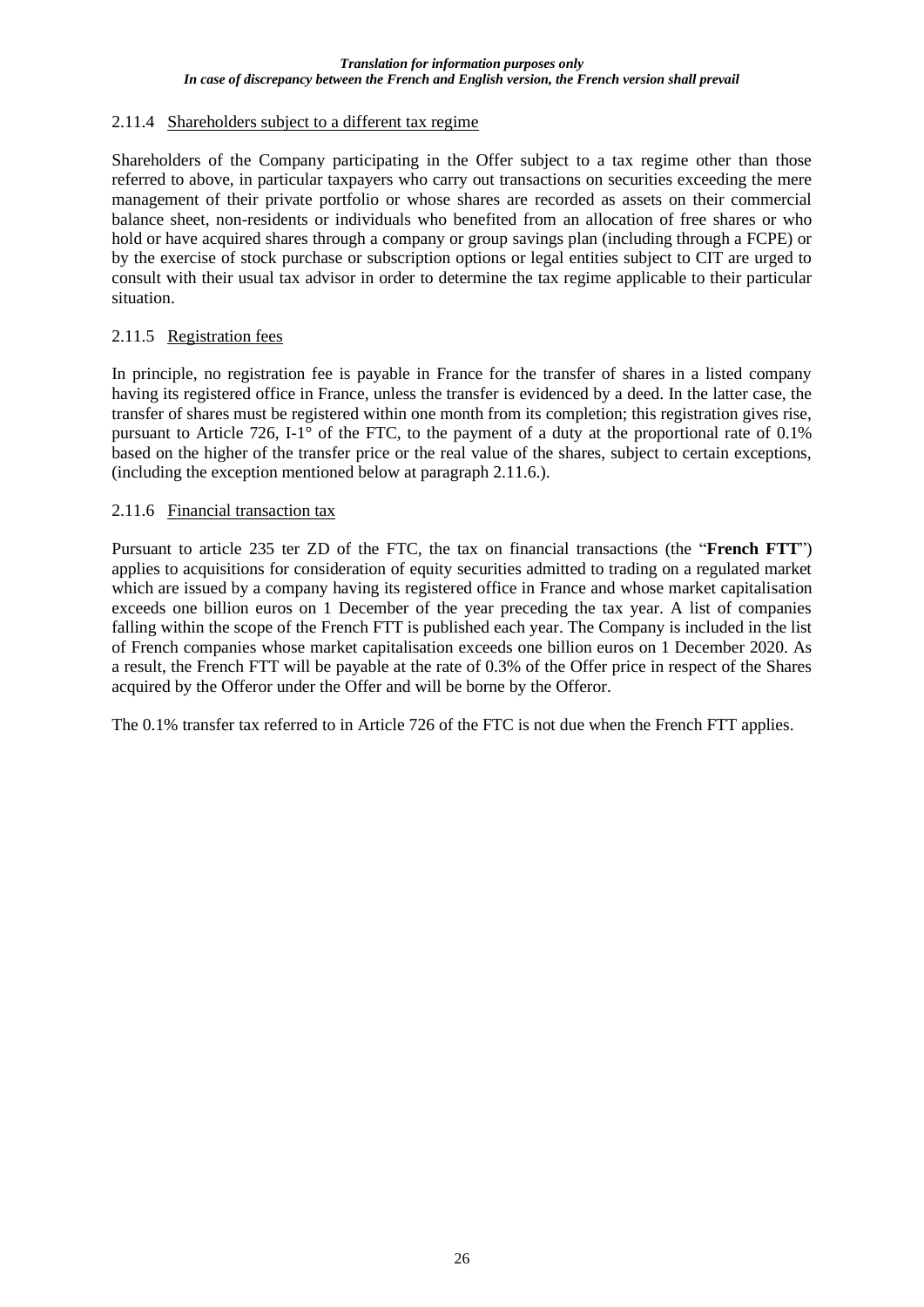## **3. SUMMARY OF THE INFORMATION USED TO DETERMINE THE OFFER PRICE**

The elements used to determine the Offer Price – which are presented below – have been prepared by the Presenting Institution on behalf of the Offeror. These elements are based on a multi-criteria analysis applying valuation methodologies which are commonly used, taking into consideration the Company's specific features as well as its business sector characteristics.

The multi-criteria analysis presented below has been prepared based on publicly available information as well as written information or information communicated verbally by the Company and the Offeror. It was not within the Presenting Institution's scope of work to, and the Presenting Institution did not, verify this information or submit it to an independent audit, or verify or assess the assets and / or liabilities of the Company.

The analyses shown hereafter are based on the following information:

- − Publicly-available historical financial information of the Company (up until Q3 2020, closing as of 30-Sep-2020);
- − Financial information for the year 2020 provided by the Company (on the 22<sup>nd</sup>, 24<sup>th</sup> and 31<sup>st</sup> of January 2021), on a consolidated basis and by operating segment;
- The average of the financial projections 2021-2023, on a consolidated basis and by operating segment, performed by research analysts covering Natixis (the "**2021-2023 Consensus**", or "**2021-2023 Reference data**"), as provided by the Company to the Presenting Institution on the  $28<sup>th</sup>$  of January 2021. The management of the Company considers that the 2021-2023 Consensus's main consolidated indicators are above the 2024 target consolidated indicators expected in its upcoming strategic plan to be announced in June 2021;
- − A fully-diluted number of Shares of 3,162 million, excluding treasury Shares (see section 3.1.2 of this Offer Document).

All financial information, data and analyses shown in this Offer Document, to the exception of historical data, reflect prospective information, expectations and assumptions carrying risks, uncertainties and other factors, for which no guarantee can be provided and from which actual facts or results may materially differ.

## **3.1 Summary – Assessment of the Offer Price**

## 3.1.1 Offer Price and premiums implied by the Offer Price

The Offer Price proposed by the Offeror is EUR 4.00 per Share (ex-dividend), payable in cash.

The table below presents a summary of the valuation outcomes based on the valuation criteria used. The Offer Price implies a premium on all valuation references retained in the assessment of the Offer Price.

All valuation references and methodologies shown below are presented on a "cum dividend" basis. Given the Offeror's decision dated 14 April 2021 to amend the terms of the Offer to provide that the price of EUR 4.00 per Share is "ex-dividend", the implied premium for each valuation reference retained in the assessment of the Offer Price is shown both for a price of EUR 4.00 "cum dividend"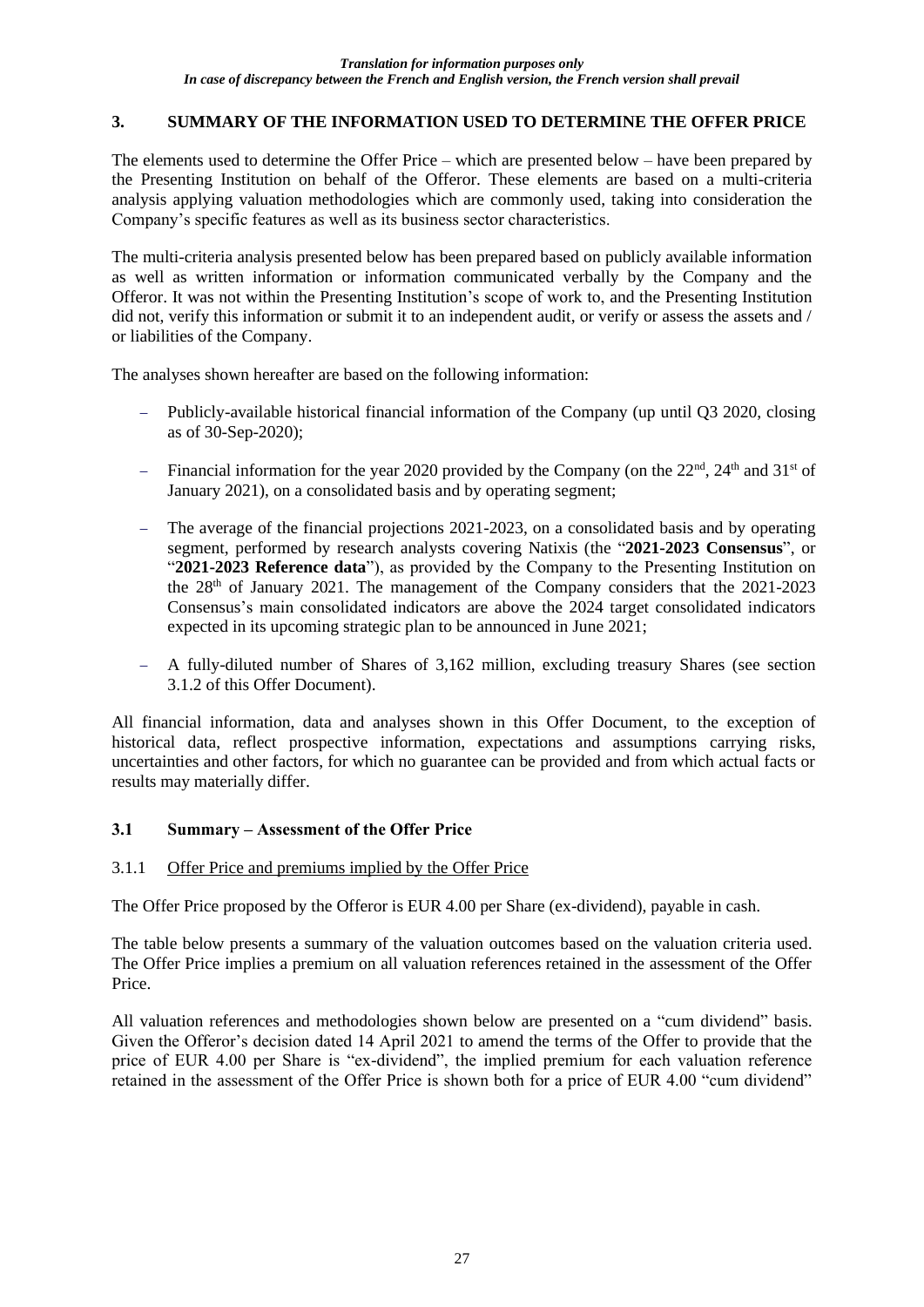(for illustrative purposes) and for a price of EUR 4.00 "ex-dividend"<sup>23</sup> .

|                  |                           |                                                                |      |                                             |      |        |                                          |        |        | <b>Offer Price</b>                |        |
|------------------|---------------------------|----------------------------------------------------------------|------|---------------------------------------------|------|--------|------------------------------------------|--------|--------|-----------------------------------|--------|
|                  |                           |                                                                |      |                                             |      |        | <b>Implied</b> premium<br>for a price of |        |        | implied premium                   |        |
|                  |                           |                                                                |      | Value per Share <sup>1</sup> ( $\epsilon$ ) |      |        | $\epsilon$ 4.00 per Share cum div.       |        |        | $\epsilon$ 4.00 per Share ex-div. |        |
| Methodologies    |                           |                                                                | Min. |                                             | Max. | Min.   |                                          | Max.   | Min.   |                                   | Max.   |
|                  |                           | Share price (spot as of 05-Feb-2021) <sup>2</sup>              |      | 3.5                                         |      |        | $+16%$                                   |        |        | $+18%$                            |        |
|                  |                           | Share price (spot as of 11-Jan-2021) <sup>3</sup>              |      | 2.9                                         |      |        | $+40%$                                   |        |        | $+43%$                            |        |
|                  |                           | VWAP - 20 days                                                 |      | 3.2                                         |      |        | $+26%$                                   |        |        | $+29%$                            |        |
|                  | <b>Trading references</b> | VWAP - 60 days                                                 |      | 2.9                                         |      |        | $+40%$                                   |        |        | $+43%$                            |        |
|                  |                           | VWAP - 120 days                                                |      | 2.5                                         |      |        | $+62%$                                   |        |        | $+66%$                            |        |
|                  |                           | VWAP - 180 days                                                |      | 2.4                                         |      |        | $+66%$                                   |        |        | $+70%$                            |        |
|                  | Analysts' target price    | Analysts' target price (min / average / max)                   | 2.1  | 2.9                                         | 3.7  | $+93%$ | $+36%$                                   | $+8%$  | $+99%$ | $+39\% +10\%$                     |        |
|                  | French banks              | P/BV - Q3 2020 (average)                                       |      | 2.3                                         |      |        | $+75%$                                   |        |        | $+80%$                            |        |
|                  | sample                    | P/TBV - Q3 2020 (average)                                      |      | 2.2                                         |      |        | $+86%$                                   |        |        | $+91%$                            |        |
|                  |                           | $P/E - 2022E$ (average)                                        |      | 2.4                                         |      |        | $+63%$                                   |        |        | $+67%$                            |        |
| <b>Trading</b>   |                           | $P/BV - Q3 2020 (average)$                                     |      | 2.4                                         |      |        | $+66%$                                   |        |        | $+70%$                            |        |
| valuations       | Eurozone<br>banks sample  | P/TBV - Q3 2020 (average)                                      |      | 2.1                                         |      |        | $+91%$                                   |        |        | $+97%$                            |        |
|                  |                           | $P/E - 2022E$ (average)                                        |      | 2.7                                         |      |        | $+49%$                                   |        |        | $+53%$                            |        |
|                  |                           | Regression P/BV Q3 2020 vs. RoBV 2022E                         |      | 2.7                                         |      |        | $+49%$                                   |        |        | $+53%$                            |        |
|                  |                           | Regression P/TBV Q3 2020 vs. RoTBV 2022E                       |      | 2.7                                         |      |        | $+49%$                                   |        |        | $+52%$                            |        |
|                  |                           | Discounted Dividend Model                                      |      |                                             |      |        |                                          |        |        |                                   |        |
|                  |                           | Target CET1: 10.5%                                             | 3.2  |                                             | 3.7  | $+24%$ |                                          | $+8%$  | $+27%$ |                                   | $+9%$  |
|                  |                           | Return on normative allocated capital (min / max): 7.7% / 9.0% |      |                                             |      |        |                                          |        |        |                                   |        |
|                  | <b>DDM</b>                | Discounted Dividend Model                                      |      |                                             |      |        |                                          |        |        |                                   |        |
| <b>Intrinsic</b> | $(@11.5\%$                | Target CET1: 11.0%                                             | 3.1  |                                             | 3.6  | $+31%$ |                                          | $+12%$ | $+33%$ |                                   | $+14%$ |
| valuations       | $CoE$ )                   | Return on normative allocated capital (min / max): 7.4% / 8.7% |      |                                             |      |        |                                          |        |        |                                   |        |
|                  |                           | Discounted Dividend Model                                      |      |                                             |      |        |                                          |        |        |                                   |        |
|                  |                           | Target CET1: 11.5%                                             | 2.9  |                                             | 3.4  | $+38%$ |                                          | $+18%$ | $+41%$ |                                   | $+20%$ |
|                  |                           | Return on normative allocated capital (min / max): 7.2% / 8.5% |      |                                             |      |        |                                          |        |        |                                   |        |
|                  | SoTP                      | Sum-of-the-parts valuation                                     |      |                                             |      |        |                                          |        |        |                                   |        |
|                  |                           | Target CET1 (min / average / max): 11.5% / 11.0% / 10.5%       | 3.0  | 3.1                                         | 3.3  |        | $+35\% +27\% +20\%$                      |        |        | $+37\% +30\% +23\%$               |        |

*Note: <sup>1</sup>Value per Share (cum dividend) based on a fully-diluted number of shares of 3,162 million, excluding treasury shares; <sup>2</sup> The share price as of 8 February 2021 has not been taken into account due to significant movements on the stock; <sup>3</sup> Last close prior to the publication of a forum post and several equity research notes mentioning a potential "corporate event" on Natixis.*

### 3.1.2 Number of Shares on a fully-diluted basis

The number of Shares retained in the assessment of the Offer Price is 3,161,524,806, which corresponds to the total number of outstanding ordinary Shares (3,157,903,032 Shares as of 1-Mar-2021), decreased by the number of treasury Shares (2,461,581 Shares as of 1-Mar-2021) and increased by the number of Free Shares under acquisition period (6,083,355 Free Shares under acquisition period as of 1-Mar-2021).

| Number of ordinary Shares as of 01-Mar-2021                 | 3.157.903.032 |
|-------------------------------------------------------------|---------------|
| (-) Number of treasury Shares as of 01-Mar-2021             | (2.461.581)   |
| $(+)$ Free Shares in acquisition period as of 01-Mar-2021   | 6.083.355     |
| Number of Shares on a fully-diluted basis as of 01-Mar-2021 | 3,161,524,806 |

*Source: Company*

### **3.2 Valuation methodologies**

The Offer Price has been assessed based on a multi-criteria analysis described below, following valuation methodologies which are commonly used to value financial institutions in the banking sector.

<sup>&</sup>lt;sup>23</sup> Premiums implied for the Offer Price of EUR 4.00 "ex-dividend" have been calculated based on the Value per Share derived for each valuation reference ("cum dividend"), deducting from each of them EUR 0.06 per Share corresponding to the dividend proposed by Natixis for the financial year ending 31 December 2020.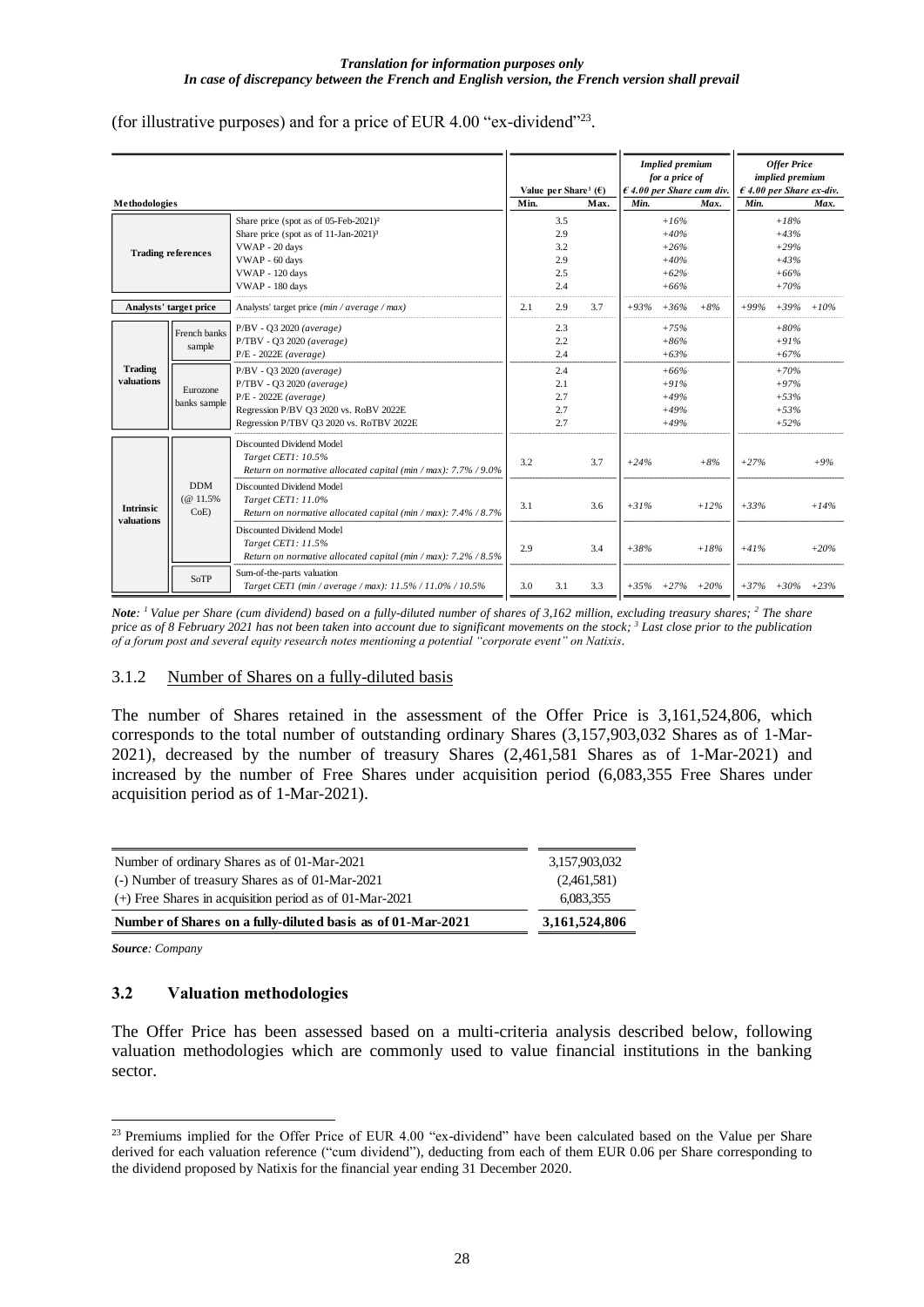### 3.2.1 Retained valuation methodologies – Share price and trading multiple references

### *Historical share price references*

Natixis' share capital is composed of a single class of ordinary shares admitted for trading on Euronext Paris (Compartment A) under the ISIN code FR0000120685.

The historical share price analysis consists in comparing the Offer Price with the Company's share price over several historical periods.

### *Research analysts' target price references*

According to the Company's "Investor Relations" website (https://www.natixis.com/natixis/en/analyst-coverage-rpaz5\_115795.html), 22 research analysts cover Natixis on a regular basis.

The research analysts' target price ("*analysts' target price*") analysis consists in comparing the Offer Price with the target prices (generally based on a 12-month time horizon) published by research analysts covering the Company.

### *Trading multiple references*

### *General principle*

The trading multiples approach consists in valuing the Company by applying to its financial metrics the multiples observed on a selection of listed companies, and comparing the Offer Price to the implied valuations derived from these trading multiple references.

### *Retained valuation methodologies*

Three valuation approaches can be used in the banking sector, relying on listed companies' trading multiples:

- − the approach based on P/E multiples, which consists in valuing the Company based on the average Price-to-Earnings multiple observed for a selection of listed banking institutions in France and in the Eurozone;
- − the approach based on the average Price-to-Book Value (P/BV) or Price-to-Tangible Book Value (P/TBV) multiple, which consists in valuing the Company based on the average multiple observed for a selection of listed banking institutions in France and in the Eurozone;
- the approach based on a linear regression, which consists in observing the linear correlation between the Price-to-Book Value (P/BV) multiples and the return on equity (RoBV) of a selection of listed banking institutions in France and in the Eurozone; then, the P/BV multiple implied from this regression analysis, and calculated based on the Company's expected RoBV, is applied to the Company's own shareholders' equity group share (or Book Value). This approach is justified by the significant existing correlation (above 80% in our samples) between a bank's RoBV and its P/BV multiple. The same approach has also been applied after adjusting shareholders' equity for the existing goodwill and intangible assets for a selection of listed banking institutions in France and in the Eurozone, as well as for Natixis, in order to perform a linear regression analysis between Price-to-Tangible Book Value (P/TBV) multiples and the return on tangible equity (RoTBV).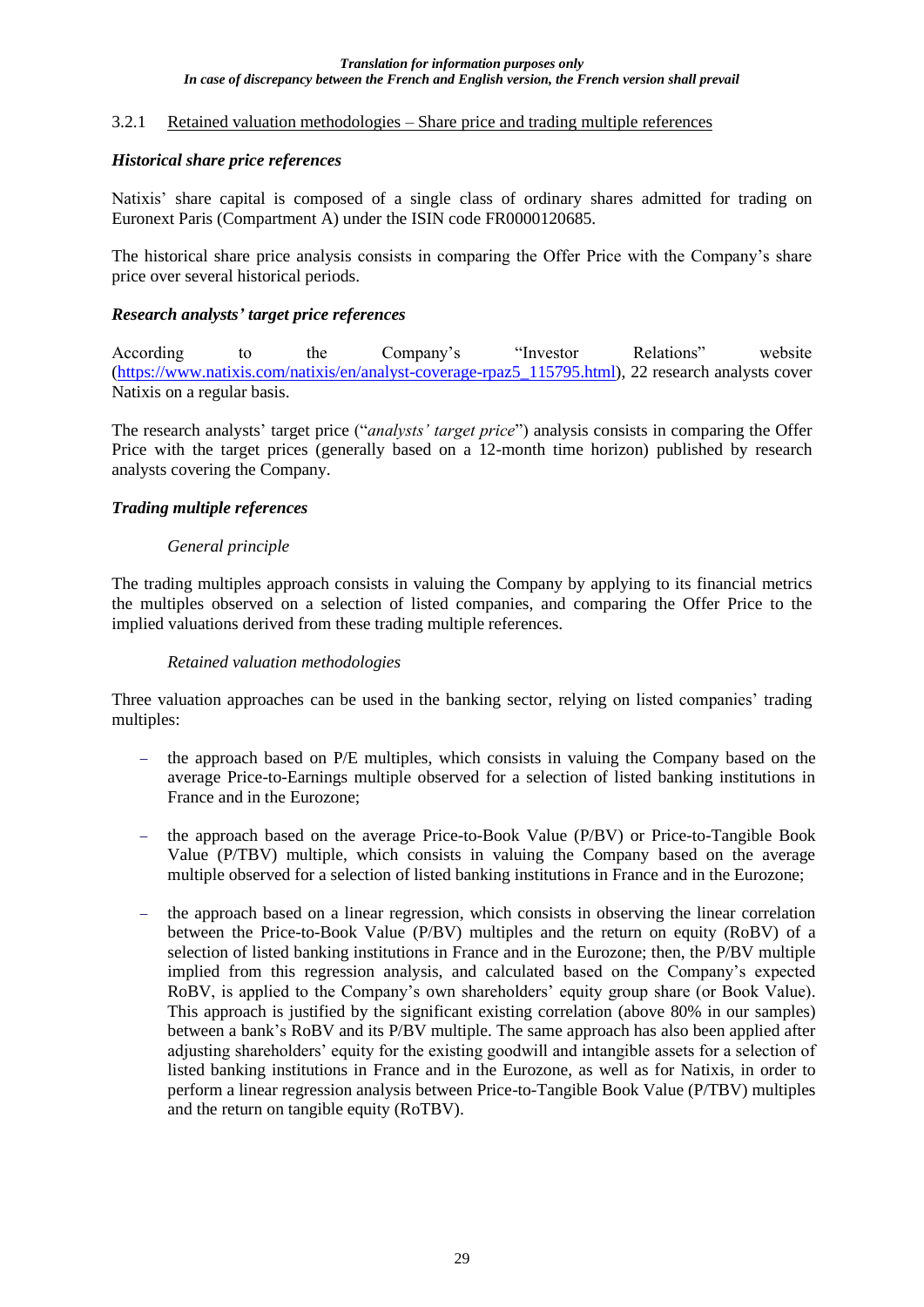### 3.2.2 Retained valuation methodologies – Intrinsic methodologies

### *Dividend Discount Model (« DDM »)*

This methodology consists in assessing the Company's equity value based on dividend distribution under capital constraints assumptions (Risk-Weighted Assets (RWA) projections and target CET1 ratio to comply with), based on the 2021-2023 Reference data.

Future cash flows distributed to shareholders correspond to "excess capital" above the minimum capital target set for the purpose of this valuation methodology (the so-called "excess capital" is deemed entirely distributable in the framework of this valuation methodology). Those future cash flows are discounted at the Company's estimated standalone cost of equity ("CoE"). This methodology is generally used in the valuation of banking institutions which benefit from a predictable dividend distribution capacity taking into account the capital constraints imposed by their regulators.

### *Sum-of-the-parts (« SoTP »)*

This methodology consists in valuing a diversified company by adding up the value of its various operating segments (or "business(es)") and by then deducting the value of holding costs and other elements not directly attributable to each operating segment of the diversified group, and by adding any remaining excess capital / deducting any remaining capital shortfall. This methodology takes into consideration the capital allocated by the group to each of its businesses and is particularly suitable in the case of a banking institution operating under regulatory capital requirements.

This methodology is suitable for the valuation of Natixis, which operates in four businesses with distinct features: (i) Asset and Wealth Management, (ii) Corporate and Investment Banking, (iii) Insurance, and (iv) Payments.

## 3.2.3 Disregarded valuation methodologies

### *Net asset value and adjusted net asset value*

The valuation methodologies based on the net asset value and the adjusted net asset value consist in valuing a company based on a 100% of the accounting value of its net assets (assets minus liabilities) or based on the accounting value of its net assets adjusted for unrealised gains and losses not reflected on the balance sheet.

All listed French banks and the main listed banks in the Eurozone have been trading at a discount to their net asset value (or "*Book Value*") for several years. This discount is explained by returns on equity significantly below the cost of equity / an investor's required rate of return. Given the recent and expected evolutions from a macro-economic, regulatory, technological and competitive standpoint, European banks' return on equity could remain below their cost of equity over a prolonged period of time, forcing most businesses operated by banks to restructure and adapt to this environment.

In addition, the methodologies based on the net asset value and the adjusted net asset value do not reflect the expectations and financial forecasts of a company and are therefore irrelevant to value a company on a going-concern basis. These approaches are often used to value holding companies or real estate companies.

The methodologies based on the net asset value and the adjusted net asset value have not been retained for these reasons.

For information purposes only, Natixis' consolidated IFRS net asset value as of 31-Dec-2020 (cum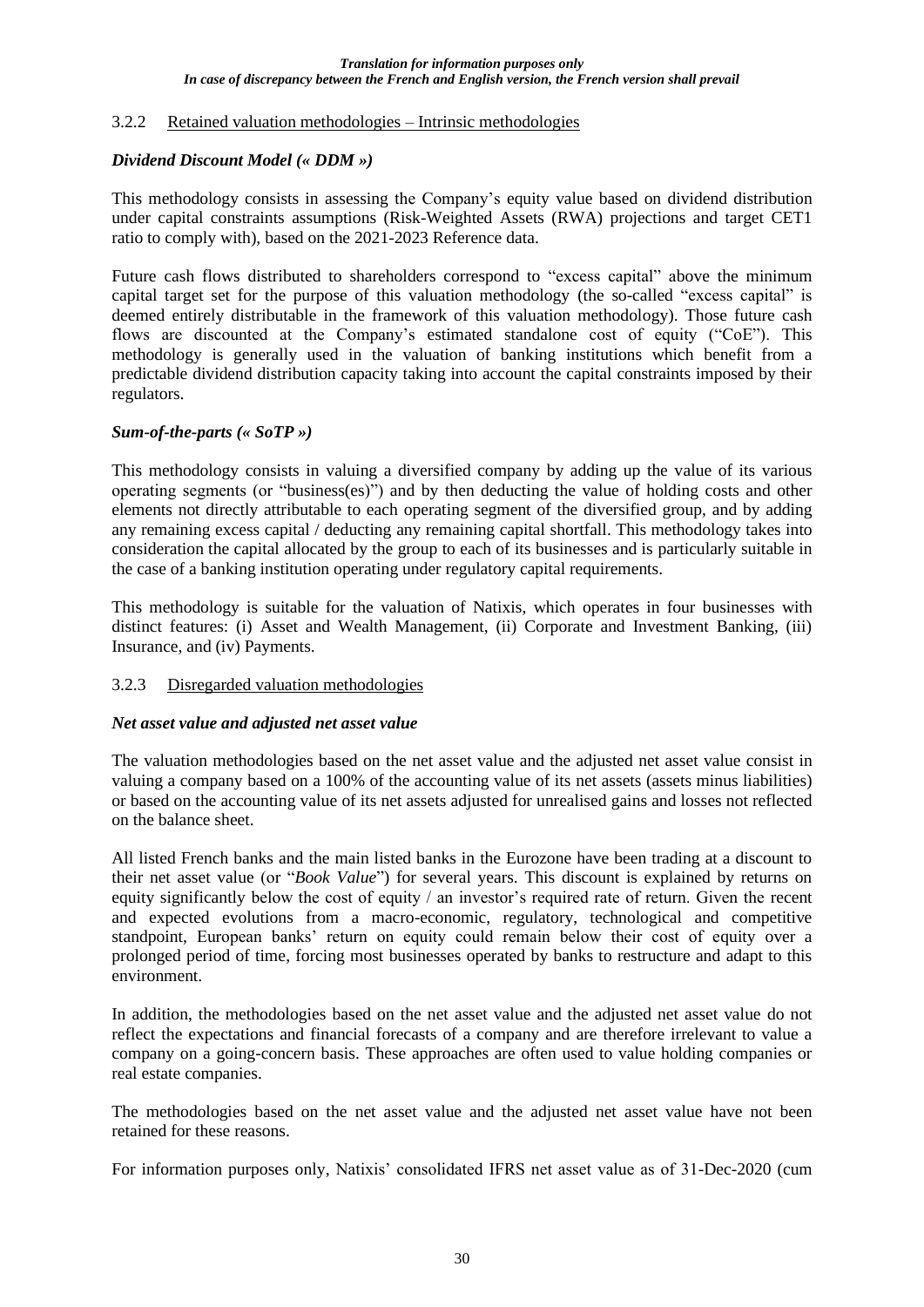dividend, excluding deeply subordinated notes ("DSNs"), and based on a fully-diluted number of shares of 3,162 million – excluding treasury shares) amounts to EUR 5.4 per share; its tangible net asset value amounts to EUR 4.1 per share.

### *Value of Natixis in BPCE's consolidated and individual accounts*

The value of Natixis in BPCE's consolidated accounts mechanically corresponds to the share of Natixis' IFRS shareholders' equity consolidated by BPCE. This accounting reference has not been retained for the reasons set forth in the previous paragraph.

The value of Natixis in BPCE's individual accounts corresponds to a value in use which is usually close to shareholders' equity. This value in use is calculated based on technical parameters (notably the cost of capital and minimum CET1 capital requirement) which reflect BPCE's long-term shareholding and Natixis' affiliation to the group, rather than on standalone valuation parameters. The value in use reflects BPCE's specific situation, Natixis' affiliation to Groupe BPCE and its integration into the group's solidarity mechanism. It therefore reflects the strategic interest of Natixis' businesses from BPCE's perspective, and BPCE's long-term shareholding objectives. The value in use is an accounting reference; it is not a relevant valuation reference. As indicated in BPCE's individual accounts 2020, "for illustrative purposes only, using a cost of capital of 11.5% and a target CET1 capital ratio of 11.0% would lead the value of BPCE's 70.6% stake in Natixis to be  $\epsilon$  8,173 million (i.e.  $\in$  3.66 per share)."

Finally, for information purposes only, the fair value of BPCE's shares in the 2020 IFRS consolidated accounts of its shareholders has been determined by retaining a fair value of Natixis' shares amounting to  $\epsilon$  3.77 per share.

### *Transaction multiples*

The methodology based on transaction multiples consists in valuing a company by applying to its financial metrics the multiples observed in transactions involving listed or privately-owned target companies, which have occurred recently and in the same business sector as the one of the company being valued.

This methodology has not been retained to value the Company, given the absence of recent transactions involving companies with relevant business models and geographical exposure. In addition, the recent regulatory evolutions in the banking sector prevent any comparison over a long period of time.

### *Recent transactions on Natixis' share capital*

BPCE did not purchase any Natixis shares during the 12 months preceding the Offer Document. This approach has not been retained.

### *Transactional sum-of-the-parts and resolution of Natixis*

This valuation approach would consist in assessing Natixis' equity value after selling its assets, recognising potential capital gains and capital losses from asset disposals, and settling its liabilities.

This approach has not been retained as a relevant valuation method due to the following reasons:

- ‒ the Offeror does not intend to sell Natixis' various businesses to third parties, nor does it intend to proceed to its resolution;
- ‒ the Offeror considers it is not possible to derive a transaction value for Natixis' Corporate and Investment Banking business given the absence of interest from potential acquirers and considering the complexity of such a transaction due to entanglement within the Company (there is no separate legal entity for the Corporate Investment Banking business);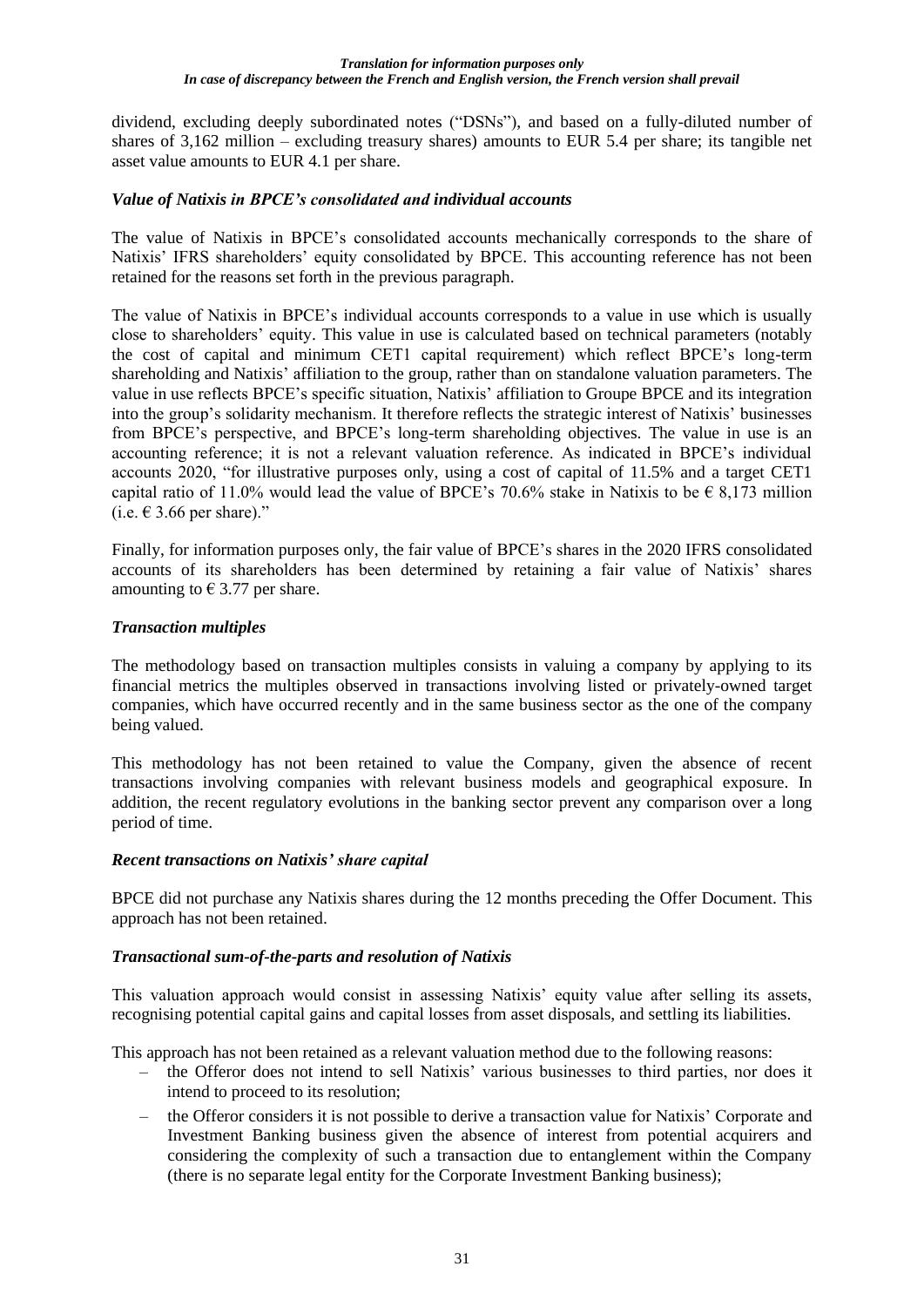‒ the Presenting Institution has not been provided with financial data for each entity on a standalone basis, which would be necessary to perform a transactional sum-of-the-parts.

In addition, the disposal of the Insurance business would lead to the loss of the Danish compromise and its benefit to the calculation of Natixis' CET1 ratio, and therefore to the calculation of the excess capital retained in the Company's valuation assessment. Also, the Insurance segment is mainly a life insurance business: the multiples observed for the most recent transactions in France in this sector show a discount to the book value of the companies being sold.

## **3.3 Financial data used in the valuation assessment**

## 3.3.1 Financial data

The Presenting Institution relied on the information presented in the introduction of section 3 to perform the valuation assessment of the Company.

### 3.3.2 Target CET1 ratio

The Presenting Institution has performed a sensitivity analysis based on the retained target CET1 ratio for intrinsic valuations using the DDM approach (sensitivity from 2022 onwards) and the Sum-of-theparts:

- − Target CET1 ratio at 10.5%: CET1 ratio used by Natixis in its internal Risk Appetite Framework and used for normative capital allocation by business;
- − Target CET1 ratio at 11.0% (central case): based on the average buffers between the target CET1 ratio and the CET1 requirement (excluding P2G) observed for listed French banks (BNP Paribas, Crédit Agricole SA, Société Générale) and based on latest publicly-available data, applied to Natixis' own CET1 requirement;
- Target CET1 ratio at 11.5%: based on the average target CET1 ratios observed for listed French banks (BNP Paribas, Crédit Agricole SA, Société Générale).

The DDM methodology takes into consideration the limit imposed by the European Central Bank in December 2020 on banks' dividend distribution until 30 September 2021. In addition, the target CET1 ratio in 2021 has been set at 10.2% based on the latest CET1 ratio target communicated by the Company for the period 2020-2021 (CET1 ratio target announced during Q1 2020 results).

### 3.3.3 Other retained elements and estimates

Other elements and estimates have been retained by the Presenting Institution in the valuation assessment of the Company. These elements were validated by the Offeror and, when applicable, discussed with the Company. These elements notably include:

- − the one-off investment expenses related to the transformation and efficiency program announced by the Company during the Q3 2020 results have been taken into consideration in the valuation analysis based on data published in the Company's Q3 2020 results: €85mm pretax in 2021,  $\epsilon$ 45mm pre-tax in 2022, and  $\epsilon$ 60mm pre-tax in 2023;
- − the expected end of the Single Resolution Fund ("SRF") contributions from 2024 onwards has been taken into consideration in the valuation analysis;
- the latest available estimates of the potential impacts on the Company of the evolution of the banking regulation on solvency and liquidity requirements.

In addition,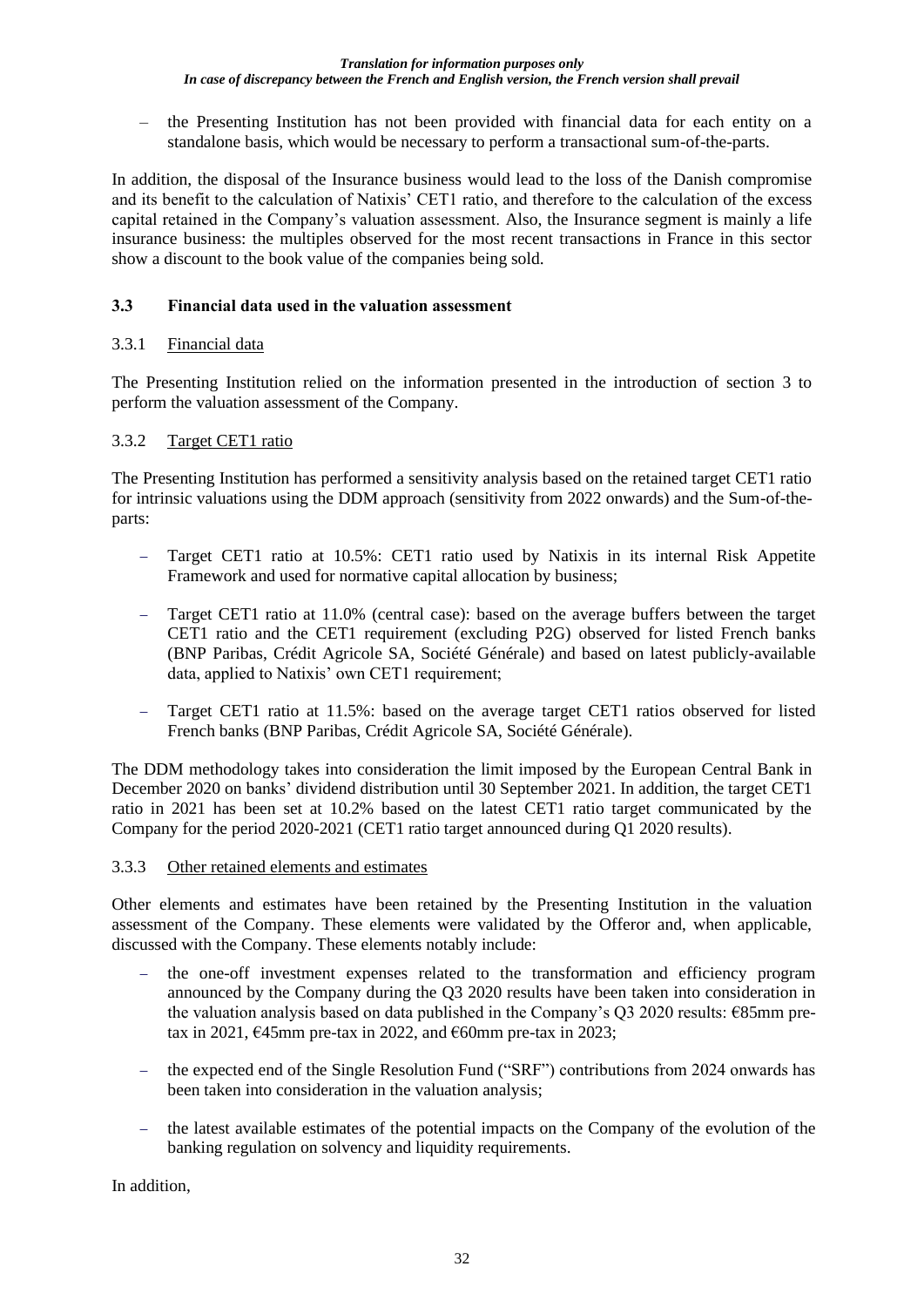- − potential impacts related to IFRS 17 have not been taken into consideration given the absence of estimates for such impacts;
- − the negative impact related to the prudential backstop has not been taken into consideration in the valuation analysis;
- − 2021-2023 Reference data have not been adjusted for the stakes held in Coface and H2O

### **3.4 Description of retained valuation methodologies – Share price and trading multiple references**

### 3.4.1 Approach based on Natixis' historical share price references

The approach based on historical share prices considers as a reference the closing share price as of 5 February 2021 at  $\epsilon$  3.5 per share, which corresponds to the last relevant close prior to the announcement by the Offeror of its intention to launch the Offer<sup>24</sup>.

In the context of the assessment of the Offer Price, this approach also considers as a reference the closing share price as of 11 January 2021 at  $\epsilon$  2.9 per share, which corresponds to the last close prior to the publication of a forum post and several equity research notes mentioning a potential "corporate event" on the Company.

The approach based on historical share prices also considers several volume-weighted average price (VWAP) analyses as of 5 February 2021.

The minimum and maximum share prices over the last 6 months (respectively  $\epsilon$  1.8 reached on 25 September 2020 and  $\epsilon$  3.5 reached on 5 February 2021) and over the last 12 months preceding the closing share price as of 5 February 2021 (respectively  $\epsilon$  1.6 reached on 16 March 2020 and  $\epsilon$  4.4 reached on 13 February 2020, i.e. before the financial markets dislocation in relation with the Covid-19 crisis) are also shown for indicative purposes only.

The table below shows the Offer Price implied premium based on Natixis' closing share price as of 5 February 2021 and VWAP analyses based on several time-periods ending 5 February 2021. The Offer Price implied premium to the minimum and maximum share prices over the last 6 and 12 months preceding the date as of 5 February 2021 are also presented for indicative purposes only.

|                                                     | Value per<br><b>Share</b><br>(E) | <b>Implied premium</b><br>for a price of<br>$\epsilon$ 4.00 per Share cum div. | <b>Offer Price</b><br><i>implied premium</i><br>$\epsilon$ 4.00 per Share ex-div. |
|-----------------------------------------------------|----------------------------------|--------------------------------------------------------------------------------|-----------------------------------------------------------------------------------|
| Share price (spot as of 05-Feb-2021)                | 3.5                              | $+16%$                                                                         | $+18%$                                                                            |
| Share price (spot as of 11-Jan-2021)                | 2.9                              | $+40%$                                                                         | $+4.3\%$                                                                          |
| VWAP - 20 days                                      | 3.2                              | $+26%$                                                                         | $+29%$                                                                            |
| VWAP - 60 days                                      | 2.9                              | $+40%$                                                                         | $+4.3\%$                                                                          |
| VWAP - 120 days                                     | 2.5                              | $+62%$                                                                         | $+66%$                                                                            |
| VWAP - 180 days                                     | 2.4                              | $+66%$                                                                         | $+70%$                                                                            |
| For reference:                                      |                                  |                                                                                |                                                                                   |
| Share price - last 6 months (as of 05-Feb-2021)     |                                  |                                                                                |                                                                                   |
| Min $(25-Sep-2020)$                                 | 1.8                              | $+117%$                                                                        | $+124%$                                                                           |
| $Max(05-Feb-2021)$                                  | 3.5                              | $+16%$                                                                         | $+18%$                                                                            |
| Share price - last 12 months (as of $05$ -Feb-2021) |                                  |                                                                                |                                                                                   |
| Min (16-Mar-2020)                                   | 1.6                              | $+146%$                                                                        | $+1.56%$                                                                          |
| $Max (13-Feb-2020)$                                 | 4.4                              | (9%)                                                                           | (7%)                                                                              |

*Source: Factset (VWAP based on closing share prices – Euronext volumes only)*

A price of EUR 4.00 per Share "cum dividend" represented a premium ranging between +16% and +66% compared to Natixis' share prices and VWAP references being considered. The Offer Price of

**<sup>24</sup>** The share price as of 8 February 2021 has not been taken into account due to significant movements on the stock.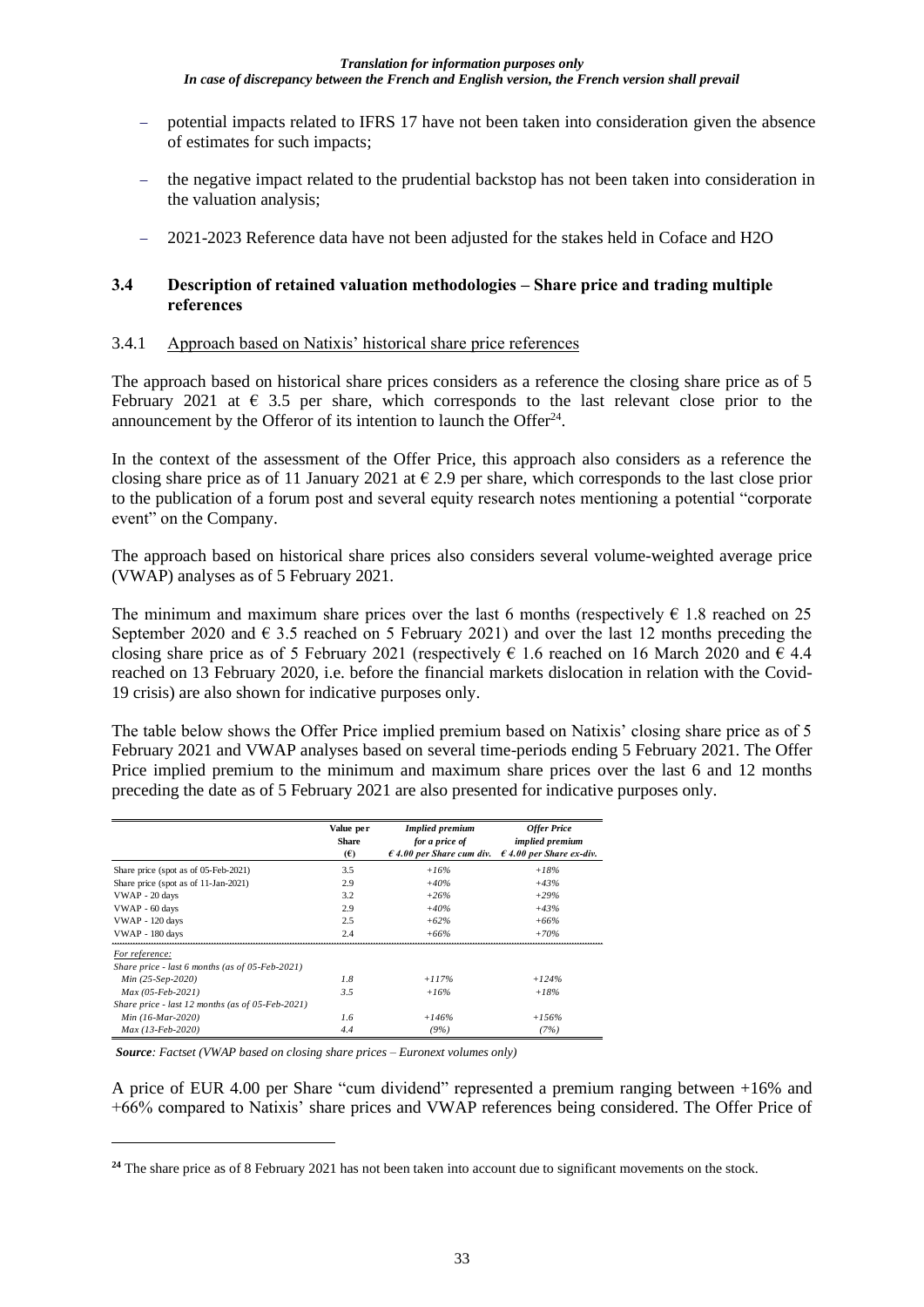EUR 4.00 per Share "ex-dividend" represents a premium ranging between +18% and +70% compared to Natixis' share prices as and VWAP references being considered.

For indicative purposes only,

- − a price of EUR 4.00 per Share "cum dividend" represented a premium ranging between +16% and +117% compared to, respectively, the maximum and minimum share price over the last 6 months preceding the date as of 5 February 2021. This price of EUR 4.00 per Share "cum dividend" represented a premium of +146% compared to the minimum share price over the last 12 months and was 9% below the maximum share price over the last 12 months preceding the date as of 5 February 2021 (reached on 13 February 2020).
- the Offer Price of EUR 4.00 per Share "ex-dividend" represents a premium ranging between +18% and +124% compared to, respectively, the maximum and minimum share price over the last 6 months preceding the date as of 5 February 2021. The Offer Price represents a premium of +156% compared to the minimum share price over the last 12 months and is 7% below the maximum share price over the last 12 months preceding the date as of 5 February 2021 (reached on 13 February 2020).

## 3.4.2 Research analysts' target price references

According to the Company's "Investor Relations" website (https://www.natixis.com/natixis/en/analyst-coverage-rpaz5\_115795.html), 22 research analysts cover Natixis on a regular basis.

The Presenting Institution had access to the target prices published by 21 analysts out of the 22 research analysts covering Natixis (no access to KBC Securities' target price) and to the target price published by Morningstar. In its analysis, the Presenting Institution has only retained target prices published after the announcement of the Q3 2020 results by the Company (on 5 November 2020). The Presenting Institution has retained 22 target prices in total.

As of 5 February 2021, the average of retained analysts' target prices amounted to  $\epsilon$  2.9 per share. A price of EUR 4.00 per Share "cum dividend" represented a +36% premium to this reference. The Offer Price of EUR 4.00 per Share "ex-dividend" represents a +39% premium to this reference.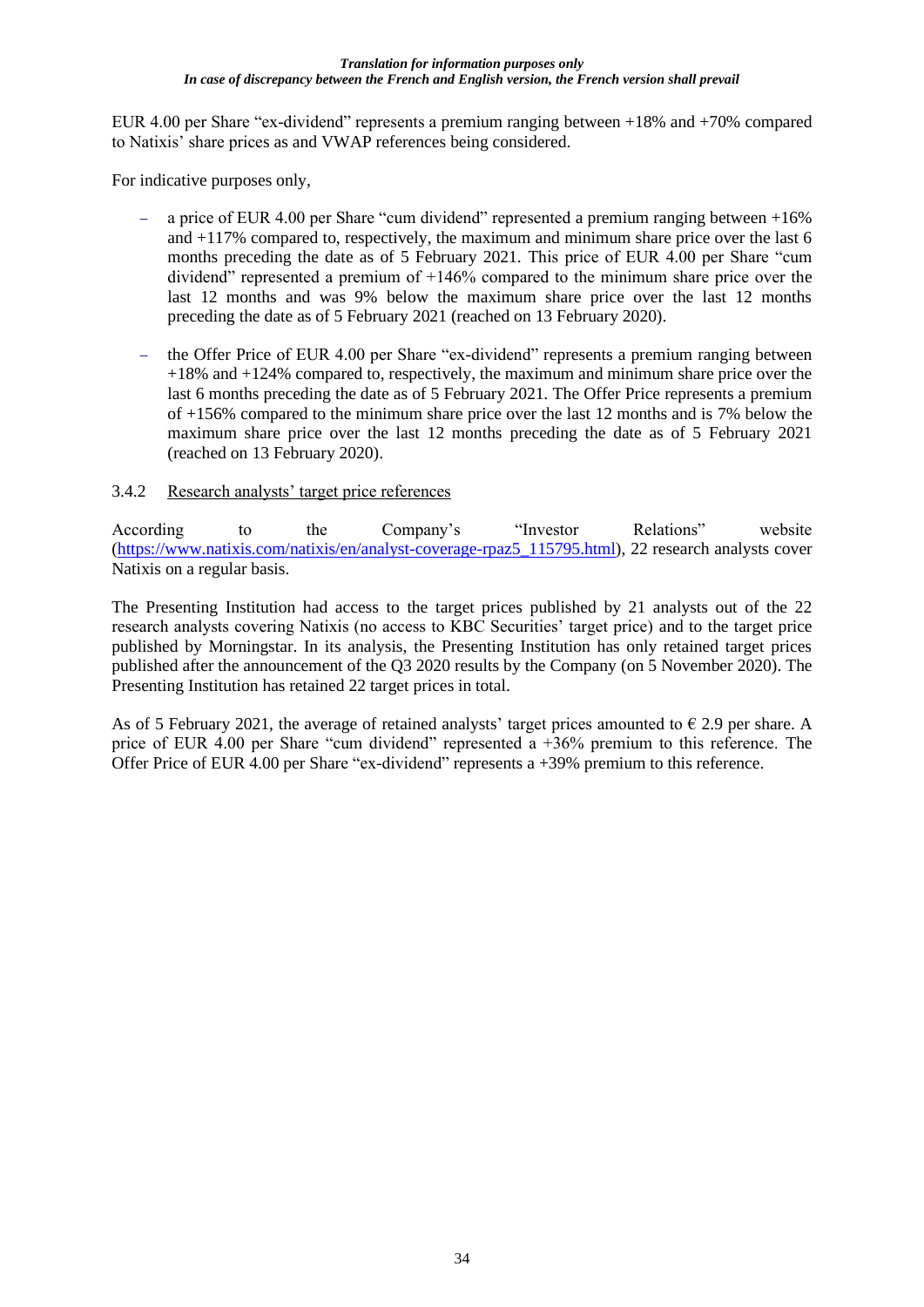|                                              |                 | Value per<br><b>Share</b> | <b>Implied premium</b><br>for a price of | <b>Offer Price</b><br>implied premium |
|----------------------------------------------|-----------------|---------------------------|------------------------------------------|---------------------------------------|
|                                              | Date            | (E)                       | $\epsilon$ 4.00 per Share cum div.       | $\epsilon$ 4.00 per Share ex-div.     |
| AlphaValue/Baader Europe                     | $04$ -Feb-21    | 2.6                       | $+52%$                                   | $+56%$                                |
| <b>Exane BNP Paribas</b>                     | $03$ -Feb-21    | 3.1                       | $+29%$                                   | $+32%$                                |
| Kepler Cheuvreux                             | 02-Feb-21       | 2.7                       | $+48%$                                   | $+52%$                                |
| Societe Generale                             | $27-Ian-21$     | 2.6                       | $+54%$                                   | $+57%$                                |
| Mediobanca SpA                               | $25-Ian-21$     | 2.2                       | $+82%$                                   | $+87%$                                |
| Goldman Sachs                                | $25$ -Jan- $21$ | 3.7                       | $+8%$                                    | $+10%$                                |
| <b>Barclays</b>                              | $22-Ian-21$     | 3.7                       | $+8%$                                    | $+10%$                                |
| Deutsche Bank                                | $20 - Jan - 21$ | 3.1                       | $+29%$                                   | $+32%$                                |
| Credit Suisse                                | $18$ -Jan-21    | 2.5                       | $+60%$                                   | $+64%$                                |
| Citigroup                                    | $18$ -Jan-21    | 3.1                       | $+29%$                                   | $+32%$                                |
| <b>RBC</b> Capital Markets                   | $14$ -Jan-21    | 3.1                       | $+29%$                                   | $+32%$                                |
| <b>Jefferies</b>                             | $14$ -Jan-21    | 3.1                       | $+29%$                                   | $+32%$                                |
| Keefe, Bruyette & Woods                      | $14-Jan-21$     | 3.4                       | $+18%$                                   | $+20%$                                |
| J.P. Morgan                                  | $13$ -Jan-21    | 3.2                       | $+2.5%$                                  | $+27%$                                |
| <b>CIC Market Solutions</b>                  | $13$ -Jan-21    | 3.1                       | $+29%$                                   | $+32%$                                |
| <b>UBS</b>                                   | $13$ -Jan-21    | 3.3                       | $+21%$                                   | $+23%$                                |
| <b>Bank of America</b>                       | $11-Ian-21$     | 2.1                       | $+90%$                                   | $+96%$                                |
| Morningstar, Inc.                            | $17-Dec-20$     | 3.1                       | $+29%$                                   | $+32%$                                |
| Oddo BHF                                     | $16$ -Dec- $20$ | 3.2                       | $+25%$                                   | $+27%$                                |
| <b>HSBC</b>                                  | 15-Dec-20       | 2.8                       | $+43%$                                   | $+46%$                                |
| Morgan Stanley                               | $23-Nov-20$     | 2.7                       | $+48%$                                   | $+52%$                                |
| <b>Autonomous</b>                            | 06-Nov-20       | 2.1                       | $+93%$                                   | $+99%$                                |
| Average (reports published after 05-Nov.-20) |                 | 2.9                       | $+36%$                                   | $+39%$                                |
| Median (reports published after 05-Nov.-20)  |                 | 3.1                       | $+29%$                                   | $+32%$                                |
| Minimum                                      |                 | 2.1                       | $+93%$                                   | $+99%$                                |
| Maximum                                      |                 | 3.7                       | $+8%$                                    | $+10%$                                |

*Source: Bloomberg, Research reports*

The Presenting Institution has also performed an analysis of research analysts' target prices after the announcement of the Offer. On 11 March 2021, 20 out of the 22 research analysts retained in the preceding analysis had published a note since the announcement of the Offer on 9 February 2021 (CIC Market Solutions and HSBC had not published any note on the Company since the announcement of the Offer). Among these 20 analysts, 15 had published target prices and 5 of them had stopped publishing any target price following the announcement of the Offer (Bank of America, Goldman Sachs, J.P. Morgan, Morgan Stanley, and Morningstar). As of 11 March 2021, the average (respectively the median) of the target prices published by these 15 research analysts was  $\epsilon$  3.8 (respectively  $\in$  4.0), suggesting an alignment of the target prices to the Offer Price of  $\in$  4.0 per Share for most of them (10 out of the 15 analysts).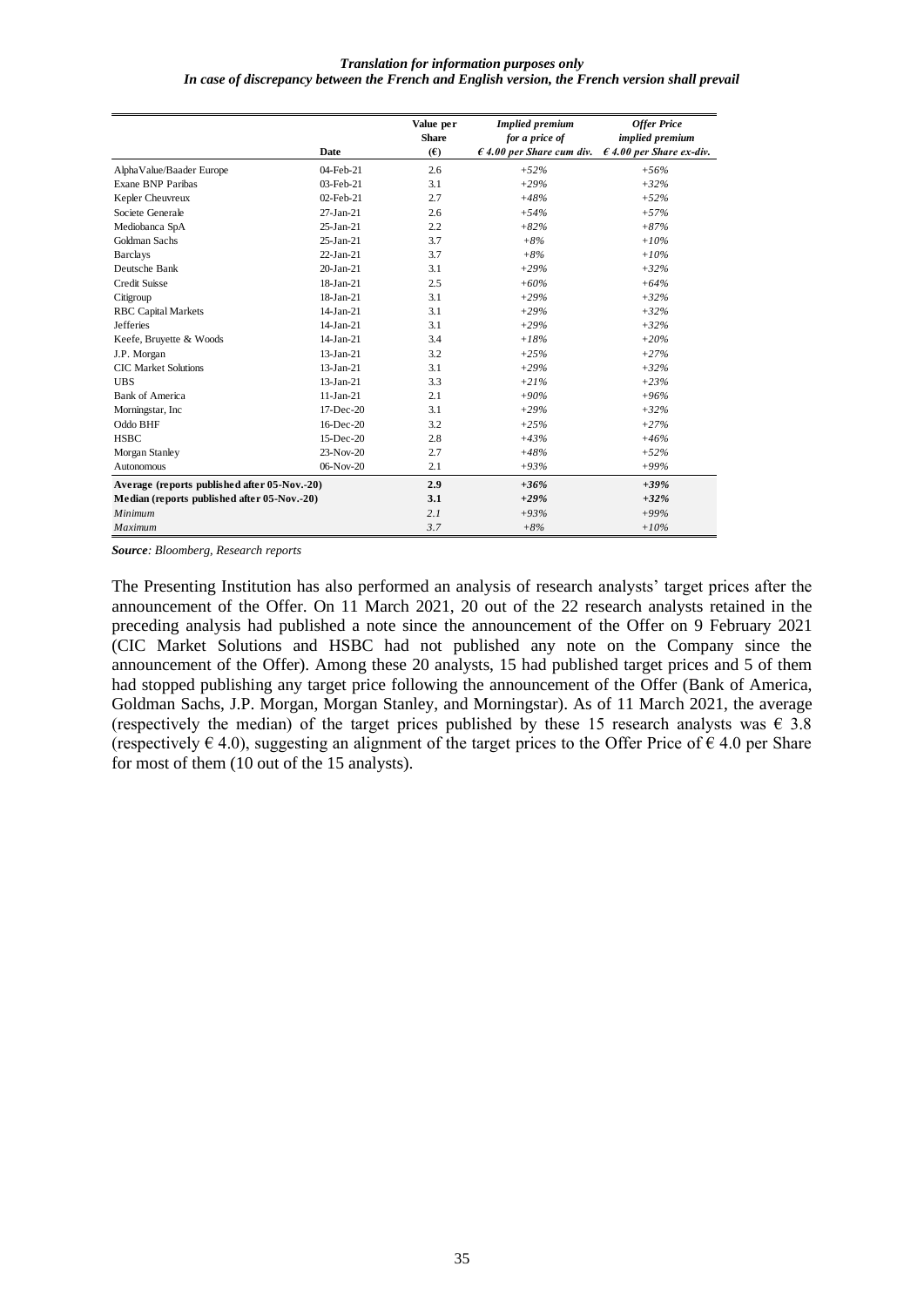|                             |               | Before announcement              | Post announcement |                                  |  |
|-----------------------------|---------------|----------------------------------|-------------------|----------------------------------|--|
|                             | Date          | Value per<br><b>Share</b><br>(E) | Date              | Value per<br><b>Share</b><br>(E) |  |
| AlphaValue/Baader Europe    | $04$ -Feb-21  | 2.6                              | $04-Mar-21$       | 4.2                              |  |
| Exane BNP Paribas           | $03$ -Feb-21  | 3.1                              | $11-Mar-21$       | 3.1                              |  |
| Kepler Cheuvreux            | $02$ -Feb-21  | 2.7                              | $10$ -Feb- $21$   | 3.0                              |  |
| Societe Generale            | $27-Ian-21$   | 2.6                              | $10$ -Feb- $21$   | 4.0                              |  |
| Mediobanca SpA              | $25$ -Jan-21  | 2.2                              | $10$ -Feb- $21$   | 4.0                              |  |
| Goldman Sachs               | $25$ -Jan-21  | 3.7                              | $09$ -Feb-21      | $\omega$                         |  |
| <b>Barclays</b>             | $22-Ian-21$   | 3.7                              | 24-Feb-21         | 3.7                              |  |
| Deutsche Bank               | $20 - Jan-21$ | 3.1                              | 16-Feb-21         | 4.0                              |  |
| Credit Suisse               | $18$ -Jan-21  | 2.5                              | $10$ -Feb- $21$   | 4.0                              |  |
| Citigroup                   | $18$ -Jan-21  | 3.1                              | $02-Mar-21$       | 4.0                              |  |
| <b>RBC</b> Capital Markets  | $14$ -Jan-21  | 3.1                              | $10$ -Feb- $21$   | 4.0                              |  |
| <b>Jefferies</b>            | $14$ -Jan-21  | 3.1                              | 09-Feb-21         | 3.1                              |  |
| Keefe, Bruyette & Woods     | $14$ -Jan-21  | 3.4                              | $10$ -Feb- $21$   | 4.0                              |  |
| J.P. Morgan                 | $13$ -Jan-21  | 3.2                              | 09-Feb-21         |                                  |  |
| <b>CIC Market Solutions</b> | $13$ -Jan-21  | 3.1                              |                   |                                  |  |
| <b>UBS</b>                  | $13$ -Jan-21  | 3.3<br>$10$ -Feb- $21$           |                   | 4.0                              |  |
| <b>Bank of America</b>      | $11-Jan-21$   | 2.1                              | $10$ -Feb- $21$   |                                  |  |
| Morningstar, Inc            | $17-Dec-20$   | 3.1                              | 11-Feb-21         |                                  |  |
| Oddo BHF                    | 16-Dec-20     | 3.2                              | 10-Feb-21         | 4.0                              |  |
| <b>HSBC</b>                 | $15$ -Dec-20  | 2.8                              |                   |                                  |  |
| Morgan Stanley              | $23-Nov-20$   | 2.7                              | $09$ -Feb-21      | $\blacksquare$                   |  |
| Autonomous                  | 06-Nov-20     | 2.1                              | $11-Mar-21$       | 4.0                              |  |
| Average                     |               | 2.9                              |                   | 3.8                              |  |
| Median                      |               | 3.1                              |                   | 4.0                              |  |
| <b>Minimum</b>              |               | 2.1                              |                   | 3.0                              |  |
| Maximum                     |               | 3.7                              |                   | 4.2                              |  |

*Source: Bloomberg, Research reports*

These research analysts' reports mostly described the key terms of the Offer. They did not make any explicit recommendation regarding the Offer, to the exception of Kepler Cheuvreux recommending to "Accept the Offer".

### 3.4.3 Trading multiples

3.4.3.1 Selection of listed French and Eurozone banking institutions, and trading multiples calculation methodologies

#### *Selection of listed French and Eurozone banking institutions*

Given the specific features of Natixis' model (notably the absence of exposure to retail banking activities), its business mix and its geographical footprint, there is no listed company directly comparable to Natixis.

As a consequence, two samples of listed companies have been selected:

- − A selection of listed French banks (the "French banks sample"), including BNP Paribas, Société Générale, and Crédit Agricole S.A. Though these banking institutions share similarities with Natixis with regards to their geographical footprint and the diversity of their operating segments (with exposure to insurance, corporate and investment banking, asset and wealth management), they also benefit from a higher gearing towards recurring revenues provided by their retail banking activities.
- − A broader sample including a selection of listed Eurozone banks (the "Eurozone banks sample") with market capitalisations greater or similar to Natixis' market capitalisation. The Eurozone banks sample includes (by alphabetical order): ABN Amro, Banco Santander, BNP Paribas, Crédit Agricole SA, Deutsche Bank, ING Groep, Intesa Sanpaolo, Société Générale, UniCredit. The selection does not include Eurozone banks whose geographical exposure is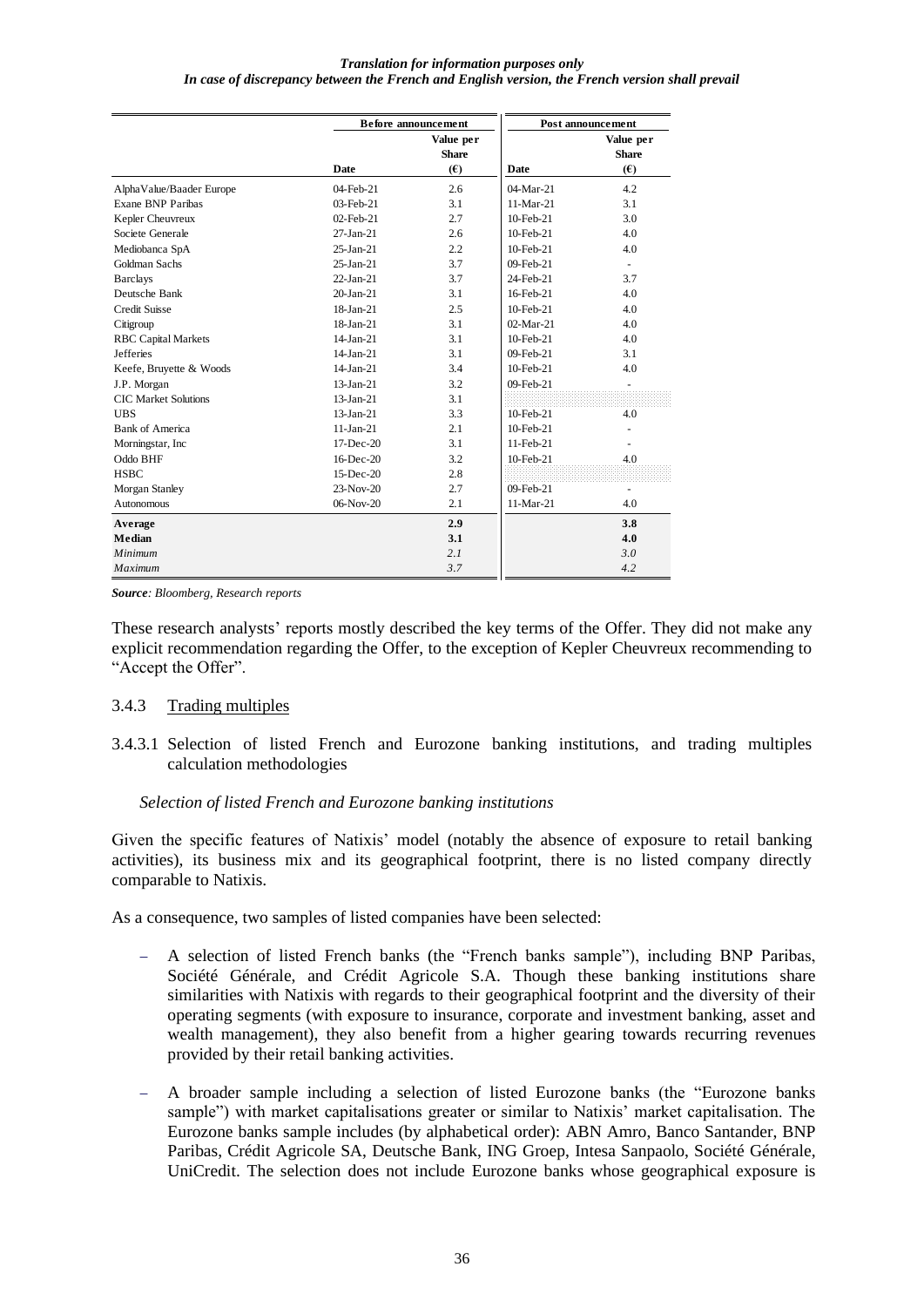deemed irrelevant for the valuation analysis of Natixis (BBVA, Erste, and KBC). The selection also does not include CaixaBank which launched a tender offer on Bankia in September 2020. Though the Eurozone banks sample is composed of banking institutions considered as primary valuation references in the Eurozone banking sector, and to some extent sharing similarities with Natixis in terms of geographical footprint and operating segments diversity, the disparity in business models and significant differences in regional dynamics limit the comparability with Natixis.

### *P/E multiple*

The P/E multiple of each company in the sample has been calculated by dividing its 1-month average share price as of 5 February 2021, by the 2022E earnings per share ("EPS") forecast resulting from the Factset consensus as of 5 February 2021 (adjusted, when applicable, to take into consideration coupons on Additional Tier 1 ("AT1") instruments recognised in IFRS shareholders' equity).

The 2021E multiples have not been used, considering that European banks' 2021 forecasts (as well as the year 2021 in the 2021-2023 Reference data of the Company) are still impacted by the consequences of the health crisis.

### *P/BV and P/TBV multiples*

The P/BV and P/TBV multiples of each company in the sample has been calculated by dividing its 1 month average share price as of 5 February 2021, by its shareholders' equity group share (P/BV) as of 30 September 2020 or by its tangible shareholders' equity group share (P/TBV) as of 30 September 2020. Shareholders' equity and tangible shareholders' equity have been adjusted, when applicable, to exclude AT1 instruments recognised under IFRS in shareholders' equity.

Accounting data as of 30 September 2020 have been used in order to maintain consistency across the sample, pending publication of the 2020 results for all of these companies.

## *RoBV and RoTBV*

The return on equity of each company in the sample has been calculated by dividing its 2022E net income group share forecast (as described previously in the P/E multiple calculation) by its shareholders' equity group share as of 30 September 2020 ("RoBV") or its tangible shareholders' equity group share as of 30 September 2020 ("RoTBV").

### *French and Eurozone banks sample multiples*

The table below shows the multiples of the French banks sample and the Eurozone banks sample, used in the valuation analysis: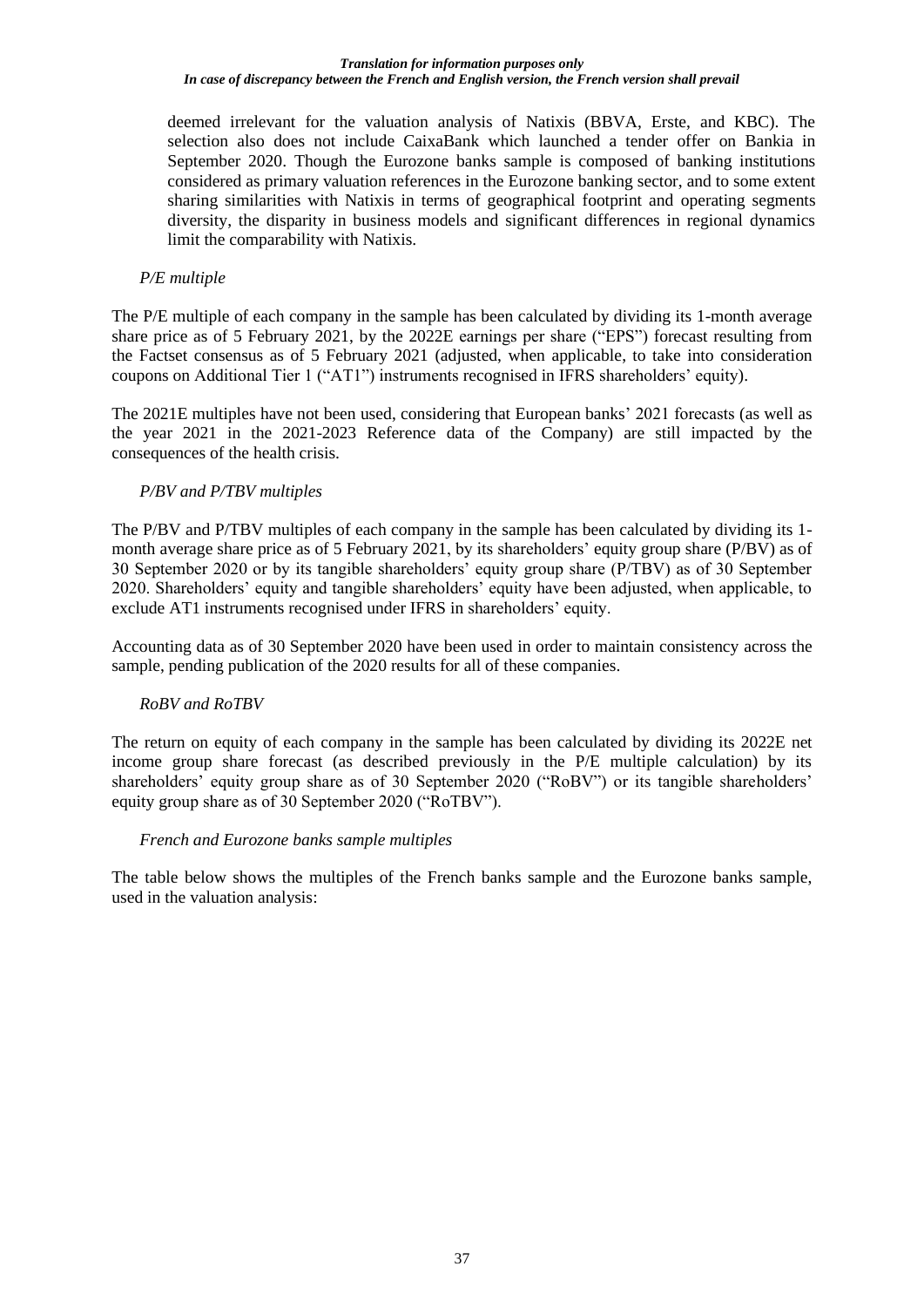| Bank                            | Listing<br>country | Market<br>cap.<br>$(\epsilon$ bn) | P/E<br>2022E | P/BV<br>3Q20 | RoBV <sup>1</sup> (%)<br>2022E | <b>P/TBV</b><br>3Q20 | RoTBV <sup>2</sup> (%)<br>2022E |
|---------------------------------|--------------------|-----------------------------------|--------------|--------------|--------------------------------|----------------------|---------------------------------|
| <b>BNP</b> Paribas              | France             | 54.1                              | 7.3x         | 0.53x        | 7.4%                           | 0.60x                | 8.3%                            |
| Crédit Agricole SA              | France             | 29.1                              | 7.8x         | 0.49x        | 6.3%                           | 0.71x                | 9.1%                            |
| Société Générale                | France             | 14.3                              | 6.1x         | 0.27x        | 4.5%                           | 0.31x                | 5.1%                            |
| <b>ING Group</b>                | <b>Netherlands</b> | 30.3                              | 7.6x         | 0.56x        | 7.4%                           | 0.57x                | 7.6%                            |
| ABN Amro                        | <b>Netherlands</b> | 8.1                               | 8.1x         | 0.43x        | 5.3%                           | 0.43x                | 5.4%                            |
| Santander                       | Spain              | 43.9                              | 7.5x         | 0.54x        | 7.2%                           | 0.67x                | 9.0%                            |
| Intesa Sanpaolo                 | Italy              | 37.0                              | 8.9x         | 0.61x        | 6.9%                           | 0.71x                | 8.0%                            |
| UniCredit                       | Italy              | 17.5                              | 7.3x         | 0.33x        | 4.5%                           | 0.34x                | 4.7%                            |
| Deutsche Bank                   | Germany            | 18.8                              | 8.9x         | 0.34x        | 3.8%                           | 0.39x                | 4.4%                            |
| Average - Eurozone banks sample |                    |                                   | 7.7x         | 0.46x        | 5.9%                           | 0.53x                | $6.8\%$                         |
| Median - Eurozone banks sample  |                    |                                   | 7.6x         | 0.49x        | 6.3%                           | 0.57x                | 7.6%                            |
| Average - French banks sample   |                    |                                   | 7.0x         | 0.43x        | $6.0\%$                        | 0.54x                | 7.5%                            |
| Median - French banks sample    |                    |                                   | 7.3x         | 0.49x        | 6.3%                           | 0.60x                | 8.3%                            |

*Source: Factset as of 5 February 2021, 1-month average share price*

*Notes: <sup>1</sup> RoBV 2022E based on shareholders' equity group share (excl. AT1 instruments) as of 30 September 2020 ; <sup>2</sup> RoTBV 2022E based on tangible shareholders' equity group share (excl. AT1 instruments) as of 30 September 2020*

#### 3.4.3.2 Valuation based on P/E multiples

The valuation has been performed by applying the average P/E multiple observed for each selected sample (French banks sample and Eurozone banks sample) to Natixis' 2022E net income group share (after deduction of coupons on DSNs).

This analysis uses an average P/E 2022E of 7.0x for the French banks sample and 7.7x for the Eurozone banks sample.

When applied to Natixis' 2022E net income group share (after deduction of coupons on DSNs), the P/E multiple valuation approach results in a value of  $\epsilon$  2.4 and  $\epsilon$  2.7 per Natixis Share, respectively.

A price of EUR 4.00 per Share "cum dividend" represented a premium of +63% and +49%, respectively. The Offer Price of EUR 4.00 per Share "ex-dividend" represents a premium of +67% and +53%, respectively.

### 3.4.3.3 Valuation based on P/BV and P/TBV multiples

The valuation has been performed by applying the average P/BV and P/TBV observed for each selected sample (French banks sample and Eurozone banks sample) to Natixis' shareholders' equity group share as of 30 September 2020 (P/BV) and Natixis' tangible shareholders' equity group share as of 30 September 2020 (P/TBV). In both cases, DSNs have been excluded from Natixis' shareholders' equity to remain consistent with P/BV and P/TBV calculations. IFRS goodwill and intangibles assets as published by Natixis in its balance sheet have been taken into consideration.

Based on shareholders' equity group share, this analysis uses an average P/BV multiple of 0.43x for the French banks sample and 0.46x for the Eurozone banks sample.

When applied to Natixis' shareholders' equity group share as of 30 September 2020, the P/BV valuation approach results in a value of  $\epsilon$  2.3 per Natixis Share based on the French banks sample, and  $\in$  2.4 per Share based on the Eurozone banks sample. Based on this approach, a price of EUR 4.00 per Share "cum dividend" represented a premium of +75% and +66%, respectively. The Offer Price of EUR 4.00 per Share "ex-dividend" represents a premium of +80% and +70%, respectively.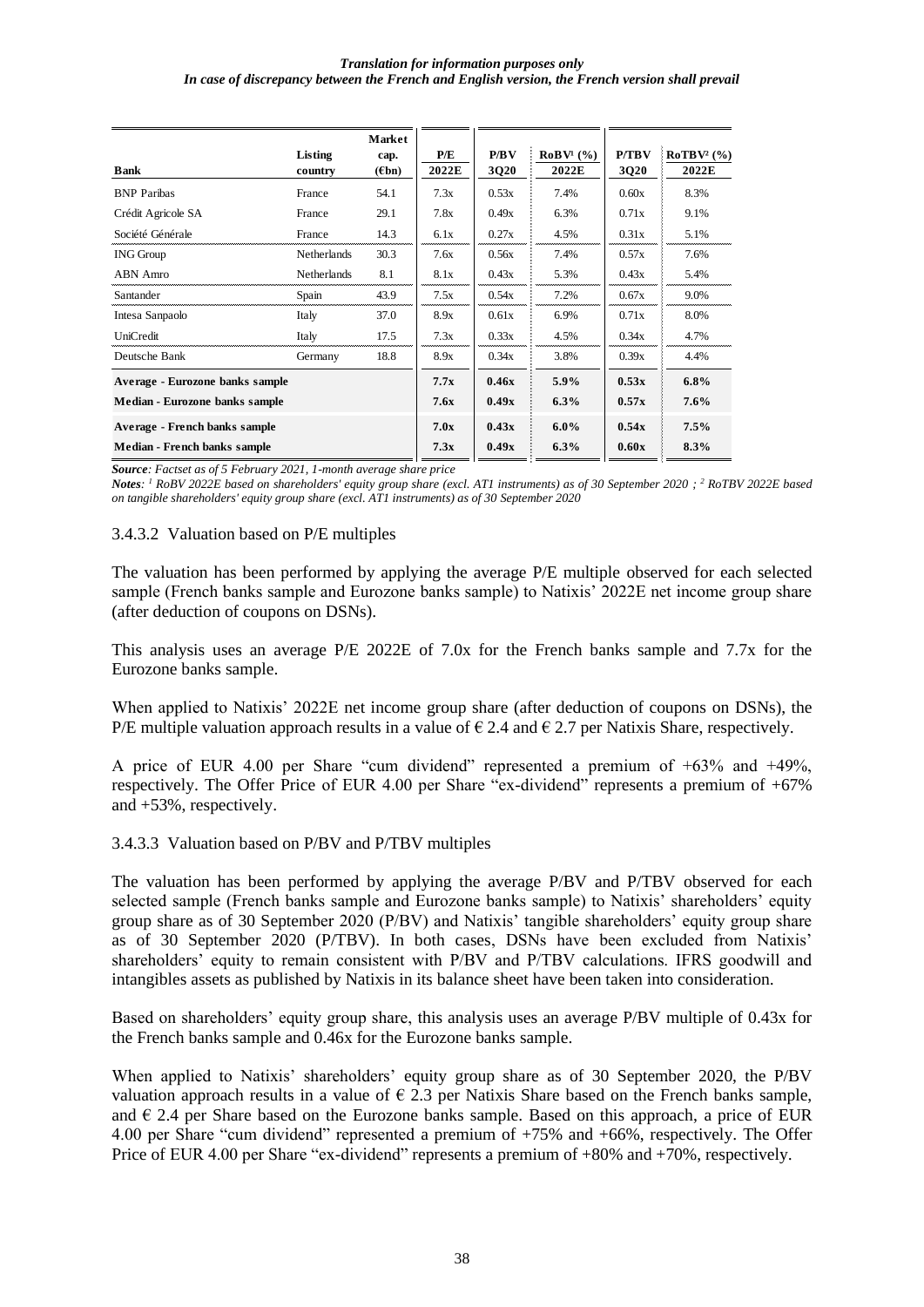Based on tangible shareholders' equity group share, this analysis uses an average P/TBV multiple of 0.54x for the French banks sample and 0.53x for the Eurozone banks sample.

When applied to Natixis' tangible shareholders' equity group share as of 30 September 2020, the P/TBV valuation approach results in a value of  $\epsilon$  2.2 per Natixis Share based on the French banks sample, and  $\epsilon$  2.1 per Share based on the Eurozone banks sample. Based on this approach, a price of EUR 4.00 per Share "cum dividend" represented a premium of +86% and +91%, respectively. The Offer Price of EUR 4.00 per Share "ex-dividend" represents a premium of +91% and +97%, respectively.

### 3.4.3.4 Linear regression

The valuation based on a linear regression has been performed using the Eurozone banks sample only, in order to have a large enough sample and to make the analysis relevant.

The following linear regressions have been performed:

- − Regression of the Price-to-Book Value (P/BV) multiple based on shareholders' equity as of 30 September 2020 vs. the return on equity (RoBV) estimated for the year 2022 (calculated based on shareholders' equity as of 30 September 2020);
- − Regression of the Price-to-Tangible Book Value (P/TBV) multiple based on tangible shareholders' equity as of 30 September 2020 vs. the return on tangible equity (RoTBV) estimated for the year 2022 (calculated based on tangible shareholders' equity as of 30 September 2020).

P/BV and P/TBV multiples have been calculated as of 5 February 2021, based on 1-month share price average.

The linear regression used to assess P/BV and P/TBV multiples based on each company's RoBV 2022E and RoTBV 2022E, respectively, are shown below.



The linear regression analysis shows a coefficient of determination  $\mathbb{R}^2$  of 86% and 90% respectively. which justifies the relevance of this analysis.

This regression analysis results in the following implied multiples for Natixis: 0.51x P/BV 3Q20 and 0.68x P/TBV 3Q20.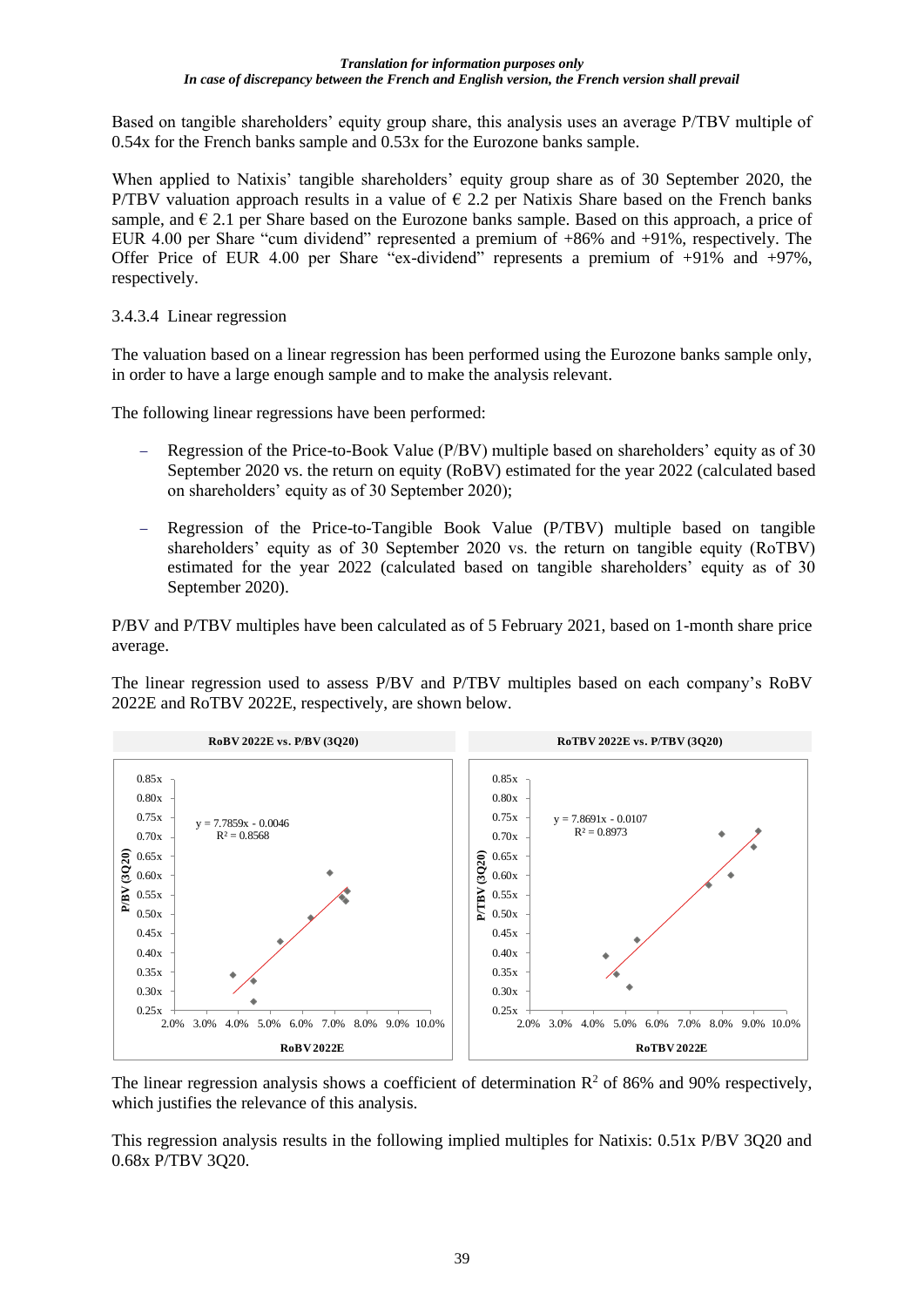Applying these multiples to Natixis' shareholders' equity group share and tangible shareholders' equity group share as of 30 September 2020 (excluding DSNs recognised in shareholders' equity), results in a value of  $\epsilon$  2.7 per Natixis Share for both methodologies.

A price of EUR 4.00 per Share "cum dividend" represented a +49% premium to both methodologies. The Offer Price of EUR 4.00 per Share "ex-dividend" represents a premium of +53% and +52%, respectively.

## **3.5 Description of retained valuation methodologies – "Intrinsic" methodologies**

## 3.5.1 Dividend Discount Model ("DDM")

The DDM valuation approach has been performed based on the following information and assumptions:

- − a valuation as of 31 December 2020 (2019 and 2020 dividend coupons attached), taking into consideration the estimated solvency position at this date. The value per Share derived from the DDM approach is expressed on a cum dividend basis;
- − the financial information for the year 2020 and the 2021-2023 Reference data, as described in section 3.3.;
- the expected end of the Single Resolution Fund ("SRF") contributions from 2024 onwards;
- − a cost of equity ("CoE") for Natixis of 11.5%, in line with the average cost of equity used by research analysts for the Company;
	- $\circ$  for information purposes, the cost of equity derived from the CAPM formula amounts to c.12-13%, based on (i) a risk-free rate of (0.2)% corresponding to the observed yield to maturity of a 10-year French government bond – "OAT"– (source: Factset as of 5 February 2021) and a market equity risk premium of 6.9% (source: J.P. Morgan Research), and (ii) predicted betas (source: Barra global) for the French banks sample on the one hand (average beta of 1.9) and for the Eurozone banks sample on the other hand (average beta of 1.8). For reference, the CAPM formula based on long-term historical betas (10 years) results in cost of equity levels consistent with the cost of equity retained in the valuation analysis.
- − future theoretical dividends calculated under regulatory capital constraints based on three target CET1 assumptions from 2022 onwards: 10.5%, 11.0%, and 11.5% (as described in section 3.3.2.);
- a terminal value for Natixis calculated as of end of year 2023 using a Price-to-Normative Allocated Capital multiple ("WEV" approach, derived from the Gordon-Shapiro formula to determine the implied P/BV multiple based on the cost of equity and the return on equity), based on the following assumptions:
	- $\circ$  a return on normative allocated capital<sup>25</sup> ("normative RoAlCap") between 7.7% and 9.0% (based on a target CET1 ratio of 10.5%), between 7.4% and 8.7% (based on a target CET1 ratio of 11.0%), or between 7.2% and 8.5% (based on a target CET1 ratio of 11.5%). These assumptions are based on (i) the average return on normative allocated capital for the period 2021-2023 for the lower end of the range and (ii) the return on normative allocated capital for the year 2023 for the upper end of the range;

**<sup>25</sup>** The allocated capital is defined as the target CET1 capital (based on target CET1 ratio and RWA) to which are added goodwill, intangible assets, and other prudential filters and deductions.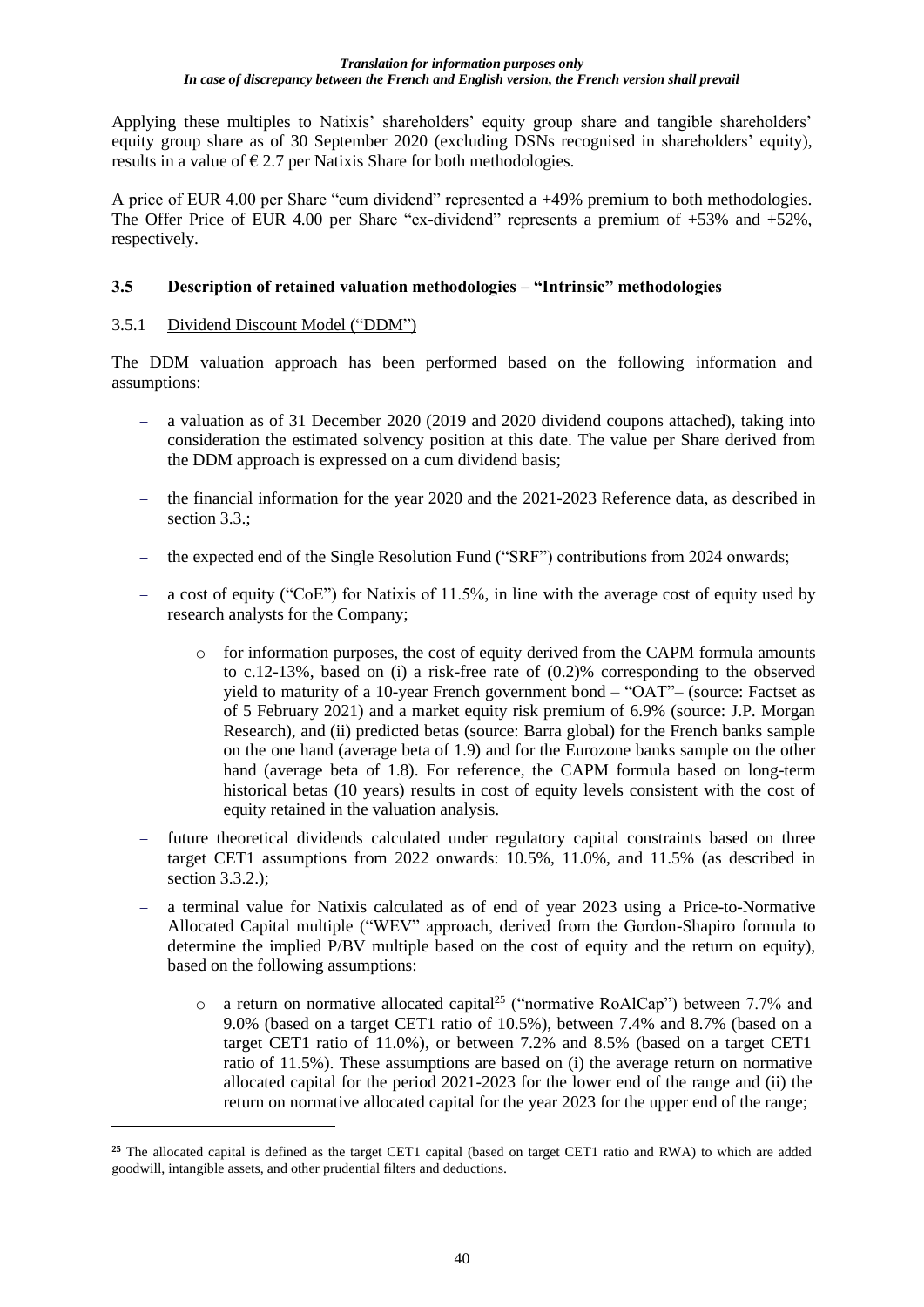- o a long-term growth rate of 1.50% as a central case
	- For indicative purposes only, the long-term growth rate used by research analysts for Natixis stands around 1% on average based on research reports the Presenting Institution had access to; in addition, the long-term inflation forecast in Europe based on estimates published by HIS Market stands around 2%;
- o a CoE of 11.5%;
- the latest available estimates of the potential impacts on the Company of the evolution of the banking regulation on solvency and liquidity requirements have been taken into consideration on an *ad-hoc* basis, and the future cash-flows related to these impacts have been discounted at a CoE of 11.5%.

### **DDM valuation sensitivity analysis – Target CET1 ratio of 10.5% / 11.0% / 11.5%**

| Value per Share <sup>1</sup> ( $\epsilon$ )                     |                     |     | For reference <sup>2</sup> |     |                     |     |
|-----------------------------------------------------------------|---------------------|-----|----------------------------|-----|---------------------|-----|
|                                                                 | LT growth $@1.50\%$ |     | LT growth $@1.00\%$        |     | LT growth $@2.00\%$ |     |
|                                                                 | Min                 | Max | Min                        | Max | Min                 | Max |
| CET1 @ 10.5% - normative RoAlCap (min / max): 7.7% / 9.0%       | 3.2                 | 3.7 | 3.3                        | 3.8 | 3.1                 | 3.7 |
| CET1 @ 11.0% - normative RoAlCap (min / max): 7.4% / 8.7%       | 3.1                 | 3.6 | 3.1                        | 3.6 | 3.0                 | 3.5 |
| CET1 @ 11.5% - normative RoAlCap (min / max): $7.2\%$ / $8.5\%$ | 2.9                 | 3.4 | 3.0                        | 3.5 | 2.8                 | 3.3 |

*Note: <sup>1</sup>Value per Share based on a fully-diluted number of shares of 3,162 million, excluding treasury shares; <sup>2</sup> Sensitivity analyses for the DDM valuation approach based on long-term growth rates of 1.00% and 2.00% are shown for indicative purposes only. The central case long-term growth rate assumption retained in the valuation assessment based on the DDM approach is 1.50%.*

Based on the above sensitivity analysis, the DDM valuation approach results in a value per Natixis Share between  $\epsilon$  2.9 and  $\epsilon$  3.7 (cum dividend).

A price of EUR 4.00 per Share "cum dividend" represented a premium of +38% and +8%, respectively. The Offer Price of EUR 4.00 per Share "ex-dividend" represents a premium of +41% and +9%, respectively.

### 3.5.2 Sum-of-the-parts ("SoTP")

### *(a) General principles*

This valuation methodology consists in breaking down the value of Natixis into three main parts:

- the value of Natixis' four operating segments (i.e. (i) Asset and Wealth Management, (ii) Corporate and Investment Banking, (iii) Insurance, and (iv) Payments), determined based valuation approaches which are specific to each operating segment. Capital is allocated to each operating segment based on a target CET1 capital ratio assumption (see below);
- the value of the Corporate Center and other elements which are not directly attributable to the four operating segments (one-off investment expenses related to the transformation and efficiency program, the Single Resolution Fund contributions over 2021-2023, the Deeply Subordinated Notes, the potential impacts of the evolution of the banking regulation on solvency and liquidity requirements);
- the excess capital corresponding to difference between the shareholders' equity group share and the capital allocated to Natixis' four operating segments and to the Corporate Center (based on a target CET1 capital ratio assumption – see below) – valued on a one for one basis.
- *(b) General assumptions*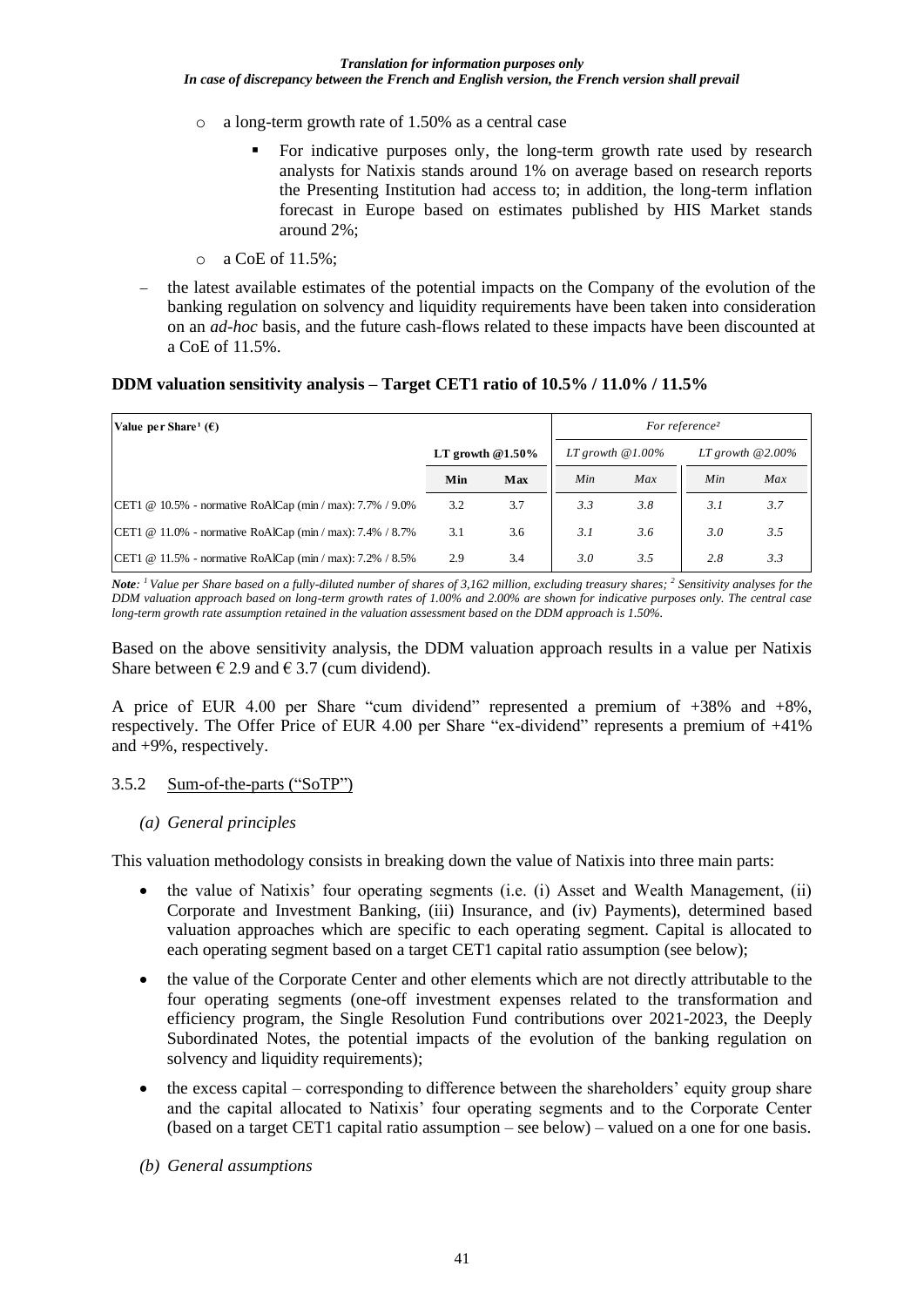The SoTP approach has been performed based on the following information and assumptions:

- − a valuation as of 31 December 2020 (2019 and 2020 dividend coupons attached), taking into consideration the estimated solvency position at this date (including Company's consolidated shareholders' equity, consolidated RWA and RWA by business, goodwill and intangible assets, and other elements on a consolidated basis and by business). The value per Share derived from the SoTP approach is expressed on a cum dividend basis;
- − the 2021-2023 Reference data by business (RWA and underlying net income group share on a consolidated basis and by business, on a contribution basis, as previously described);
- − the one-off investment expenses related to the transformation and efficiency program announced by the Company during the Q3 2020 results, as previously described);
- − projections of coupons on DSN, as previously described;
- the latest available estimates of the potential impacts on the Company of the evolution of the banking regulation on solvency and liquidity requirements, as previously mentioned;
- the expected end of the Single Resolution Fund ("SRF") contributions from 2024 onwards;
- − three target CET1 ratio assumptions: 10.5%, 11.0%, and 11.5% (as described in section 3.3.2.).
- *(c) Operating segments valuation approaches*

Each operating segment has been valued based on a specific valuation approach:

- the Asset and Wealth Management ("AWM") business has been valued using a P/E 2022E multiple of 9.8x applied to the business's contribution to Natixis' underlying net income group share 2022E. The retained P/E 2022E multiple is based on the multiples observed on a selection of listed European and US asset managers operating under an "integrated" business model, and adjusted to take into consideration AWM's specific geographical exposure and "multi-affiliate" operating model:
	- o The European sample is composed of listed European asset managers operating under an "integrated" business model (by alphabetical order: Amundi, Anima, Azimut, DWS, Jupiter, Ninety One, Schroders, Standard Life Aberdeen);
	- o The US sample is composed of listed US asset managers operating under an "integrated" business model (by alphabetical order: AllianceBernstein, BlackRock, Federated Hermes, Franklin Resources, Janus Hendersen, T. Rowe Price);
- − in the absence of relevant listed companies dedicated to corporate and investment banking activities in Europe, the Company's Corporate and Investment Banking ("CIB") business has been valued based on the average of two valuation approaches:
	- o A first valuation approach based on an average Price-to-Allocated Capital multiple of 0.27x, applied to Natixis CIB's 2020 allocated capital. This Price-to-Allocated Capital multiple has been implied from the valuation of Natixis' CIB business by research analysts in their SoTP analyses (based on 7 research analysts' reports published after Natixis' Q3 2020 results announcement and which the Presenting Institution had access to);
	- o A second valuation approach based on a Price-to-Allocated Capital multiple of 0.42x, applied to Natixis CIB's 2020 allocated capital. This Price-to-Allocated Capital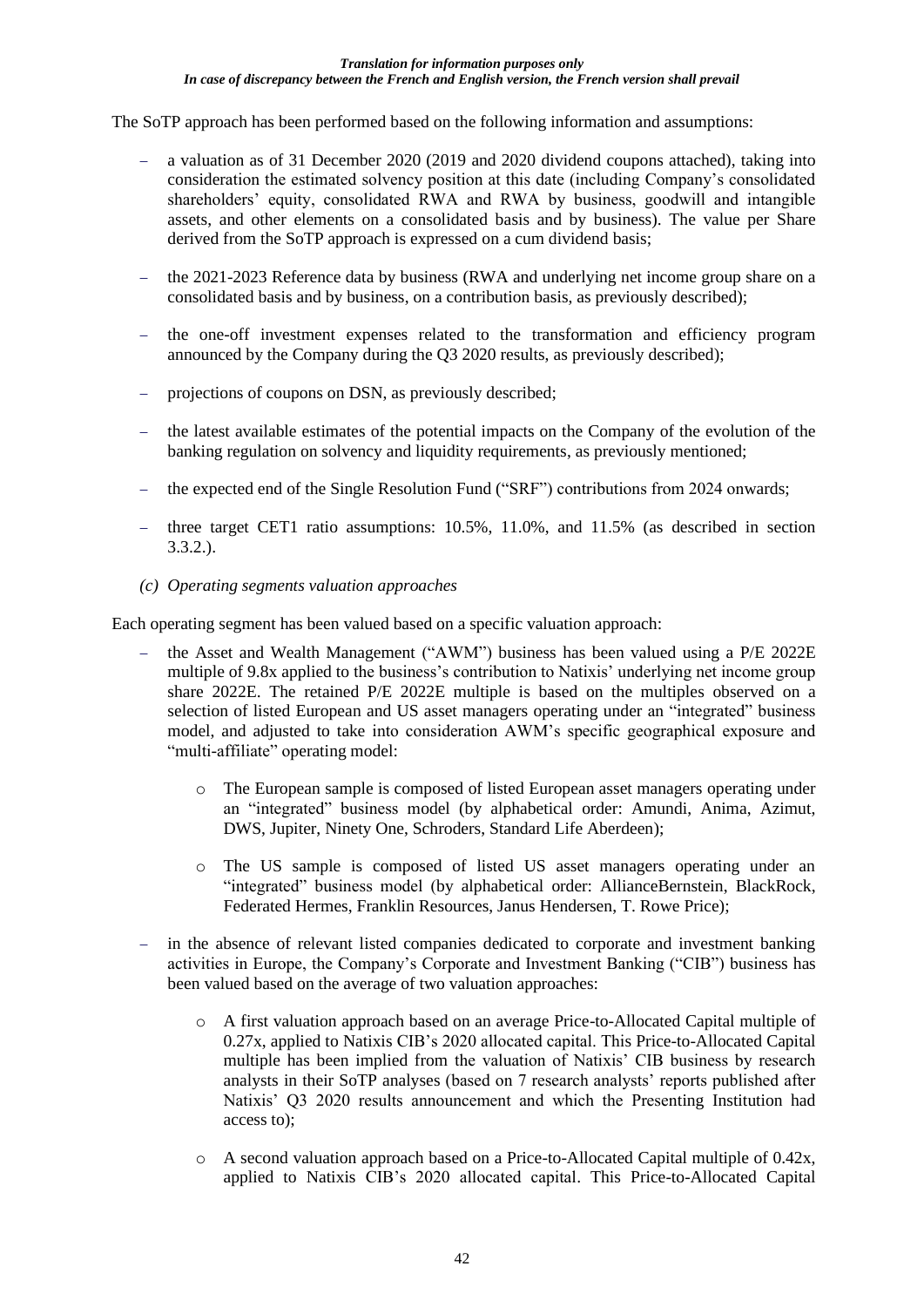multiple has been implied from the "WEV" approach based on the following assumptions:

- A return on allocated capital corresponding to the average return on allocated capital over 2021-2023E;
- A long-term growth rate of 1.50%;
- A cost of equity of 12.6%, corresponding to the average cost of equity used by research analysts for the valuation of Natixis' CIB business in their SoTP analyses (based on 4 research analysts publishing a specific cost of equity for Natixis' CIB business, out of the 7 research analysts mentioned above);
- the Insurance business has been valued using a P/E 2022E multiple of 7.9x, applied to the business's contribution to Natixis' underlying net income group share 2022E. The retained P/E 2022E multiple is based on the average multiple observed for a selection of listed European insurers predominantly focussing on life insurance activities (by alphabetical order: Ageas, a.s.r., Aviva, CNP Assurances, Generali, M&G, NN Group, Swiss Life);
- in the absence of listed companies dedicated to the payments business and relevant in terms of size, geographical exposure, and business franchise, Natixis' Payments operating segment has been valued based on the average P/E multiple implied from the valuation of Natixis' Payments business by research analysts in their SoTP analyses (based on 6 research analysts' reports published after Natixis' Q3 2020 results announcement and which the Presenting Institution had access to). The average P/E multiple derived from this analysis is around 17x and is applied to the business's contribution to Natixis' underlying net income group share 2022E.

The value of Natixis' four operating segments is then added up, implying an average P/E 2022E multiple of 8.1x based on the four operating segments' contribution to Natixis' underlying net income group share 2022E.

*(d) Corporate Center, other elements and excess capital valuation approaches*

The value of the Corporate Center and other elements which are not directly attributable to the four operating segments is deducted from the aggregated value of Natixis' four operating segments.

- the Corporate Center (excluding SRF contributions and one-off investment expenses related to the transformation and efficiency program announced by the Company during the Q3 2020 results – these elements have been taken into consideration on an *ad-hoc* basis) has been valued based on the average P/E 2022E multiple implied from the operating segments valuation (i.e. 8.1x), and is deducted from the aggregated value of Natixis' four operating segments;
- the one-off investment expenses related to the transformation and efficiency program announced by the Company during the Q3 2020 results have been valued separately based on the expected related cash-flows over the 2021-2023 period (as previously described), discounted at a CoE of 11.5%, and are deducted from the aggregated value of Natixis' four operating segments;
- the SRF contributions over the 2021-2023 period have been valued separately based on expected related cash-flows, discounted at a CoE of 11.5%, and are deducted from the aggregated value of Natixis' four operating segments;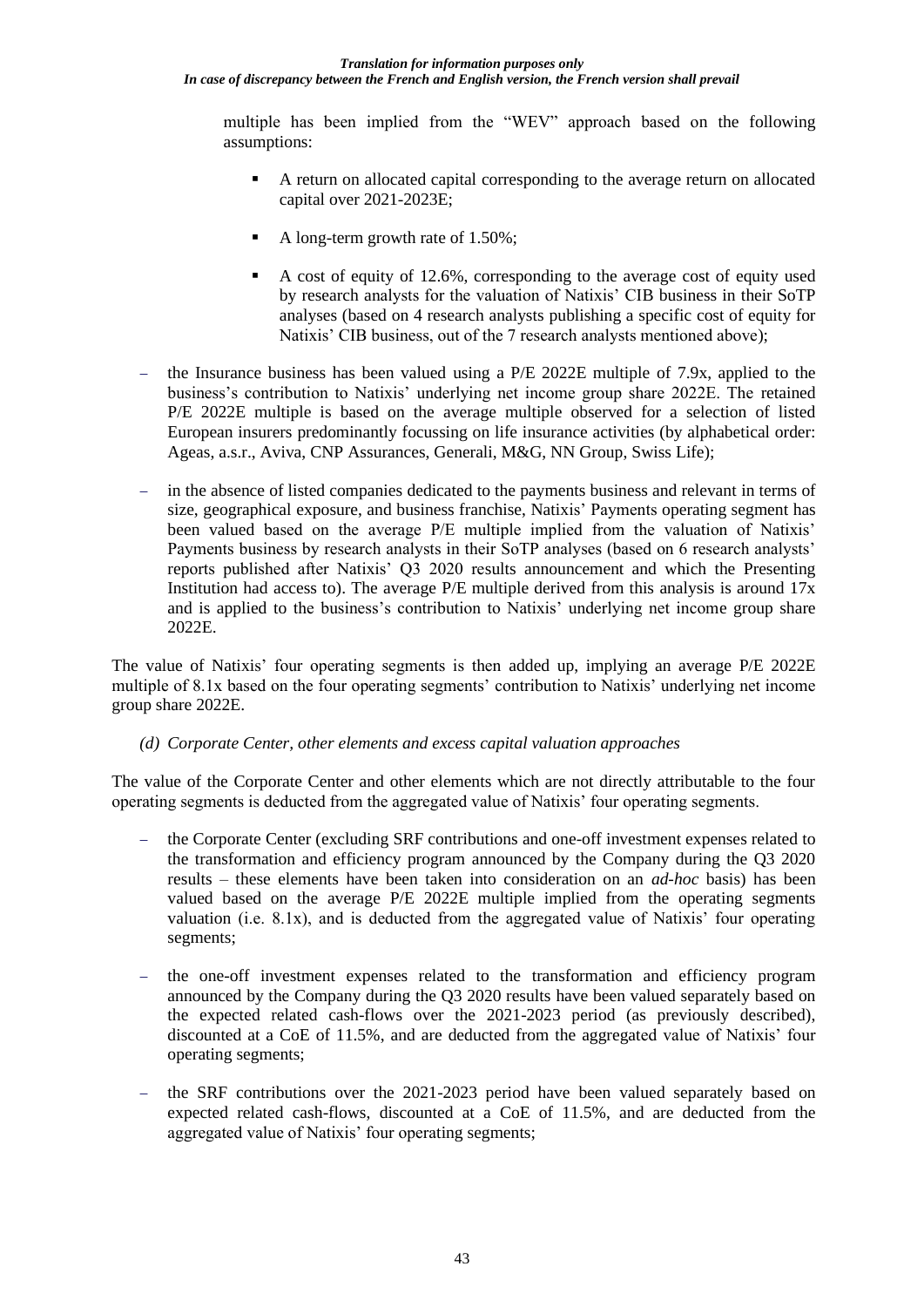- − the DSN have been valued separately based on future related cash-flows, discounted at a CoE of 11.5% and using a long-term growth rate assumption of 0%, and are deducted from the aggregated value of Natixis' four operating segments;
- − the latest available estimates of the potential impacts on the Company of the evolution of the banking regulation on solvency and liquidity requirements have been taken into consideration on an *ad-hoc* basis, and the future cash-flows related to these impacts have been discounted at a CoE of 11.5%. The implied valuation of these impacts is deducted from the aggregated value of Natixis' four operating segments;

The excess capital amount (based on the retained CET1 capital ratio assumption: 10.5%, 11.0%, or 11.5%) is added on a one-for-one basis to derive the SoTP value of Natixis.

*(e) Summary*

## **SoTP methodology – Summary table**

| Value per Share <sup>1</sup> ( $\epsilon$ ) | Target CET1 ratio $(\% )$ |       |          |  |  |  |
|---------------------------------------------|---------------------------|-------|----------|--|--|--|
|                                             | $10.5\%$                  | 11.0% | $11.5\%$ |  |  |  |
| Sum-of-the-parts                            | 3.3                       | 3.1   | 3.0      |  |  |  |

*Note: <sup>1</sup>Value per Share based on a fully-diluted number of shares of 3,162 million, excluding treasury shares*

SoTP approach results in a value per Natixis Share between  $\epsilon$  3.0 and  $\epsilon$  3.3 (cum dividend).

A price of EUR 4.00 per Share "cum dividend" represented a premium of +35% and +20%, respectively. The Offer Price of EUR 4.00 per Share "ex-dividend" represents a premium of +37% and +23%, respectively.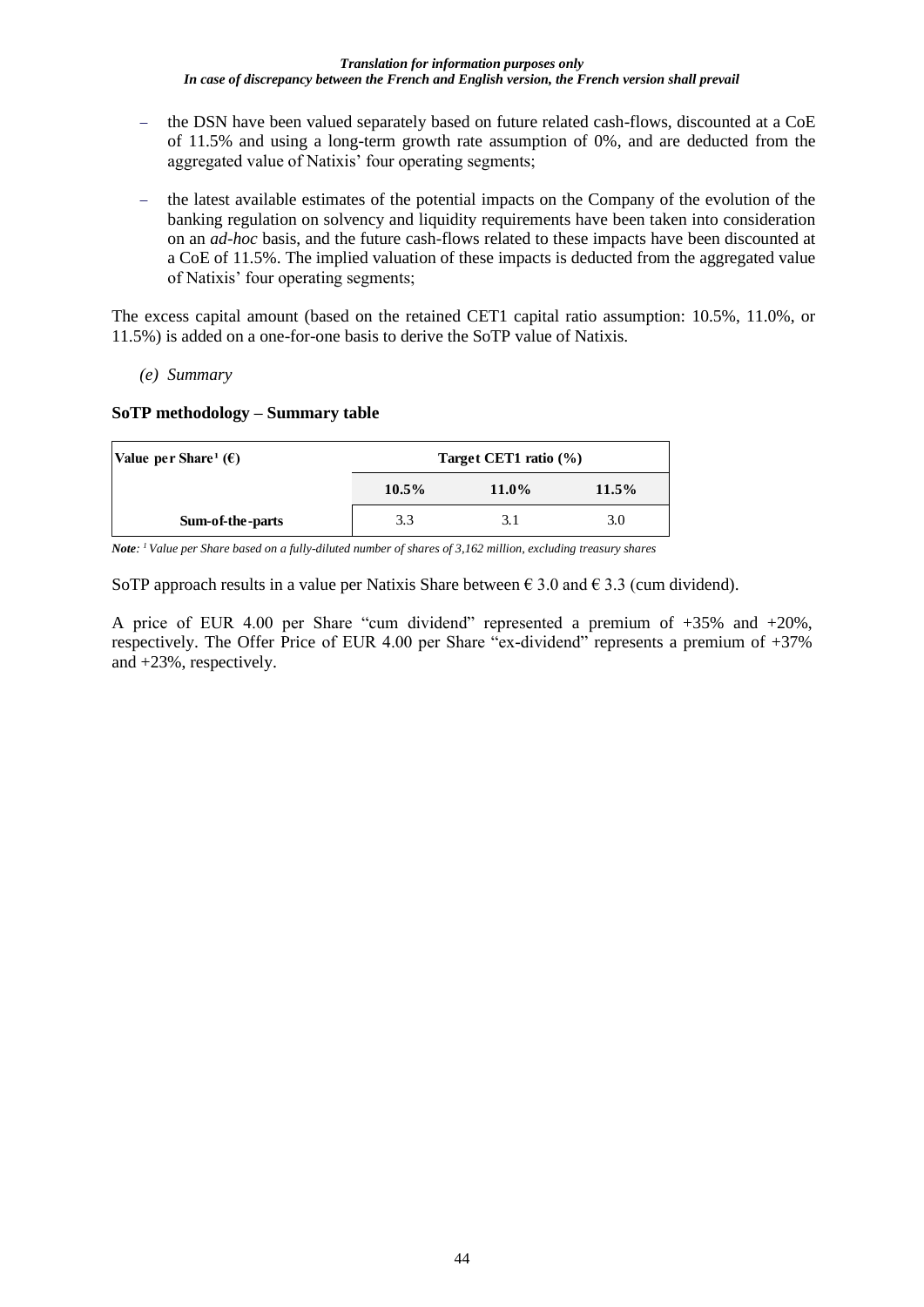### **4. METHODS FOR MAKING AVAILABLE OTHER INFORMATION RELATING TO THE OFFEROR**

In accordance with Article 231-28 of the AMF's General Regulation, information relating in particular to the legal, financial and accounting characteristics of the Offeror will be the subject of a specific document filed with the AMF and made available to the public in a manner intended to ensure full and effective disclosure, no later than the day prior to the opening of the Offer.